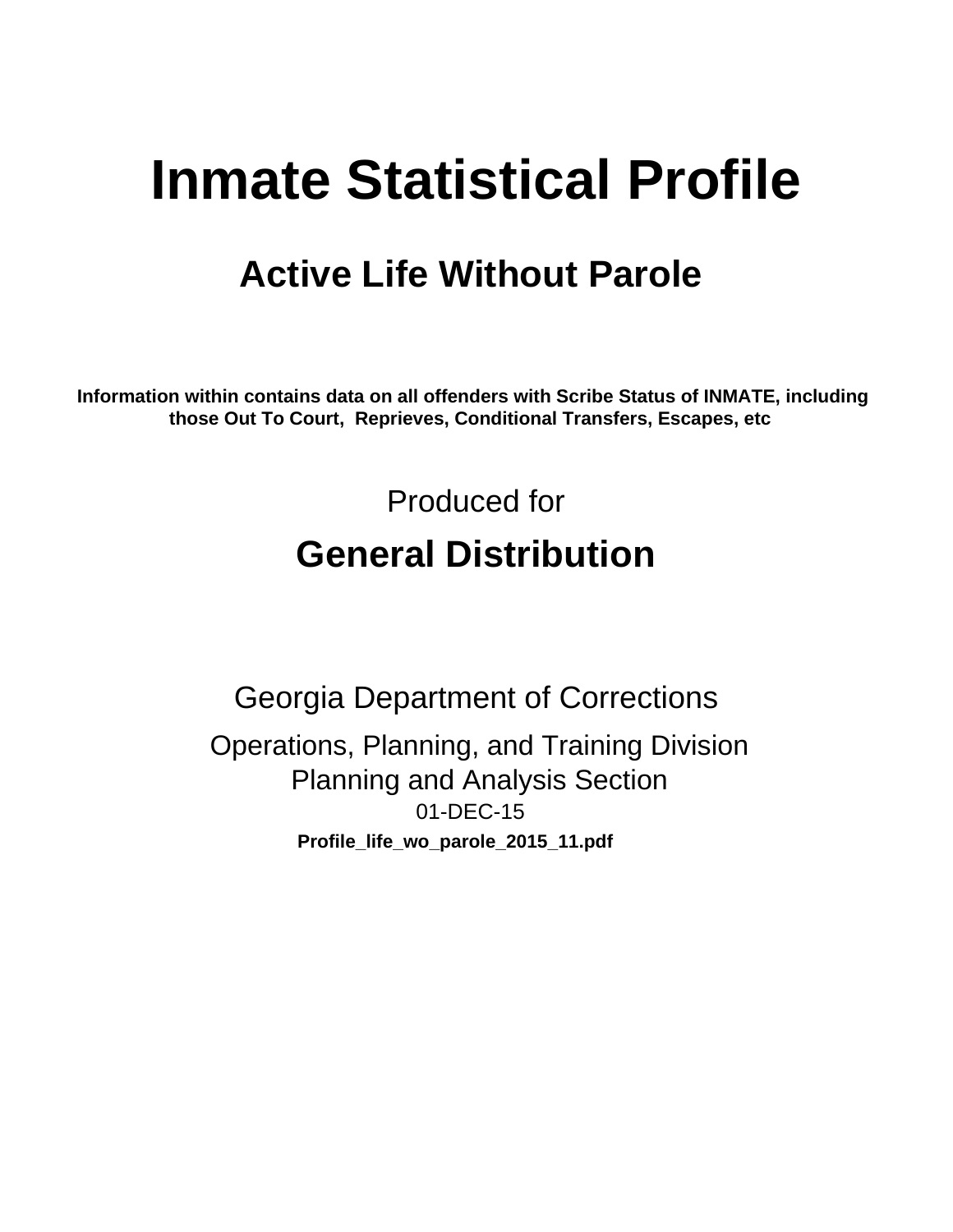#### **Inmate Statistical Profile 01-DEC-15** Contents

**Active Life Without Parole** 

Produced for General Distribution

## **Table of Contents**

| <b>Demographic information</b>                                       |
|----------------------------------------------------------------------|
| 4 Current age, broken out in ten year age groups                     |
| 5 Race group                                                         |
| 6 Marital status, self-reported at entry to prison                   |
| 7 Number of children, self-reported at entry to prison               |
| 8 Religious affiliation, self-reported at entry to prison            |
| 9 Home county - self-reported at entry to prison                     |
| 13 Employment status before prison, self-reported at entry to prison |
| 14 Age at admission                                                  |
| 16 Height, measured at entry to prison                               |
| 17 Weight, measured at entry to prison                               |
| 18 Military service                                                  |
| <b>Correctional information</b>                                      |
| 19 Type of admission to prison                                       |
| 20 Current / last supervision level                                  |
| 21 Current / last institution type                                   |
| 22 Institution type - transitional centers                           |
| 23 Institution type - county prisons                                 |
| 24 Institution type - state prisons                                  |
| 25 Institution type - private prisons                                |
| 26 Institution type - inmate boot camp                               |
| 27 Number of disciplinary reports                                    |
| 28 Number of transfers                                               |
| 29 Number of escapes                                                 |
| 30 Time served in current (or last) institution                      |
| Educational, psychological and physical information                  |
| 31 Highest grade level attained                                      |
| 32 Culture fair IQ scores                                            |
| 33 Wide Range Achievement Test (WRAT) reading score                  |
| 34 Wide Range Achievement Test (WRAT) math score                     |
| 35 Wide Range Achievement Test (WRAT) spelling score                 |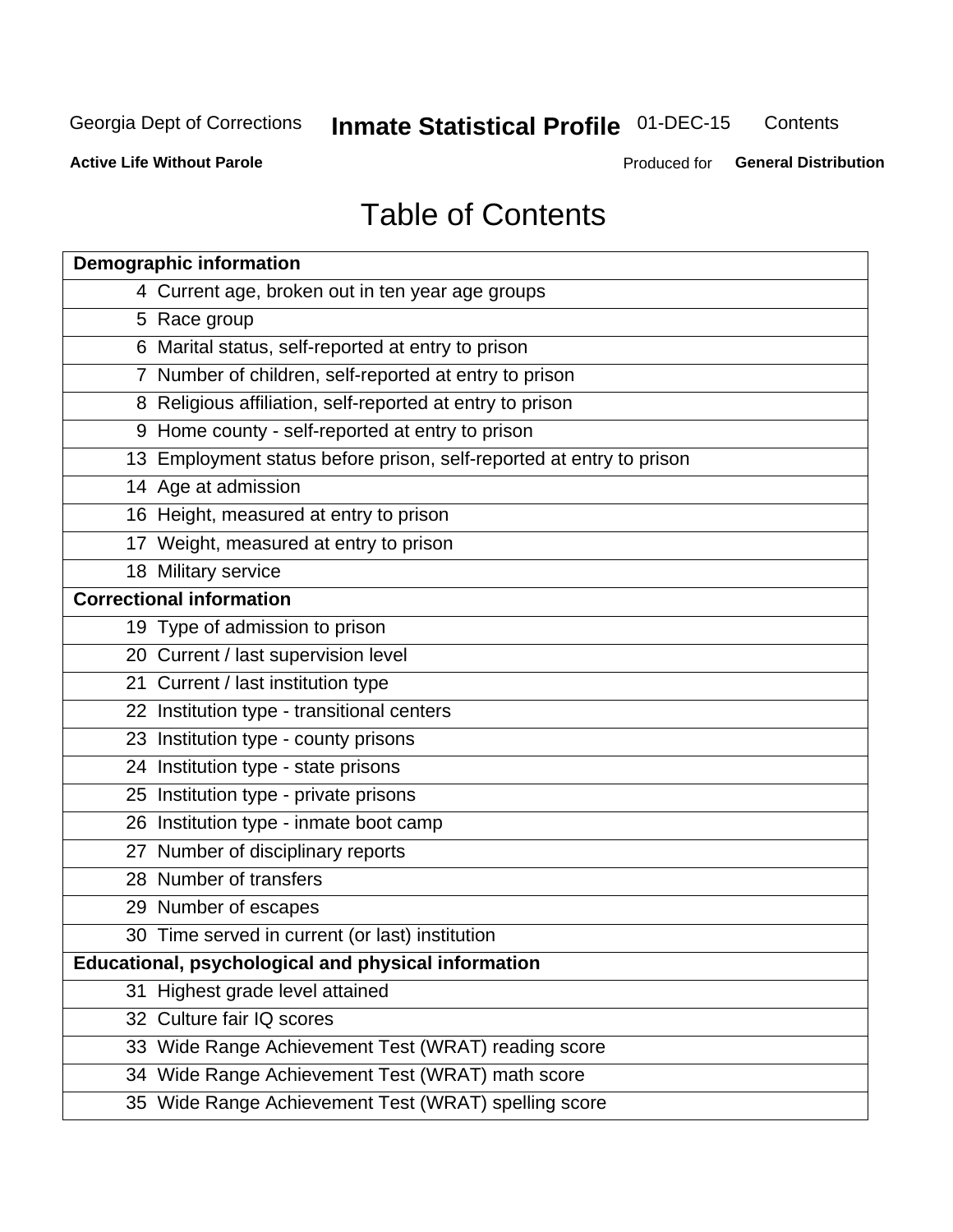#### **Inmate Statistical Profile 01-DEC-15** Contents

**Active Life Without Parole** 

Produced for General Distribution

## **Table of Contents**

| <b>Educational, psychological and physical information</b>       |
|------------------------------------------------------------------|
| 36 Current / last mental health treatment level                  |
| 37 PULHESDWIT medical scale - 'P' overall condition ('P'hysical) |
| 38 PULHESDWIT medical scale - 'U' upper body                     |
| 39 PULHESDWIT medical scale - 'L' lower body                     |
| 40 PULHESDWIT medical scale - 'H' hearing                        |
| 41 PULHESDWIT medical scale - 'E' vision                         |
| 42 PULHESDWIT medical scale -'S' psychiatric                     |
| 43 PULHESDWIT medical scale - 'D' dental                         |
| 44 PULHESDWIT medical scale - 'W' work ability                   |
| 45 PULHESDWIT medical scale - 'I' impairment                     |
| 46 PULHESDWIT medical scale - 'T' transportability               |
| <b>Crimes and criminal history information</b>                   |
| 47 Number of prior Georgia incarcerations                        |
| 48 Prison sentence in years                                      |
| 49 Primary offense, broken out into felonies vs misdemeanors     |
| 50 Primary offense, broken out into six broad crime categories   |
| 51 Primary offense, detailed offense code                        |
| 52 County of conviction of primary offense                       |
| 56 Circuit of conviction of primary offense                      |
| 58 Years served (jail + prison) in this incarceration            |
| <b>Medical information</b>                                       |
| 59 Results of most recent HIV test                               |
| 60 Results of most recent tuberculosis test                      |
| 61 Results of most recent syphilis test                          |
| 62 Results of most recent Hepatitis-C test                       |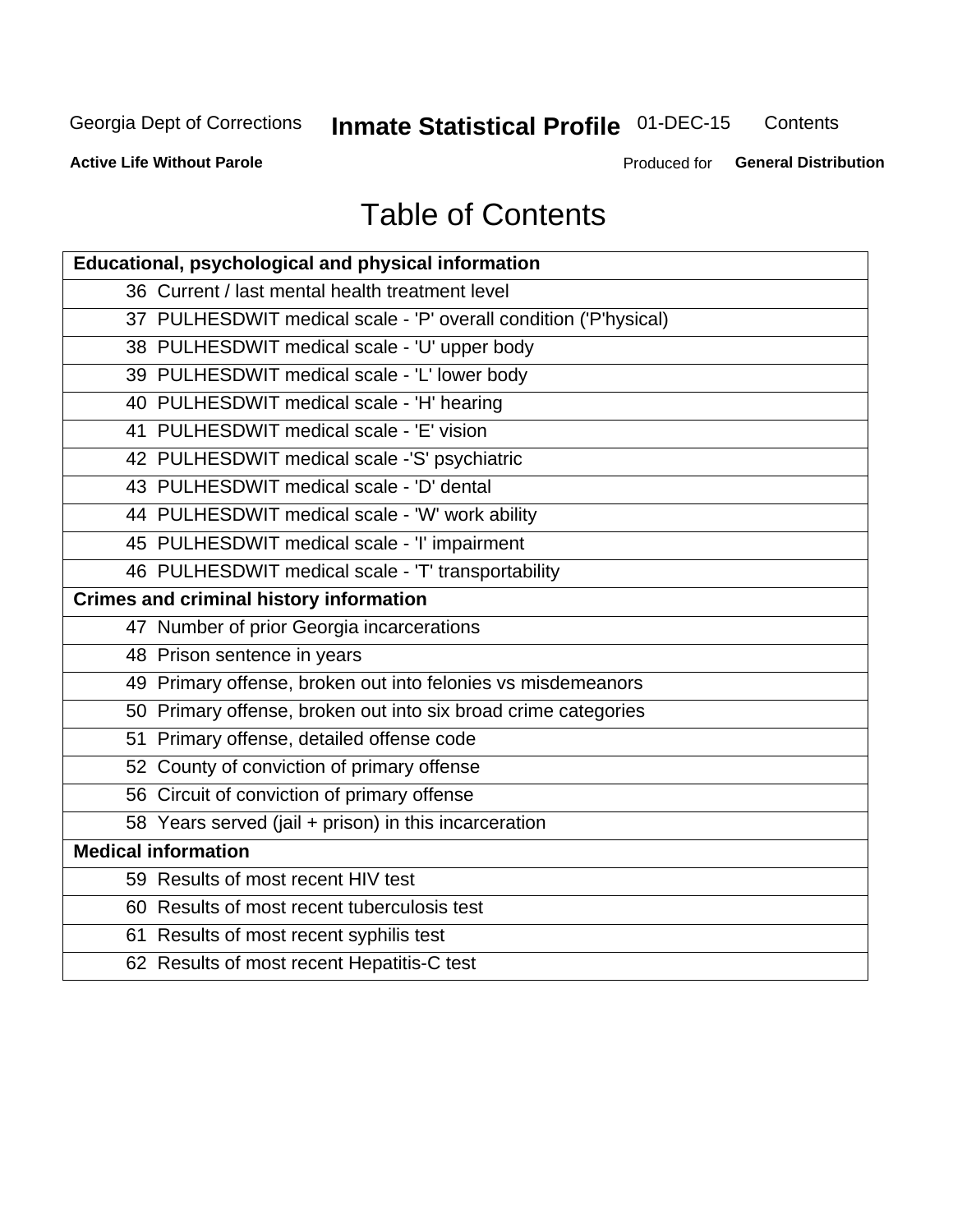## **Active Life Without Parole**

### Produced for General Distribution

## Current age, broken out in ten-year age groups

COL % - percent each COUNT is of its particular column

|                          | <b>Male</b>  |          |         | <b>Female</b> |        |       | <b>Total</b> |        |
|--------------------------|--------------|----------|---------|---------------|--------|-------|--------------|--------|
| <b>Current Age</b>       | <b>Count</b> | Col %    | Row %   | <b>Count</b>  | Col %  | Row % | <b>Total</b> | Col %  |
| <b>Teens (1-19)</b>      | 4            | $0.36\%$ | 100.00% |               |        |       | 4            | 0.35%  |
| <b>Twenties (20-29)</b>  | 175          | 15.63%   | 97.22%  | 5             | 13.89% | 2.78% | 180          | 15.57% |
| Thirties (30-39)         | 316          | 28.21%   | 96.93%  | 10            | 27.78% | 3.07% | 326          | 28.20% |
| <b>Forties (40-49)</b>   | 310          | 27.68%   | 95.98%  | 13            | 36.11% | 4.02% | 323          | 27.94% |
| <b>Fifties (50-59)</b>   | 217          | 19.38%   | 96.88%  |               | 19.44% | 3.13% | 224          | 19.38% |
| <b>Sixties (60-69)</b>   | 78           | $6.96\%$ | 98.73%  |               | 2.78%  | 1.27% | 79           | 6.83%  |
| Seventy + (70 and above) | 20           | 1.79%    | 100.00% |               |        |       | 20           | 1.73%  |
| <b>Total Reported</b>    | 1,120        | 100%     | 96.89%  | 36            | 100%   | 3.11% | 1,156        | 100%   |

| ted -<br>m.           |              |         |      |
|-----------------------|--------------|---------|------|
| $f \wedge f \wedge f$ | 120<br>1 Z.V | ^^<br>v | ,156 |

| Mean<br>(average)       | 42.33 | 40.75 | 42.28 |
|-------------------------|-------|-------|-------|
| Median (middle)         |       | 40.5  |       |
| Mode<br>(most frequent) | -45   |       | 34    |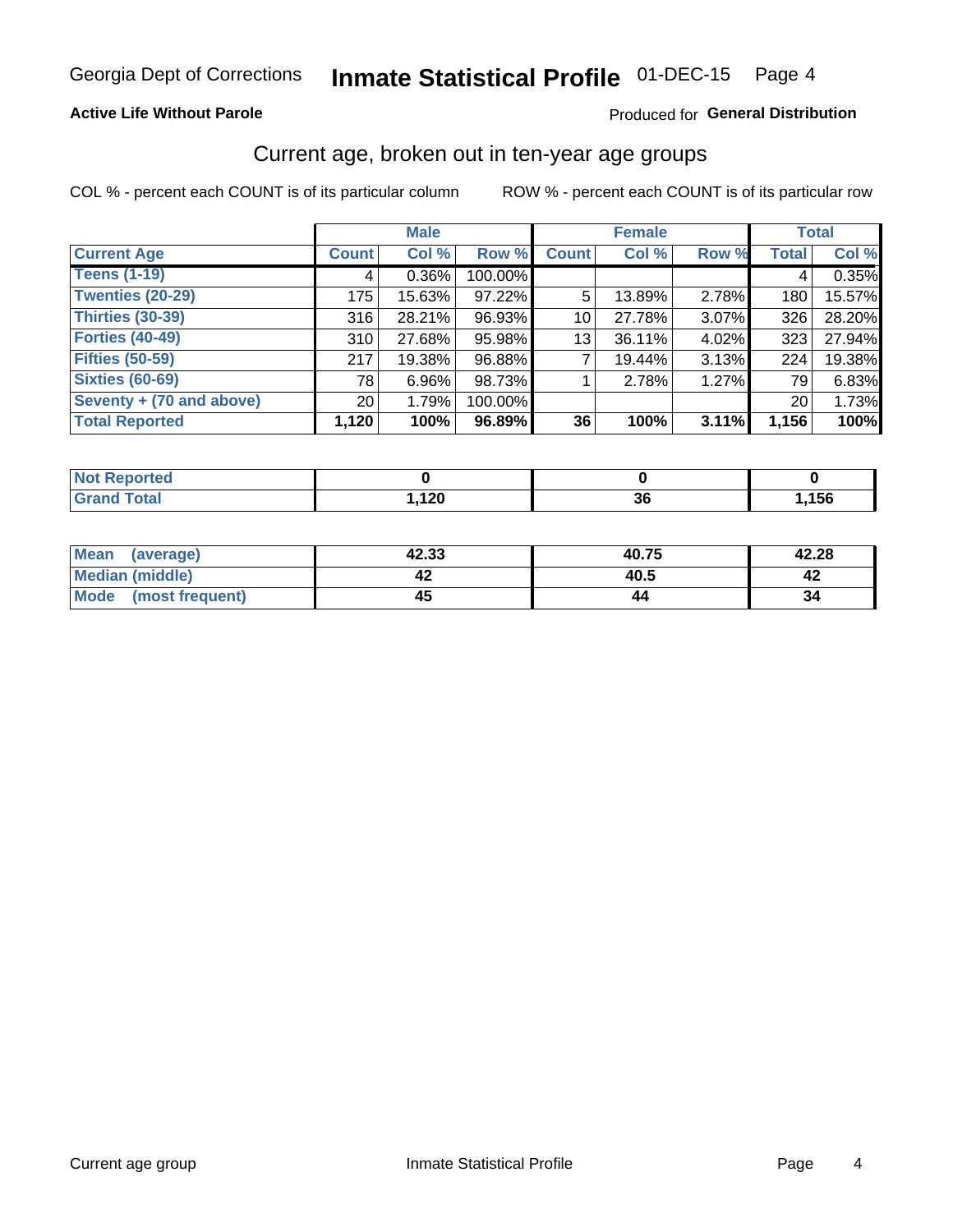#### Inmate Statistical Profile 01-DEC-15 Page 5

## **Active Life Without Parole**

**Produced for General Distribution** 

## Race group

COL % - percent each COUNT is of its particular column

|                              |              | <b>Male</b> |                    |    | <b>Female</b> |       |              | <b>Total</b> |  |
|------------------------------|--------------|-------------|--------------------|----|---------------|-------|--------------|--------------|--|
| <b>Race Group</b>            | <b>Count</b> | Col %       | <b>Row % Count</b> |    | Col %         | Row % | <b>Total</b> | Col %        |  |
| <b>White</b>                 | 245          | 21.88%      | 94.96%             | 13 | 36.11%        | 5.04% | 258          | 22.32%       |  |
| <b>Black</b><br>$\mathbf{2}$ | 846          | 75.54%      | $97.58\%$          | 21 | 58.33%        | 2.42% | 867          | 75.00%       |  |
| <b>Other</b><br>5.           |              | $.09\%$     | 100.00%            |    |               |       |              | .09%         |  |
| <b>Asian</b><br>6            | 4            | $.36\%$     | 100.00%            |    |               |       | 4            | .35%         |  |
| <b>Hispanic</b><br>10        | 24           | 2.14%       | 92.31%             | 2  | 5.56%         | 7.69% | 26           | 2.25%        |  |
| <b>Total Reported</b>        | 1,120        | 100%        | 96.89%             | 36 | 100%          | 3.11% | 1,156        | 100%         |  |

| meo<br>N.             |                     |          |      |
|-----------------------|---------------------|----------|------|
| $f \wedge f \wedge f$ | 100<br>, . $\sim$ . | ^^<br>ად | ,156 |

| –•••• |  | M |  |  |  |
|-------|--|---|--|--|--|
|-------|--|---|--|--|--|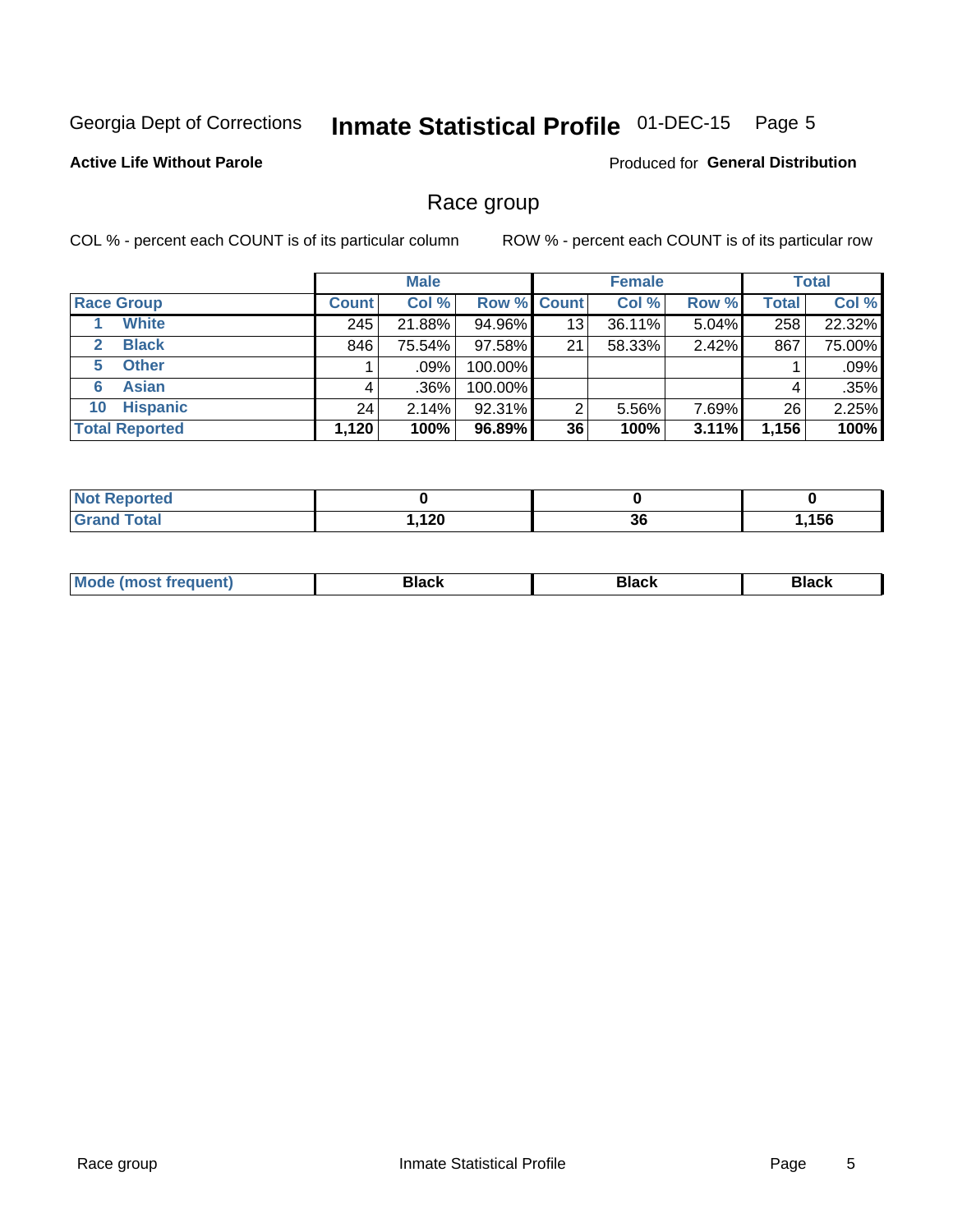#### **Inmate Statistical Profile 01-DEC-15** Page 6

#### **Active Life Without Parole**

#### Produced for General Distribution

## Marital status, self-reported at entry to prison

COL % - percent each COUNT is of its particular column

|                            | <b>Male</b>     |         |         |              | <b>Female</b> | <b>Total</b> |              |        |
|----------------------------|-----------------|---------|---------|--------------|---------------|--------------|--------------|--------|
| <b>Marital Status</b>      | <b>Count</b>    | Col %   | Row %   | <b>Count</b> | Col %         | Row %        | <b>Total</b> | Col %  |
| <b>Unknown</b><br>$\bf{0}$ | 6               | $.54\%$ | 100.00% |              |               |              | 6            | .52%   |
| <b>Divorced</b><br>D       | 88              | 7.86%   | 97.78%  | 2            | 5.56%         | 2.22%        | 90           | 7.79%  |
| <b>Married</b><br>М        | 155             | 13.84%  | 95.68%  |              | 19.44%        | 4.32%        | 162          | 14.01% |
| <b>Separated</b><br>S      | 30 <sub>1</sub> | 2.68%   | 88.24%  | 4            | 11.11%        | 11.76%       | 34           | 2.94%  |
| <b>Unmarried</b><br>U      | 815             | 72.77%  | 97.96%  | 17           | 47.22%        | 2.04%        | 832          | 71.97% |
| <b>Widow</b><br>W          | 26 <sub>1</sub> | 2.32%   | 81.25%  | 6            | 16.67%        | 18.75%       | 32           | 2.77%  |
| <b>Total Reported</b>      | 1,120           | 100%    | 96.89%  | 36           | 100%          | 3.11%        | 1,156        | 100%   |

| <b>Not Reported</b><br>$\sim$ . The set of $\sim$ |               |          |      |
|---------------------------------------------------|---------------|----------|------|
| Total                                             | 12c<br>, 12 U | ^^<br>J0 | ,156 |

|--|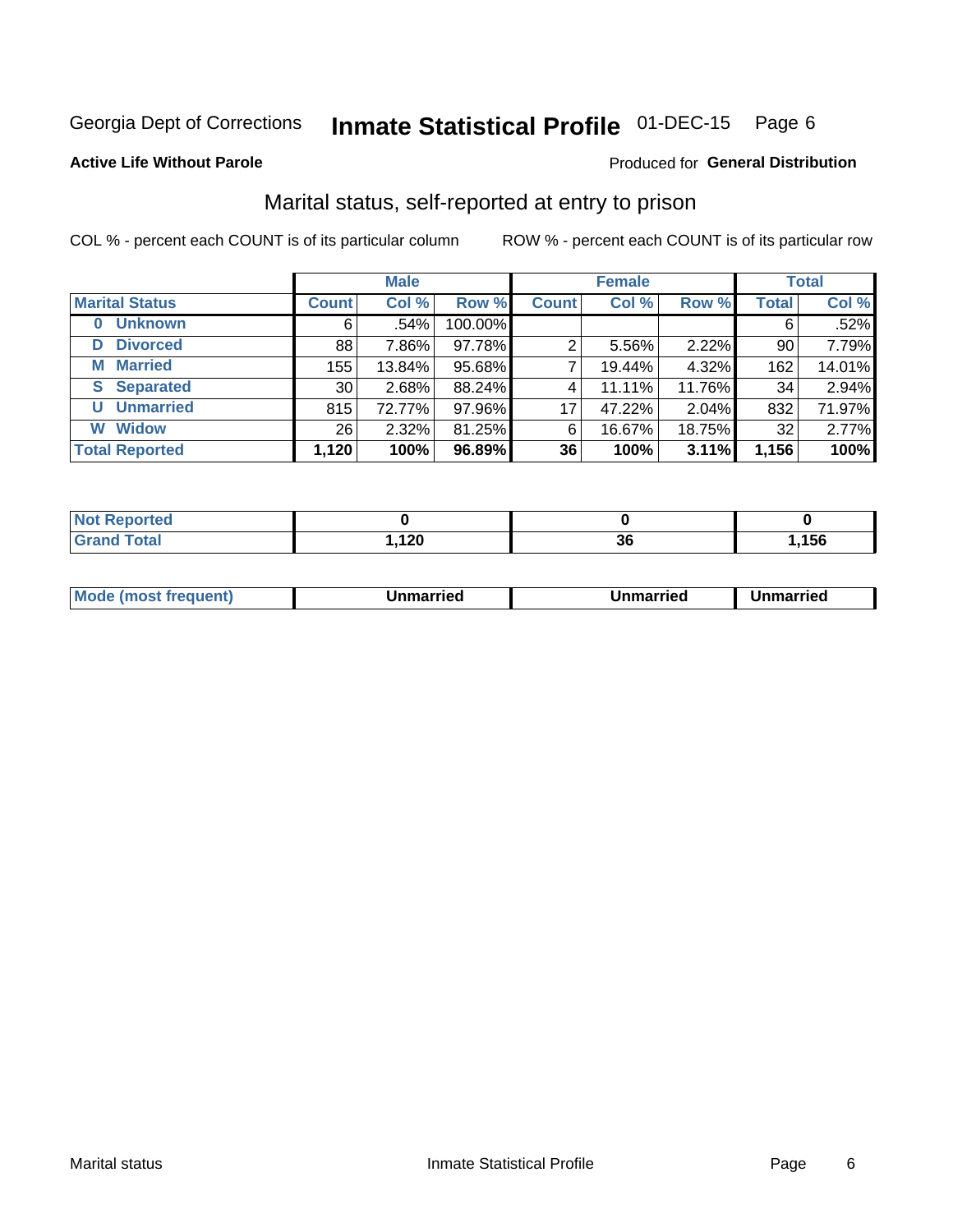#### **Inmate Statistical Profile 01-DEC-15** Page 7

#### **Active Life Without Parole**

## **Produced for General Distribution**

## Number of children, self reported at entry to prison

COL % - percent each COUNT is of its particular column

|                           |                | <b>Male</b> |         |              | <b>Female</b> |       |              | <b>Total</b> |
|---------------------------|----------------|-------------|---------|--------------|---------------|-------|--------------|--------------|
| <b>Number of Children</b> | <b>Count</b>   | Col %       | Row %   | <b>Count</b> | Col %         | Row % | <b>Total</b> | Col %        |
| $\bf{0}$                  | 404            | 36.33%      | 96.88%  | 13           | 36.11%        | 3.12% | 417          | 36.32%       |
|                           | 266            | 23.92%      | 97.44%  |              | 19.44%        | 2.56% | 273          | 23.78%       |
| $\overline{2}$            | 185            | 16.64%      | 98.40%  | 3            | 8.33%         | 1.60% | 188          | 16.38%       |
| 3                         | 115            | 10.34%      | 94.26%  | 7            | 19.44%        | 5.74% | 122          | 10.63%       |
| 4                         | 72             | 6.47%       | 97.30%  | 2            | 5.56%         | 2.70% | 74           | 6.45%        |
| 5                         | 32             | 2.88%       | 91.43%  | 3            | 8.33%         | 8.57% | 35           | 3.05%        |
| $6\phantom{1}6$           | 17             | 1.53%       | 94.44%  |              | 2.78%         | 5.56% | 18           | 1.57%        |
| 7                         | 8              | 0.72%       | 100.00% |              |               |       | 8            | 0.70%        |
| $\overline{\mathbf{8}}$   | 4              | 0.36%       | 100.00% |              |               |       | 4            | 0.35%        |
| $\boldsymbol{9}$          | 2              | 0.18%       | 100.00% |              |               |       | 2            | 0.17%        |
| 10                        | $\overline{2}$ | 0.18%       | 100.00% |              |               |       | 2            | 0.17%        |
| Over 10                   | 5              | 0.45%       | 100.00% |              |               |       | 5            | 0.44%        |
| <b>Total Reported</b>     | 1,112          | 100%        | 96.86%  | 36           | 100%          | 3.14% | 1,148        | 100.0%       |

| neo                       |            |           |      |
|---------------------------|------------|-----------|------|
| المقماد<br>υιαι<br>$\sim$ | 120<br>14V | - -<br>ათ | ,156 |

| Mean<br>(average)       | 1.55 | l.75 | 1.55 |
|-------------------------|------|------|------|
| <b>Median (middle)</b>  |      |      |      |
| Mode<br>(most frequent) |      |      |      |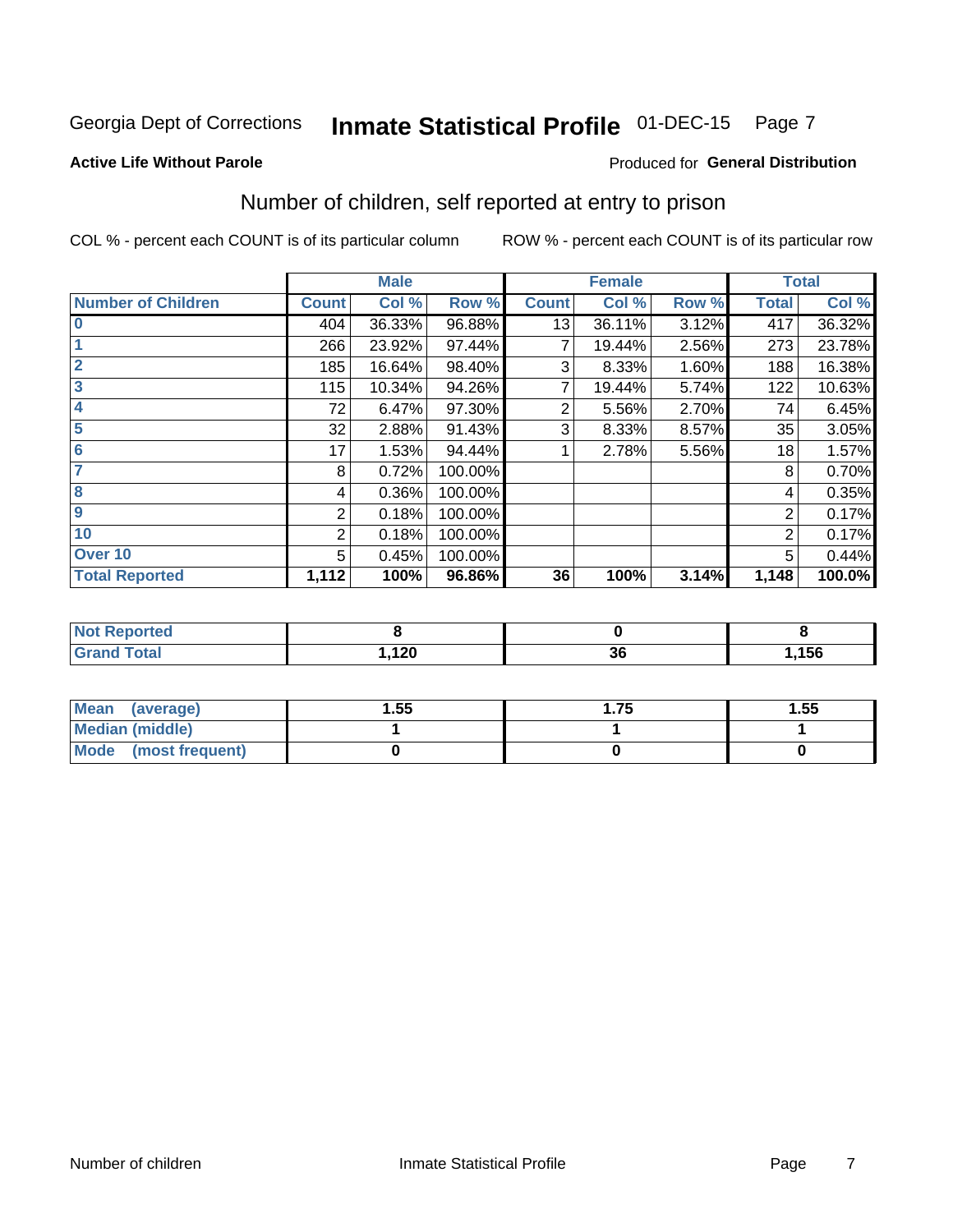#### **Inmate Statistical Profile 01-DEC-15** Page 8

#### **Active Life Without Parole**

### Produced for General Distribution

## Religious affiliation, self-reported at entry to prison

COL % - percent each COUNT is of its particular column

|              |                              |              | <b>Male</b> |         |              | <b>Female</b> |       |                | <b>Total</b> |
|--------------|------------------------------|--------------|-------------|---------|--------------|---------------|-------|----------------|--------------|
|              | <b>Religious Affiliation</b> | <b>Count</b> | Col %       | Row %   | <b>Count</b> | Col %         | Row % | <b>Total</b>   | Col %        |
|              | <b>Islam</b>                 | 48           | 8.01%       | 94.12%  | 3            | 11.54%        | 5.88% | 51             | 8.16%        |
| $\mathbf{2}$ | <b>Catholic</b>              | 21           | 3.51%       | 91.30%  | 2            | 7.69%         | 8.70% | 23             | 3.68%        |
| $\mathbf{3}$ | <b>Baptist</b>               | 289          | 48.25%      | 94.75%  | 16           | 61.54%        | 5.25% | 305            | 48.80%       |
| 4            | <b>Methodist</b>             | 11           | 1.84%       | 91.67%  |              | 3.85%         | 8.33% | 12             | 1.92%        |
| 7            | <b>Chc Of God</b>            | 2            | .33%        | 100.00% |              |               |       | 2              | .32%         |
| 8            | <b>Holiness</b>              | 20           | 3.34%       | 90.91%  | 2            | 7.69%         | 9.09% | 22             | 3.52%        |
| 9            | <b>Jewish</b>                | 2            | .33%        | 100.00% |              |               |       | $\overline{2}$ | .32%         |
| 10           | <b>Anglican</b>              |              | .17%        | 100.00% |              |               |       |                | .16%         |
| 12           | <b>Hindu</b>                 | 2            | .33%        | 100.00% |              |               |       | $\overline{2}$ | .32%         |
| 16           | <b>Seven D Ad</b>            | 4            | .67%        | 100.00% |              |               |       | 4              | .64%         |
| 17           | <b>Jehovah Wt</b>            | 9            | 1.50%       | 100.00% |              |               |       | 9              | 1.44%        |
| 18           | <b>Latr Day S</b>            |              | .17%        | 100.00% |              |               |       |                | .16%         |
| 20           | <b>Other Prot</b>            | 78           | 13.02%      | 97.50%  | 2            | 7.69%         | 2.50% | 80             | 12.80%       |
| 96           | <b>None</b>                  | 111          | 18.53%      | 100.00% |              |               |       | 111            | 17.76%       |
|              | <b>Total Reported</b>        | 599          | 100%        | 95.84%  | 26           | 100%          | 4.16% | 625            | 100%         |

| rteo | <b>E94</b>   | 10 | EO4 |
|------|--------------|----|-----|
| .    | JL I         |    | ິບບ |
|      | ה ה<br>, 140 | 36 | 156 |

| <b>Mode (most frequent)</b> | 3aptist | 3aptist | Baptist |
|-----------------------------|---------|---------|---------|
|-----------------------------|---------|---------|---------|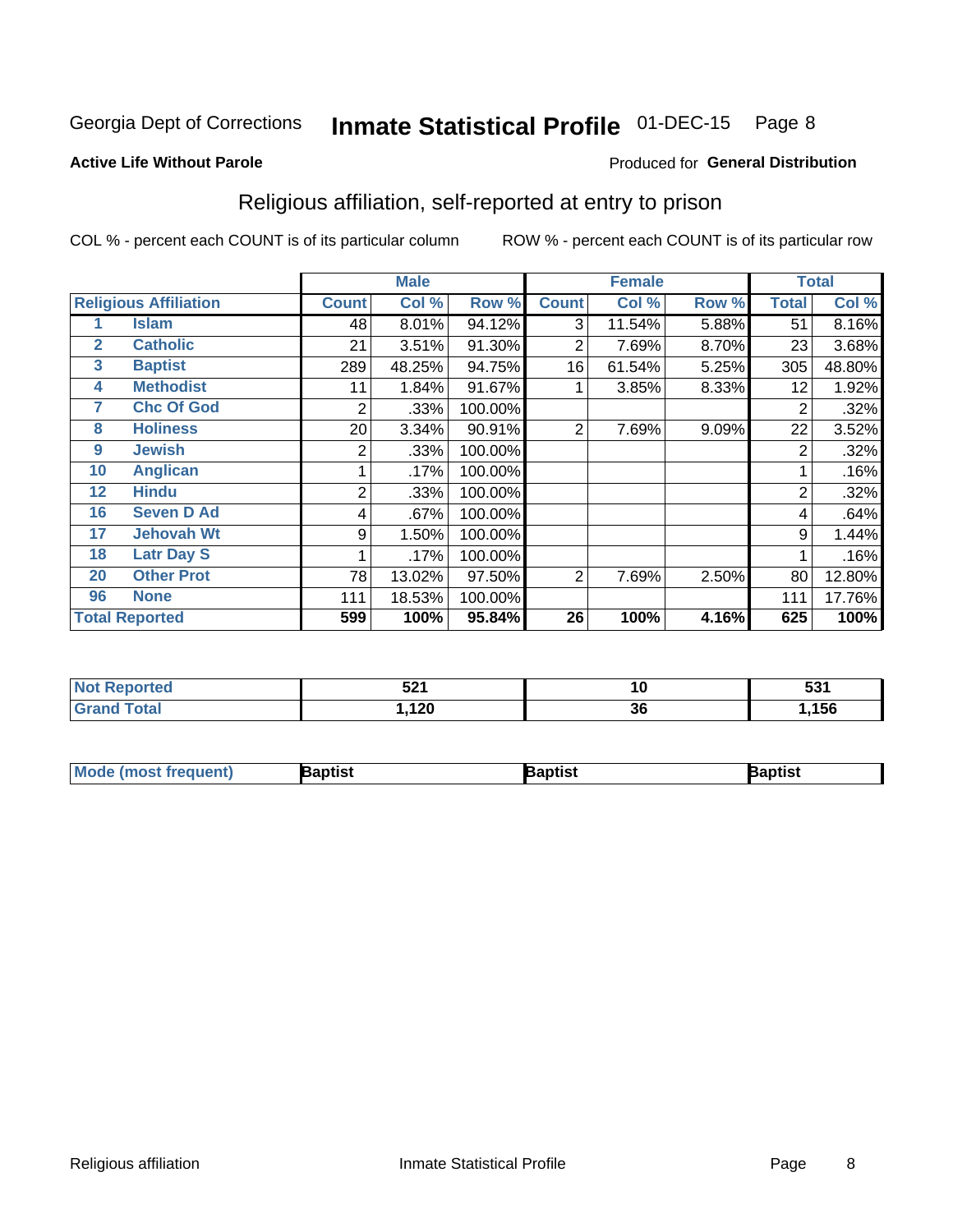#### Inmate Statistical Profile 01-DEC-15 Page 9

### **Active Life Without Parole**

## Produced for General Distribution

## Home county, self-reported at entry to prison

COL % - percent each COUNT is of its particular column

|     |                             |                         | <b>Male</b> |                  |                 | <b>Female</b> |        | <b>Total</b>     |        |
|-----|-----------------------------|-------------------------|-------------|------------------|-----------------|---------------|--------|------------------|--------|
|     | <b>Home County</b>          | <b>Count</b>            | Col %       | Row <sup>%</sup> | <b>Count</b>    | Col %         | Row %  | <b>Total</b>     | Col %  |
| 000 | <b>Unknown</b>              | $\overline{213}$        | 19.02%      | 94.67%           | $\overline{12}$ | 33.33%        | 5.33%  | $\overline{225}$ | 19.46% |
| 001 | <b>Appling County</b>       | 4                       | .36%        | 100.00%          |                 |               |        | 4                | .35%   |
| 002 | <b>Atkinson County</b>      | $\overline{2}$          | .18%        | 100.00%          |                 |               |        | $\overline{2}$   | .17%   |
| 003 | <b>Bacon County</b>         | 1                       | .09%        | 100.00%          |                 |               |        | 1                | .09%   |
| 004 | <b>Baker County</b>         | $\mathbf 1$             | .09%        | 100.00%          |                 |               |        | 1                | .09%   |
| 005 | <b>Baldwin County</b>       | 3                       | .27%        | 100.00%          |                 |               |        | 3                | .26%   |
| 007 | <b>Barrow County</b>        | $\overline{7}$          | .63%        | 100.00%          |                 |               |        | $\overline{7}$   | .61%   |
| 008 | <b>Bartow County</b>        | 8                       | .71%        | 88.89%           | 1               | 2.78%         | 11.11% | 9                | .78%   |
| 009 | <b>Ben Hill County</b>      | 6                       | .54%        | 100.00%          |                 |               |        | 6                | .52%   |
| 010 | <b>Berrien County</b>       | $\overline{2}$          | .18%        | 100.00%          |                 |               |        | $\overline{2}$   | .17%   |
| 011 | <b>Bibb County</b>          | 26                      | 2.32%       | 96.30%           | 1               | 2.78%         | 3.70%  | 27               | 2.34%  |
| 012 | <b>Bleckley County</b>      | $\overline{2}$          | .18%        | 100.00%          |                 |               |        | $\overline{2}$   | .17%   |
| 014 | <b>Brooks County</b>        | $\mathbf{1}$            | .09%        | 100.00%          |                 |               |        | 1                | .09%   |
| 016 | <b>Bulloch County</b>       | 3                       | .27%        | 100.00%          |                 |               |        | 3                | .26%   |
| 017 | <b>Burke County</b>         | 12                      | 1.07%       | 100.00%          |                 |               |        | 12               | 1.04%  |
| 018 | <b>Butts County</b>         | $\overline{2}$          | .18%        | 100.00%          |                 |               |        | $\overline{2}$   | .17%   |
| 020 | <b>Camden County</b>        | 5                       | .45%        | 83.33%           | 1               | 2.78%         | 16.67% | 6                | .52%   |
| 021 | <b>Candler County</b>       | $\mathbf 1$             | .09%        | 100.00%          |                 |               |        | 1                | .09%   |
| 022 | <b>Carroll County</b>       | $\overline{c}$          | .18%        | 66.67%           | 1               | 2.78%         | 33.33% | 3                | .26%   |
| 023 | <b>Catoosa County</b>       | $\overline{2}$          | .18%        | 100.00%          |                 |               |        | $\overline{2}$   | .17%   |
| 025 | <b>Chatham County</b>       | 39                      | 3.48%       | 100.00%          |                 |               |        | 39               | 3.37%  |
| 026 | <b>Chattahoochee County</b> | 1                       | .09%        | 100.00%          |                 |               |        | 1                | .09%   |
| 028 | <b>Cherokee County</b>      | 3                       | .27%        | 100.00%          |                 |               |        | 3                | .26%   |
| 029 | <b>Clarke County</b>        | 21                      | 1.88%       | 100.00%          |                 |               |        | 21               | 1.82%  |
| 030 | <b>Clay County</b>          | 1                       | .09%        | 100.00%          |                 |               |        | 1                | .09%   |
| 031 | <b>Clayton County</b>       | 32                      | 2.86%       | 100.00%          |                 |               |        | 32               | 2.77%  |
| 032 | <b>Clinch County</b>        | 1                       | .09%        | 100.00%          |                 |               |        | 1                | .09%   |
| 033 | <b>Cobb County</b>          | 42                      | 3.75%       | 100.00%          |                 |               |        | 42               | 3.63%  |
| 034 | <b>Coffee County</b>        | 3                       | .27%        | 100.00%          |                 |               |        | 3                | .26%   |
| 035 | <b>Colquitt County</b>      | 3                       | .27%        | 100.00%          |                 |               |        | 3                | .26%   |
| 036 | <b>Columbia County</b>      | 6                       | .54%        | 100.00%          |                 |               |        | 6                | .52%   |
| 037 | <b>Cook County</b>          | 3                       | .27%        | 100.00%          |                 |               |        | 3                | .26%   |
| 038 | <b>Coweta County</b>        | $\overline{\mathbf{4}}$ | .36%        | 80.00%           | $\mathbf{1}$    | 2.78%         | 20.00% | 5                | .43%   |
| 040 | <b>Crisp County</b>         | $\overline{7}$          | .63%        | 100.00%          |                 |               |        | 7                | .61%   |
| 042 | <b>Dawson County</b>        | $\mathbf 1$             | .09%        | 100.00%          |                 |               |        | 1                | .09%   |
| 043 | <b>Decatur County</b>       | 3                       | .27%        | 100.00%          |                 |               |        | 3                | .26%   |
| 044 | <b>Dekalb County</b>        | 81                      | 7.23%       | 98.78%           | 1               | 2.78%         | 1.22%  | 82               | 7.09%  |
| 045 | <b>Dodge County</b>         | $\mathbf 1$             | .09%        | 100.00%          |                 |               |        | 1                | .09%   |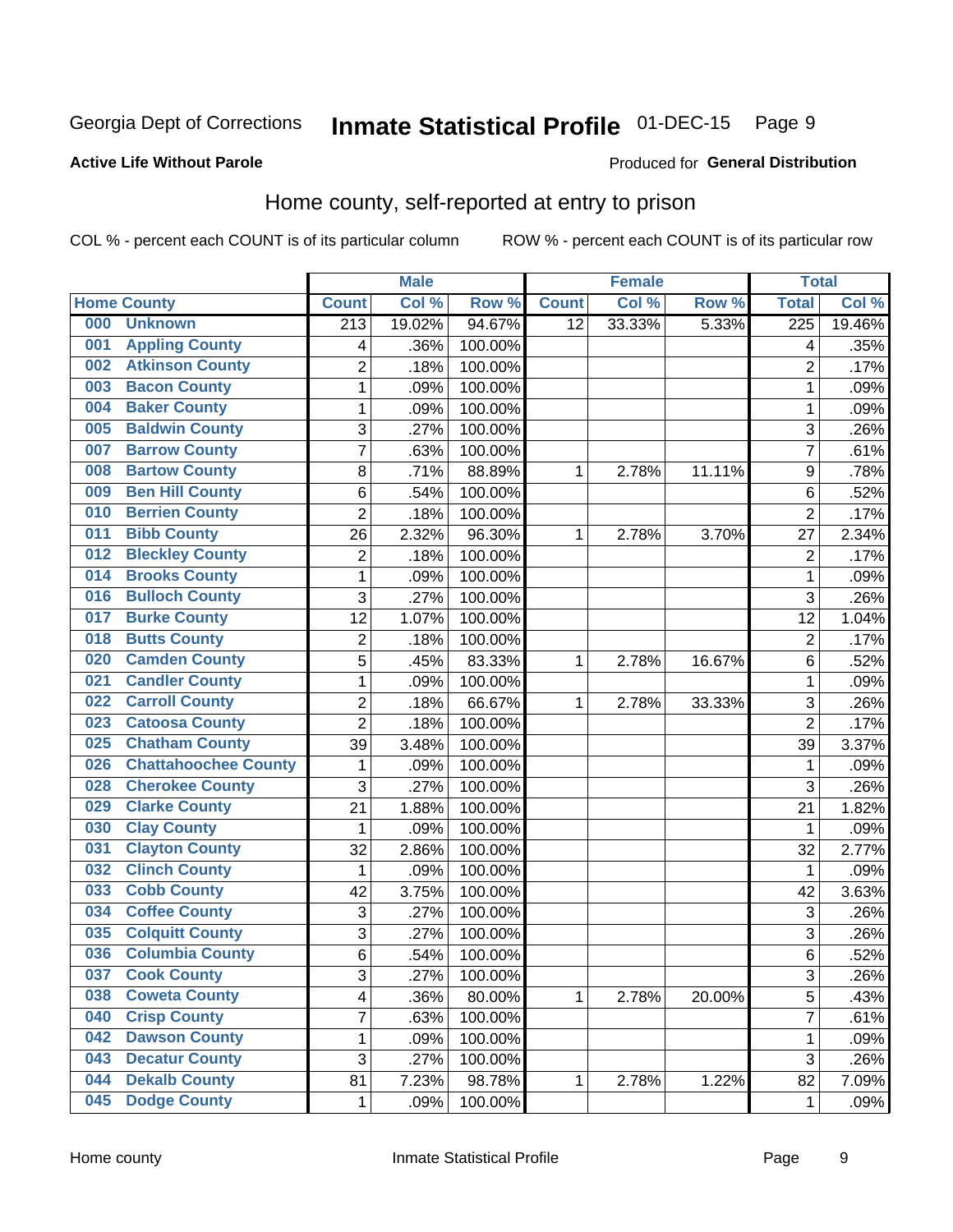#### Inmate Statistical Profile 01-DEC-15 Page 10

#### **Active Life Without Parole**

## Produced for General Distribution

## Home county, self-reported at entry to prison

COL % - percent each COUNT is of its particular column

|     |                          |                | <b>Male</b> |         |                | <b>Female</b> |        | <b>Total</b>   |        |
|-----|--------------------------|----------------|-------------|---------|----------------|---------------|--------|----------------|--------|
|     | <b>Home County</b>       | <b>Count</b>   | Col %       | Row %   | <b>Count</b>   | Col %         | Row %  | <b>Total</b>   | Col %  |
| 046 | <b>Dooly County</b>      | 1              | .09%        | 50.00%  | 1              | 2.78%         | 50.00% | $\overline{2}$ | .17%   |
| 047 | <b>Dougherty County</b>  | 25             | 2.23%       | 96.15%  | 1              | 2.78%         | 3.85%  | 26             | 2.25%  |
| 048 | <b>Douglas County</b>    | 15             | 1.34%       | 93.75%  | 1              | 2.78%         | 6.25%  | 16             | 1.38%  |
| 049 | <b>Early County</b>      | 1              | .09%        | 100.00% |                |               |        | 1              | .09%   |
| 051 | <b>Effingham County</b>  | 3              | .27%        | 100.00% |                |               |        | 3              | .26%   |
| 052 | <b>Elbert County</b>     | 2              | .18%        | 100.00% |                |               |        | $\overline{2}$ | .17%   |
| 053 | <b>Emanuel County</b>    | 5              | .45%        | 100.00% |                |               |        | 5              | .43%   |
| 056 | <b>Fayette County</b>    | 3              | .27%        | 100.00% |                |               |        | 3              | .26%   |
| 057 | <b>Floyd County</b>      | 16             | 1.43%       | 100.00% |                |               |        | 16             | 1.38%  |
| 058 | <b>Forsyth County</b>    | 3              | .27%        | 100.00% |                |               |        | 3              | .26%   |
| 059 | <b>Franklin County</b>   | $\overline{2}$ | .18%        | 66.67%  | 1              | 2.78%         | 33.33% | 3              | .26%   |
| 060 | <b>Fulton County</b>     | 145            | 12.95%      | 97.97%  | 3              | 8.33%         | 2.03%  | 148            | 12.80% |
| 061 | <b>Gilmer County</b>     | 2              | .18%        | 100.00% |                |               |        | $\overline{2}$ | .17%   |
| 063 | <b>Glynn County</b>      | 8              | .71%        | 100.00% |                |               |        | 8              | .69%   |
| 064 | <b>Gordon County</b>     | $\overline{2}$ | .18%        | 100.00% |                |               |        | $\overline{2}$ | .17%   |
| 066 | <b>Greene County</b>     | 1              | .09%        | 100.00% |                |               |        | 1              | .09%   |
| 067 | <b>Gwinnett County</b>   | 26             | 2.32%       | 92.86%  | $\overline{2}$ | 5.56%         | 7.14%  | 28             | 2.42%  |
| 068 | <b>Habersham County</b>  | 1              | .09%        | 100.00% |                |               |        | 1              | .09%   |
| 069 | <b>Hall County</b>       | 16             | 1.43%       | 94.12%  | 1              | 2.78%         | 5.88%  | 17             | 1.47%  |
| 070 | <b>Hancock County</b>    | 2              | .18%        | 100.00% |                |               |        | $\overline{2}$ | .17%   |
| 071 | <b>Haralson County</b>   | $\overline{2}$ | .18%        | 100.00% |                |               |        | $\overline{2}$ | .17%   |
| 072 | <b>Harris County</b>     | 1              | .09%        | 100.00% |                |               |        | 1              | .09%   |
| 073 | <b>Hart County</b>       | $\overline{2}$ | .18%        | 100.00% |                |               |        | $\overline{2}$ | .17%   |
| 074 | <b>Heard County</b>      | 1              | .09%        | 100.00% |                |               |        | 1              | .09%   |
| 075 | <b>Henry County</b>      | 6              | .54%        | 85.71%  | 1              | 2.78%         | 14.29% | $\overline{7}$ | .61%   |
| 076 | <b>Houston County</b>    | 17             | 1.52%       | 100.00% |                |               |        | 17             | 1.47%  |
| 078 | <b>Jackson County</b>    | 3              | .27%        | 100.00% |                |               |        | 3              | .26%   |
| 080 | <b>Jeff Davis County</b> | 1              | .09%        | 100.00% |                |               |        | 1              | .09%   |
| 081 | <b>Jefferson County</b>  | 5              | .45%        | 100.00% |                |               |        | 5              | .43%   |
| 082 | <b>Jenkins County</b>    | 2              | .18%        | 100.00% |                |               |        | $\overline{2}$ | .17%   |
| 084 | <b>Jones County</b>      | $\mathbf{1}$   | .09%        | 100.00% |                |               |        | 1              | .09%   |
| 087 | <b>Laurens County</b>    | 6              | .54%        | 100.00% |                |               |        | 6              | .52%   |
| 088 | <b>Lee County</b>        | $\mathbf{1}$   | .09%        | 100.00% |                |               |        | 1              | .09%   |
| 089 | <b>Liberty County</b>    | 7              | .63%        | 87.50%  | $\mathbf{1}$   | 2.78%         | 12.50% | 8              | .69%   |
| 090 | <b>Lincoln County</b>    | $\mathbf{1}$   | .09%        | 100.00% |                |               |        | 1              | .09%   |
| 091 | <b>Long County</b>       | 1              | .09%        | 100.00% |                |               |        | 1              | .09%   |
| 092 | <b>Lowndes County</b>    | 8              | .71%        | 100.00% |                |               |        | 8              | .69%   |
| 093 | <b>Lumpkin County</b>    | 1              | .09%        | 100.00% |                |               |        | 1              | .09%   |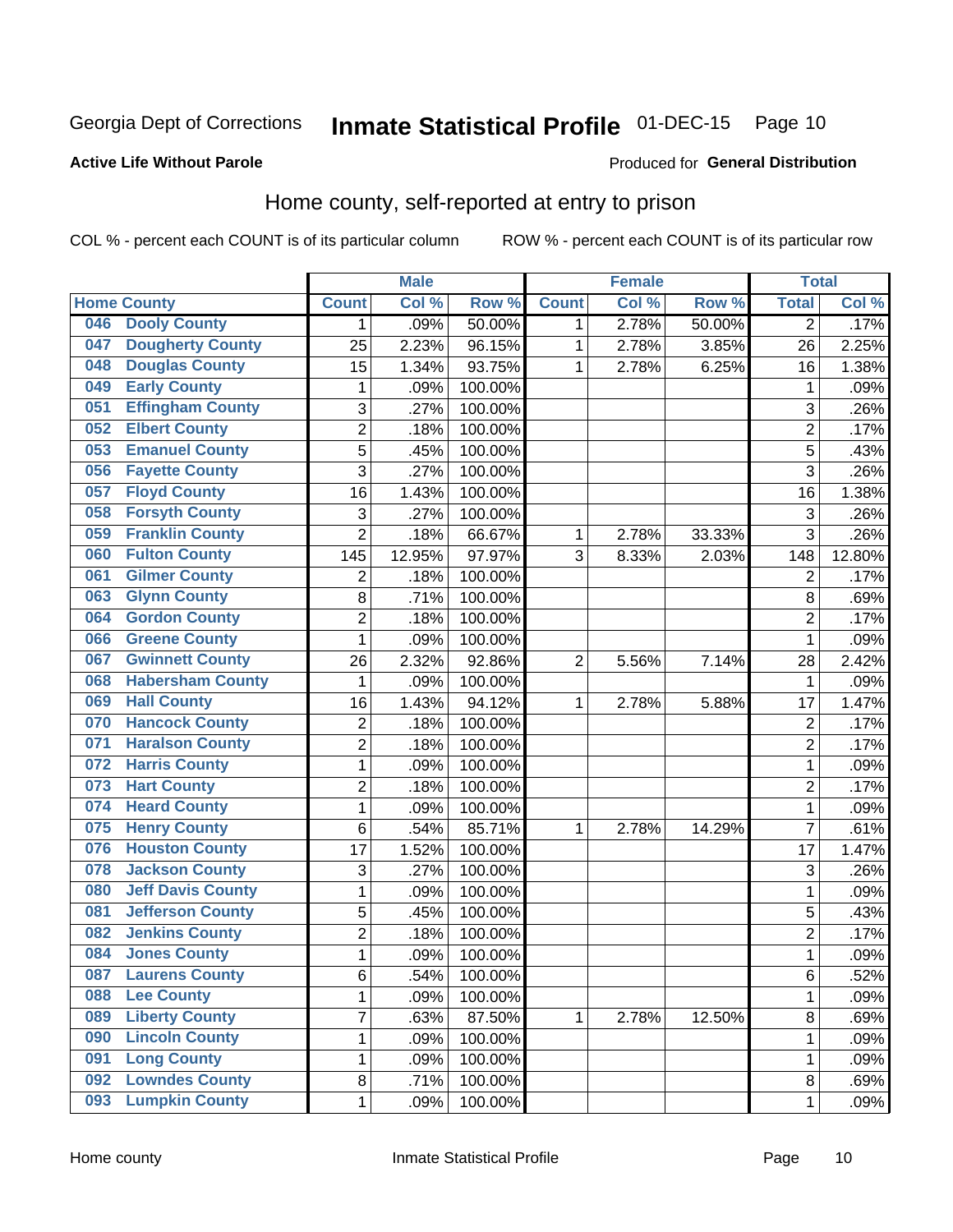## Inmate Statistical Profile 01-DEC-15 Page 11

### **Active Life Without Parole**

#### Produced for General Distribution

## Home county, self-reported at entry to prison

COL % - percent each COUNT is of its particular column

|                  |                          |                | <b>Male</b> |         |              | <b>Female</b> |        | <b>Total</b>   |       |
|------------------|--------------------------|----------------|-------------|---------|--------------|---------------|--------|----------------|-------|
|                  | <b>Home County</b>       | <b>Count</b>   | Col %       | Row %   | <b>Count</b> | Col%          | Row %  | <b>Total</b>   | Col % |
| 094              | <b>Macon County</b>      | 1              | .09%        | 100.00% |              |               |        | 1              | .09%  |
| 095              | <b>Madison County</b>    | 1              | .09%        | 100.00% |              |               |        | 1              | .09%  |
| 096              | <b>Marion County</b>     | $\mathbf 1$    | .09%        | 100.00% |              |               |        | 1              | .09%  |
| 097              | <b>Mcduffie County</b>   | 2              | .18%        | 100.00% |              |               |        | 2              | .17%  |
| 098              | <b>Mcintosh County</b>   | $\mathbf 1$    | .09%        | 100.00% |              |               |        | 1              | .09%  |
| 099              | <b>Meriwether County</b> | 1              | .09%        | 100.00% |              |               |        | 1              | .09%  |
| 100              | <b>Miller County</b>     | 1              | .09%        | 100.00% |              |               |        | 1              | .09%  |
| 101              | <b>Mitchell County</b>   | 1              | .09%        | 100.00% |              |               |        | 1              | .09%  |
| 102              | <b>Monroe County</b>     | 4              | .36%        | 100.00% |              |               |        | 4              | .35%  |
| 103              | <b>Montgomery County</b> | 1              | .09%        | 100.00% |              |               |        | 1              | .09%  |
| 104              | <b>Morgan County</b>     | 1              | .09%        | 100.00% |              |               |        | 1              | .09%  |
| 106              | <b>Muscogee County</b>   | 25             | 2.23%       | 100.00% |              |               |        | 25             | 2.16% |
| 107              | <b>Newton County</b>     | 4              | .36%        | 80.00%  | 1            | 2.78%         | 20.00% | 5              | .43%  |
| 109              | <b>Oglethorpe County</b> | 4              | .36%        | 100.00% |              |               |        | 4              | .35%  |
| 110              | <b>Paulding County</b>   | $\overline{7}$ | .63%        | 100.00% |              |               |        | 7              | .61%  |
| 111              | <b>Peach County</b>      | 1              | .09%        | 100.00% |              |               |        | 1              | .09%  |
| $\overline{112}$ | <b>Pickens County</b>    | 1              | .09%        | 100.00% |              |               |        | 1              | .09%  |
| $\overline{113}$ | <b>Pierce County</b>     | 2              | .18%        | 100.00% |              |               |        | $\overline{c}$ | .17%  |
| 114              | <b>Pike County</b>       | 3              | .27%        | 100.00% |              |               |        | 3              | .26%  |
| $\overline{115}$ | <b>Polk County</b>       | 3              | .27%        | 100.00% |              |               |        | 3              | .26%  |
| 117              | <b>Putnam County</b>     | 5              | .45%        | 100.00% |              |               |        | 5              | .43%  |
| 119              | <b>Rabun County</b>      | 1              | .09%        | 100.00% |              |               |        | 1              | .09%  |
| 120              | <b>Randolph County</b>   | $\overline{2}$ | .18%        | 100.00% |              |               |        | $\overline{2}$ | .17%  |
| 121              | <b>Richmond County</b>   | 38             | 3.39%       | 95.00%  | 2            | 5.56%         | 5.00%  | 40             | 3.46% |
| 122              | <b>Rockdale County</b>   | 6              | .54%        | 100.00% |              |               |        | 6              | .52%  |
| 124              | <b>Screven County</b>    | 1              | .09%        | 100.00% |              |               |        | 1              | .09%  |
| 125              | <b>Seminole County</b>   | $\overline{2}$ | .18%        | 100.00% |              |               |        | $\overline{2}$ | .17%  |
| 126              | <b>Spalding County</b>   | 10             | .89%        | 100.00% |              |               |        | 10             | .87%  |
| 127              | <b>Stephens County</b>   | 1              | .09%        | 50.00%  | 1            | 2.78%         | 50.00% | $\overline{2}$ | .17%  |
| 128              | <b>Stewart County</b>    | 1              | .09%        | 100.00% |              |               |        | 1              | .09%  |
| 129              | <b>Sumter County</b>     | $\overline{2}$ | .18%        | 100.00% |              |               |        | $\overline{2}$ | .17%  |
| 132              | <b>Tattnall County</b>   | 6              | .54%        | 100.00% |              |               |        | 6              | .52%  |
| 133              | <b>Taylor County</b>     | $\overline{2}$ | .18%        | 100.00% |              |               |        | $\overline{2}$ | .17%  |
| 134              | <b>Telfair County</b>    | $\mathbf 1$    | .09%        | 100.00% |              |               |        | 1              | .09%  |
| 136              | <b>Thomas County</b>     | 5              | .45%        | 100.00% |              |               |        | 5              | .43%  |
| 137              | <b>Tift County</b>       | 6              | .54%        | 100.00% |              |               |        | 6              | .52%  |
| 138              | <b>Toombs County</b>     | 8              | .71%        | 100.00% |              |               |        | 8              | .69%  |
| 140              | <b>Treutlen County</b>   | 3              | .27%        | 100.00% |              |               |        | 3              | .26%  |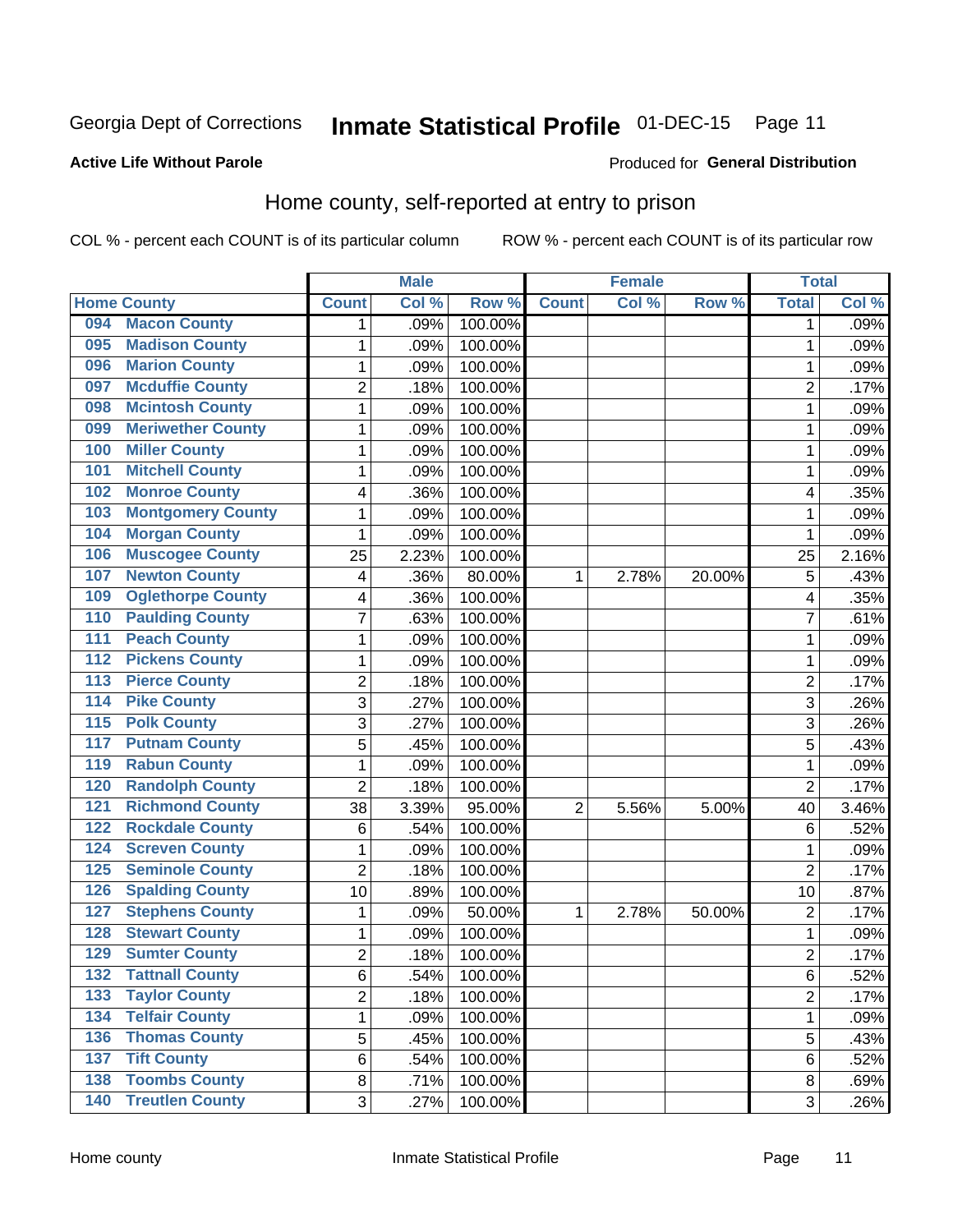## Inmate Statistical Profile 01-DEC-15 Page 12

### **Active Life Without Parole**

#### Produced for General Distribution

## Home county, self-reported at entry to prison

COL % - percent each COUNT is of its particular column

|                                    |              | <b>Male</b> |         |              | <b>Female</b> |        | <b>Total</b> |       |
|------------------------------------|--------------|-------------|---------|--------------|---------------|--------|--------------|-------|
| <b>Home County</b>                 | <b>Count</b> | Col %       | Row %   | <b>Count</b> | Col %         | Row %  | <b>Total</b> | Col % |
| <b>Troup County</b><br>141         | 3            | .27%        | 100.00% |              |               |        | 3            | .26%  |
| <b>Twiggs County</b><br>143        |              | .09%        | 100.00% |              |               |        |              | .09%  |
| <b>Upson County</b><br>145         | 4            | .36%        | 100.00% |              |               |        | 4            | .35%  |
| <b>Walker County</b><br>146        | 6            | .54%        | 85.71%  | 4            | 2.78%         | 14.29% |              | .61%  |
| <b>Walton County</b><br>147        | 10           | .89%        | 100.00% |              |               |        | 10           | .87%  |
| <b>Ware County</b><br>148          | 8            | .71%        | 100.00% |              |               |        | 8            | .69%  |
| <b>Washington County</b><br>150    | 5            | .45%        | 100.00% |              |               |        | 5            | .43%  |
| <b>Wayne County</b><br>151         | 5            | .45%        | 100.00% |              |               |        | 5            | .43%  |
| <b>White County</b><br>154         |              | .09%        | 100.00% |              |               |        |              | .09%  |
| <b>Whitfield County</b><br>155     | 5            | .45%        | 100.00% |              |               |        | 5            | .43%  |
| <b>Wilkes County</b><br>157        |              | .09%        | 100.00% |              |               |        |              | .09%  |
| <b>Wilkinson County</b><br>158     | 2            | .18%        | 100.00% |              |               |        | 2            | .17%  |
| <b>Worth County</b><br>159         |              | .09%        | 100.00% |              |               |        |              | .09%  |
| <b>Other Custody/Out Of</b><br>999 | 3            | .27%        | 75.00%  | 1            | 2.78%         | 25.00% | 4            | .35%  |
| <b>State</b>                       |              |             |         |              |               |        |              |       |
| <b>Total Rported</b>               | 1,120        | 100%        | 96.89%  | 36           | 100%          | 3.11%  | 1,156        | 100%  |

| Reported<br>$\sim$ |              |    |      |
|--------------------|--------------|----|------|
| 'ota               | 100<br>59.14 | οu | ,156 |

|  | Mode (most frequent) | <b>Fulton County</b> | <b>Fulton County</b> | <b>Fulton County</b> |
|--|----------------------|----------------------|----------------------|----------------------|
|--|----------------------|----------------------|----------------------|----------------------|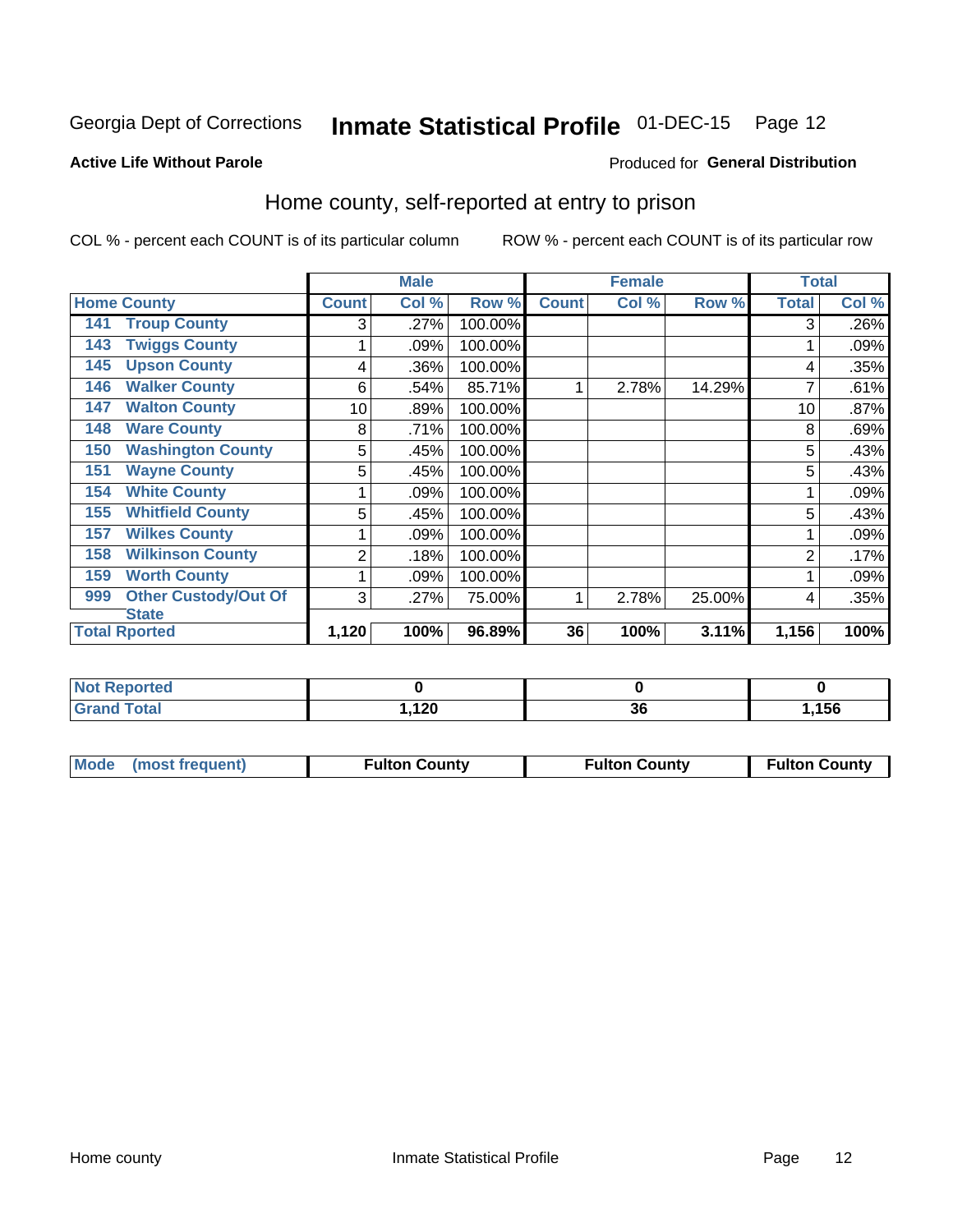#### **Inmate Statistical Profile 01-DEC-15** Page 13

## **Active Life Without Parole**

### Produced for General Distribution

## Employment status before prison, self-reported at entry to prison

COL % - percent each COUNT is of its particular column

|                           |              | <b>Male</b> |         |                 | <b>Female</b> |       |       | <b>Total</b> |
|---------------------------|--------------|-------------|---------|-----------------|---------------|-------|-------|--------------|
| <b>Employment Status</b>  | <b>Count</b> | Col %       | Row %   | <b>Count</b>    | Col %         | Row % | Total | Col %        |
| <b>Full Time</b><br>01    | 438          | 47.20%      | 96.90%  | 14 <sub>1</sub> | 45.16%        | 3.10% | 452   | 47.13%       |
| <b>Part Time</b><br>02    | 60           | 6.47%       | 100.00% |                 |               |       | 60    | 6.26%        |
| Unempl $<$ 6M<br>03       | 70 l         | 7.54%       | 98.59%  |                 | 3.23%         | 1.41% | 71    | 7.40%        |
| Unempl $> 6M$<br>04       | 201          | 21.66%      | 94.37%  | 12              | 38.71%        | 5.63% | 213   | 22.21%       |
| <b>Never Worked</b><br>05 | 85           | 9.16%       | 100.00% |                 |               |       | 85    | 8.86%        |
| <b>Student</b><br>06      | 26           | 2.80%       | 100.00% |                 |               |       | 26    | 2.71%        |
| <b>Incapable</b><br>07    | 481          | 5.17%       | 92.31%  |                 | 12.90%        | 7.69% | 52    | 5.42%        |
| <b>Total Reported</b>     | 928          | 100%        | 96.77%  | 31              | 100%          | 3.23% | 959   | 100%         |

| rer | 192 |    | 197   |
|-----|-----|----|-------|
|     | 120 | 36 | .,156 |

| Mc | ∴ul! | ----<br>ıme<br>w |
|----|------|------------------|
|    |      |                  |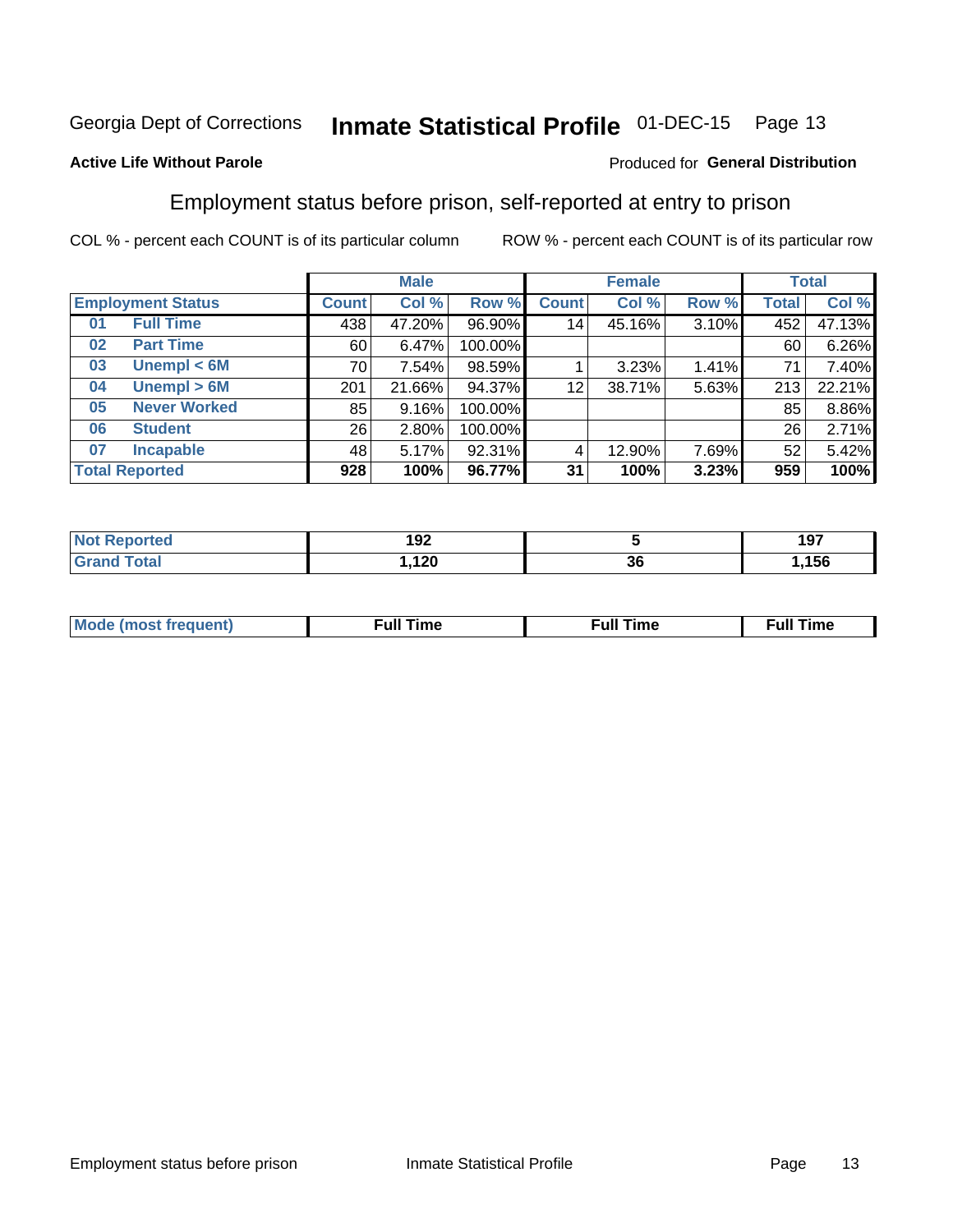## **Active Life Without Parole**

Produced for General Distribution

## Age at admission

COL % - percent each COUNT is of its particular column

|                         |                | <b>Male</b> |         |                         | <b>Female</b> |        |                | <b>Total</b> |
|-------------------------|----------------|-------------|---------|-------------------------|---------------|--------|----------------|--------------|
| <b>Age At Admission</b> | <b>Count</b>   | Col %       | Row %   | <b>Count</b>            | Col %         | Row %  | <b>Total</b>   | Col %        |
| 15                      | $\overline{2}$ | 0.18%       | 100.00% |                         |               |        | $\overline{2}$ | 0.17%        |
| 16                      | 1              | 0.09%       | 100.00% |                         |               |        | 1              | 0.09%        |
| $\overline{17}$         | 5              | 0.45%       | 100.00% |                         |               |        | 5              | 0.43%        |
| 18                      | 8              | 0.72%       | 100.00% |                         |               |        | 8              | 0.69%        |
| 19                      | 21             | 1.88%       | 100.00% |                         |               |        | 21             | 1.82%        |
| $\overline{20}$         | 26             | 2.33%       | 96.30%  | 1                       | 2.78%         | 3.70%  | 27             | 2.34%        |
| 21                      | 28             | 2.51%       | 100.00% |                         |               |        | 28             | 2.43%        |
| $\overline{22}$         | 51             | 4.57%       | 98.08%  | 1                       | 2.78%         | 1.92%  | 52             | 4.51%        |
| $\overline{23}$         | 42             | 3.76%       | 97.67%  | 1                       | 2.78%         | 2.33%  | 43             | 3.73%        |
| $\overline{24}$         | 42             | 3.76%       | 97.67%  | 1                       | 2.78%         | 2.33%  | 43             | 3.73%        |
| $\overline{25}$         | 41             | 3.67%       | 95.35%  | $\overline{2}$          | 5.56%         | 4.65%  | 43             | 3.73%        |
| 26                      | 44             | 3.94%       | 97.78%  | 1                       | 2.78%         | 2.22%  | 45             | 3.90%        |
| $\overline{27}$         | 44             | 3.94%       | 93.62%  | 3                       | 8.33%         | 6.38%  | 47             | 4.08%        |
| 28                      | 45             | 4.03%       | 97.83%  | 1                       | 2.78%         | 2.17%  | 46             | 3.99%        |
| 29                      | 44             | 3.94%       | 100.00% |                         |               |        | 44             | 3.82%        |
| 30                      | 42             | 3.76%       | 100.00% |                         |               |        | 42             | 3.64%        |
| 31                      | 48             | 4.30%       | 100.00% |                         |               |        | 48             | 4.16%        |
| 32                      | 50             | 4.48%       | 98.04%  | 1                       | 2.78%         | 1.96%  | 51             | 4.42%        |
| 33                      | 40             | 3.58%       | 95.24%  | $\overline{2}$          | 5.56%         | 4.76%  | 42             | 3.64%        |
| $\overline{34}$         | 20             | 1.79%       | 90.91%  | $\overline{2}$          | 5.56%         | 9.09%  | 22             | 1.91%        |
| 35                      | 30             | 2.69%       | 96.77%  | 1                       | 2.78%         | 3.23%  | 31             | 2.69%        |
| 36                      | 43             | 3.85%       | 100.00% |                         |               |        | 43             | 3.73%        |
| $\overline{37}$         | 28             | 2.51%       | 100.00% |                         |               |        | 28             | 2.43%        |
| 38                      | 29             | 2.60%       | 100.00% |                         |               |        | 29             | 2.52%        |
| 39                      | 27             | 2.42%       | 87.10%  | $\overline{\mathbf{4}}$ | 11.11%        | 12.90% | 31             | 2.69%        |
| 40                      | 24             | 2.15%       | 92.31%  | $\overline{2}$          | 5.56%         | 7.69%  | 26             | 2.25%        |
| 41                      | 29             | 2.60%       | 93.55%  | $\overline{2}$          | 5.56%         | 6.45%  | 31             | 2.69%        |
| 42                      | 30             | 2.69%       | 100.00% |                         |               |        | 30             | 2.60%        |
| 43                      | 23             | 2.06%       | 92.00%  | $\overline{2}$          | 5.56%         | 8.00%  | 25             | 2.17%        |
| 44                      | 20             | 1.79%       | 90.91%  | $\overline{2}$          | 5.56%         | 9.09%  | 22             | 1.91%        |
| 45                      | 23             | 2.06%       | 100.00% |                         |               |        | 23             | 1.99%        |
| 46                      | 28             | 2.51%       | 90.32%  | 3                       | 8.33%         | 9.68%  | 31             | 2.69%        |
| 47                      | 15             | 1.34%       | 100.00% |                         |               |        | 15             | 1.30%        |
| 48                      | 15             | 1.34%       | 83.33%  | 3                       | 8.33%         | 16.67% | 18             | 1.56%        |
| 49                      | 13             | 1.16%       | 100.00% |                         |               |        | 13             | 1.13%        |
| 50                      | 17             | 1.52%       | 100.00% |                         |               |        | 17             | 1.47%        |
| $\overline{51}$         | 8              | 0.72%       | 100.00% |                         |               |        | 8              | 0.69%        |
| $\overline{52}$         | 10             | 0.90%       | 100.00% |                         |               |        | 10             | 0.87%        |
| 53                      | 9              | 0.81%       | 100.00% |                         |               |        | 9              | 0.78%        |
| 54                      | 9              | 0.81%       | 100.00% |                         |               |        | 9              | 0.78%        |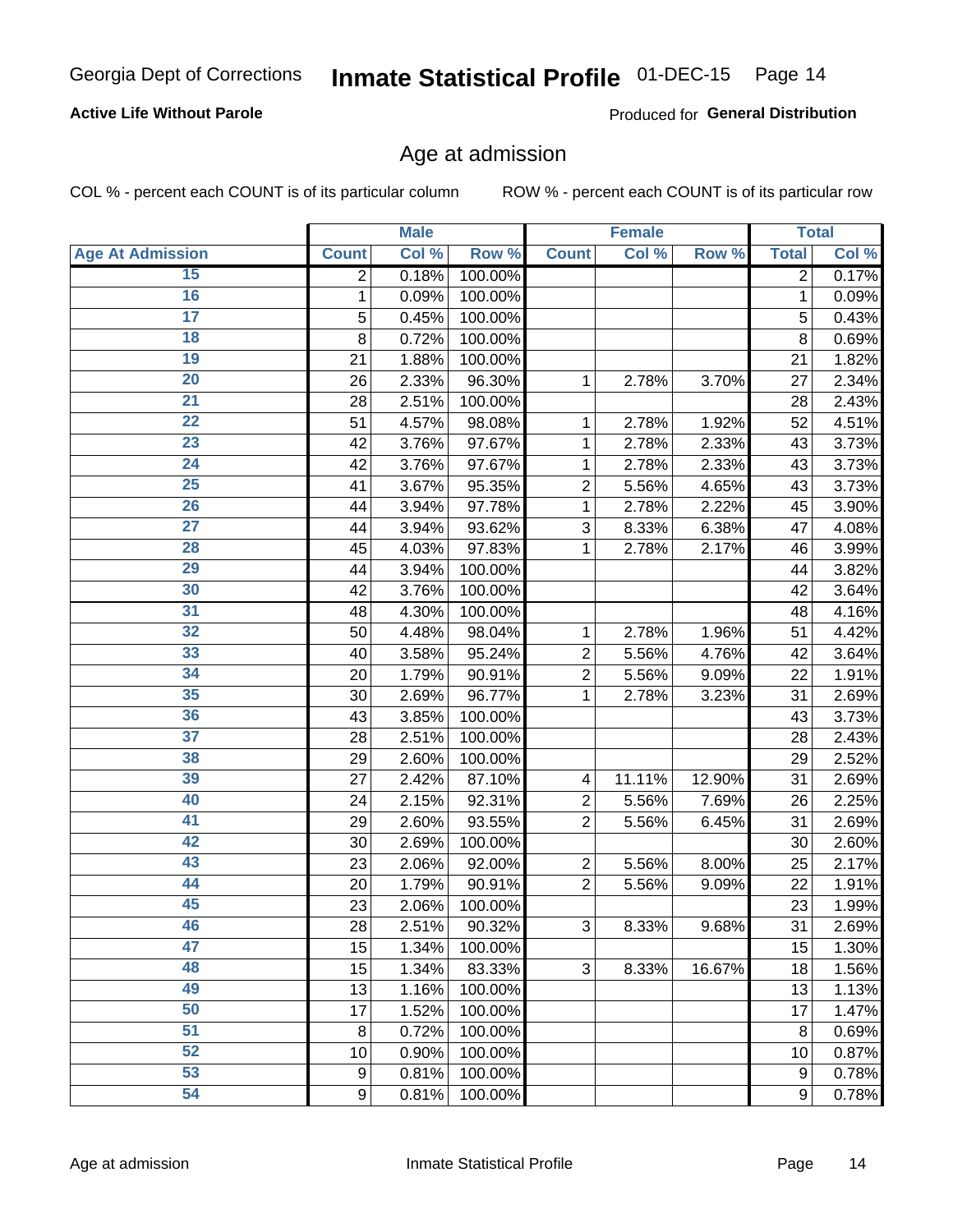## **Active Life Without Parole**

Produced for General Distribution

## Age at admission

COL % - percent each COUNT is of its particular column

|                         |              | <b>Male</b> |         |              | <b>Female</b> |        |              | <b>Total</b> |
|-------------------------|--------------|-------------|---------|--------------|---------------|--------|--------------|--------------|
| <b>Age At Admission</b> | <b>Count</b> | Col %       | Row %   | <b>Count</b> | Col %         | Row %  | <b>Total</b> | Col %        |
| 55                      | 4            | 0.36%       | 100.00% |              |               |        | 4            | 0.35%        |
| 56                      | 8            | 0.72%       | 88.89%  |              | 2.78%         | 11.11% | 9            | 0.78%        |
| 57                      | 5            | 0.45%       | 100.00% |              |               |        | 5            | 0.43%        |
| 58                      | 8            | 0.72%       | 100.00% |              |               |        | 8            | 0.69%        |
| 59                      | 2            | 0.18%       | 100.00% |              |               |        | 2            | 0.17%        |
| 60                      | 3            | 0.27%       | 100.00% |              |               |        | 3            | 0.26%        |
| 62                      |              | 0.09%       | 100.00% |              |               |        |              | 0.09%        |
| 63                      |              | 0.09%       | 100.00% |              |               |        |              | 0.09%        |
| 64                      | 3            | 0.27%       | 100.00% |              |               |        | 3            | 0.26%        |
| 65                      | 3            | 0.27%       | 100.00% |              |               |        | 3            | 0.26%        |
| 66                      |              | 0.09%       | 100.00% |              |               |        |              | 0.09%        |
| 67                      |              | 0.09%       | 100.00% |              |               |        |              | 0.09%        |
| 69                      | 2            | 0.18%       | 100.00% |              |               |        | 2            | 0.17%        |
| 71                      |              | 0.09%       | 100.00% |              |               |        |              | 0.09%        |
| <b>Total Reported</b>   | 1,117        | 100%        | 96.88%  | 36           | 100%          | 3.12%  | 1,153        | 100%         |

| <b>Not Reported</b>          |      |    |       |
|------------------------------|------|----|-------|
| <b>Total</b><br><b>C</b> ron | ,120 | 36 | .156، |

| <b>Mean</b><br>(average) | 33.91 | 36.25 | 33.99     |
|--------------------------|-------|-------|-----------|
| Median (middle)          | JZ    | 39    | …<br>34   |
| Mode<br>(most frequent)  | --    | 39    | ng,<br>LL |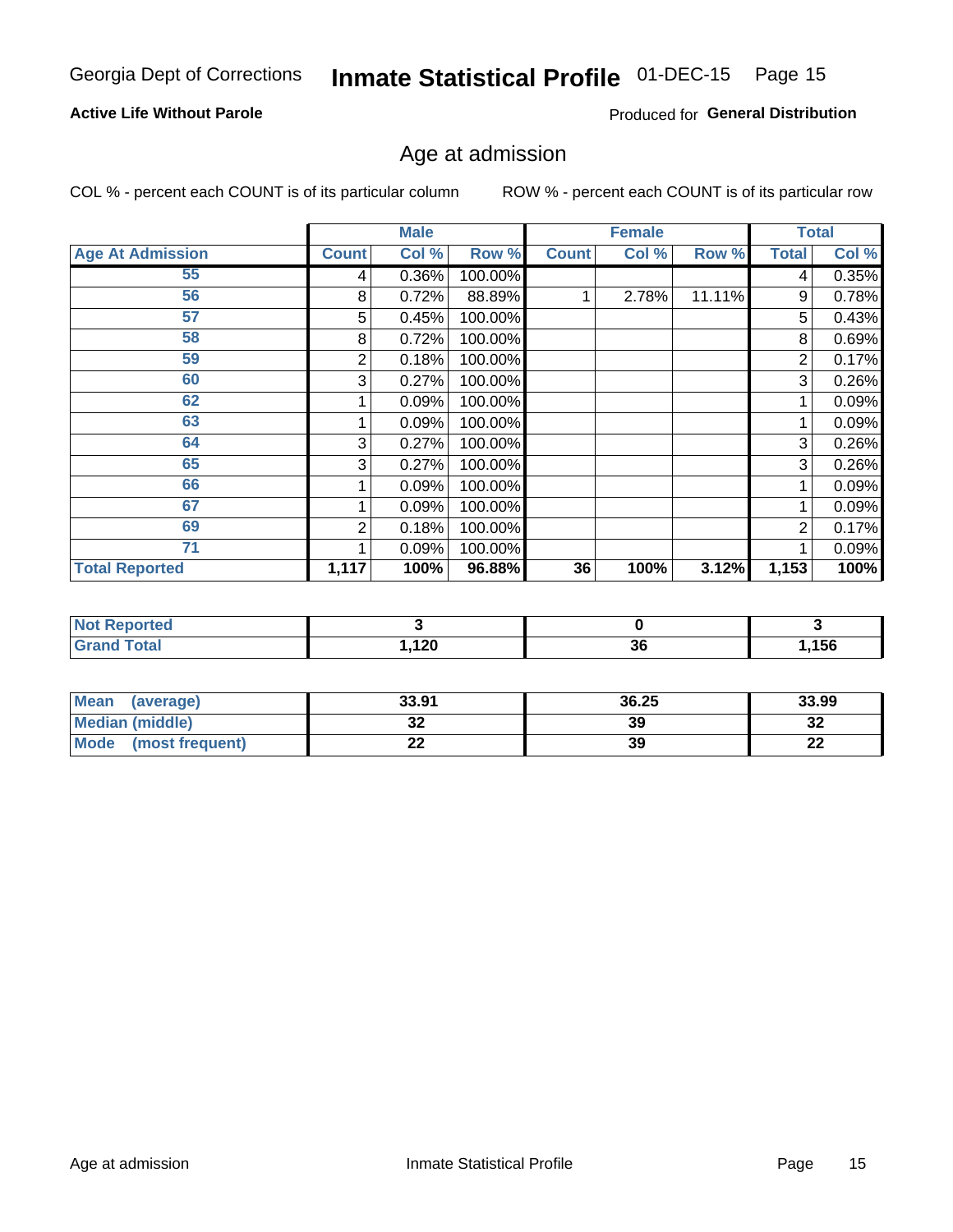## **Active Life Without Parole**

## Produced for General Distribution

## Height, measured at entry to prison

COL % - percent each COUNT is of its particular column

|                         |                | <b>Male</b> |         |                | <b>Female</b> |         |                | <b>Total</b> |
|-------------------------|----------------|-------------|---------|----------------|---------------|---------|----------------|--------------|
| <b>Height</b>           | <b>Count</b>   | Col %       | Row %   | <b>Count</b>   | Col %         | Row %   | <b>Total</b>   | Col %        |
| $\overline{\mathbf{0}}$ | 1              | 0.09%       | 100.00% |                |               |         | 1              | 0.09%        |
| 4'10"                   |                |             |         | $\mathbf{1}$   | 2.78%         | 100.00% | 1              | 0.09%        |
| 5'00''                  | 1              | 0.09%       | 100.00% |                |               |         | 1              | 0.09%        |
| 5'01"                   | 3              | 0.27%       | 75.00%  | 1              | 2.78%         | 25.00%  | 4              | 0.35%        |
| 5'02"                   | 4              | 0.36%       | 100.00% |                |               |         | 4              | 0.35%        |
| 5'03''                  | 10             | 0.89%       | 62.50%  | 6              | 16.67%        | 37.50%  | 16             | 1.38%        |
| 5'04"                   | 15             | 1.34%       | 57.69%  | 11             | 30.56%        | 42.31%  | 26             | 2.25%        |
| 5'05"                   | 32             | 2.86%       | 88.89%  | 4              | 11.11%        | 11.11%  | 36             | 3.11%        |
| 5'06''                  | 84             | 7.50%       | 95.45%  | 4              | 11.11%        | 4.55%   | 88             | 7.61%        |
| 5'07''                  | 74             | 6.61%       | 94.87%  | 4              | 11.11%        | 5.13%   | 78             | 6.75%        |
| 5'08''                  | 113            | 10.09%      | 99.12%  | 1              | 2.78%         | 0.88%   | 114            | 9.86%        |
| 5'09''                  | 138            | 12.32%      | 98.57%  | $\overline{2}$ | 5.56%         | 1.43%   | 140            | 12.11%       |
| 5'10''                  | 140            | 12.50%      | 100.00% |                |               |         | 140            | 12.11%       |
| 5'11''                  | 137            | 12.23%      | 100.00% |                |               |         | 137            | 11.85%       |
| 6'00''                  | 123            | 10.98%      | 99.19%  | $\mathbf{1}$   | 2.78%         | 0.81%   | 124            | 10.73%       |
| 6'01''                  | 91             | 8.13%       | 100.00% |                |               |         | 91             | 7.87%        |
| 6'02"                   | 77             | 6.88%       | 100.00% |                |               |         | 77             | 6.66%        |
| 6'03''                  | 38             | 3.39%       | 97.44%  | $\mathbf{1}$   | 2.78%         | 2.56%   | 39             | 3.37%        |
| 6'04"                   | 26             | 2.32%       | 100.00% |                |               |         | 26             | 2.25%        |
| 6'05"                   | 5              | 0.45%       | 100.00% |                |               |         | 5              | 0.43%        |
| 6'06''                  | 4              | 0.36%       | 100.00% |                |               |         | 4              | 0.35%        |
| 6'07''                  | 1              | 0.09%       | 100.00% |                |               |         | 1              | 0.09%        |
| 6'09''                  | $\overline{2}$ | 0.18%       | 100.00% |                |               |         | $\overline{2}$ | 0.17%        |
| 6'11''                  |                | 0.09%       | 100.00% |                |               |         |                | 0.09%        |
| <b>Total Reported</b>   | 1,120          | 100%        | 96.89%  | 36             | 100%          | 3.11%   | 1,156          | 100%         |

| <b>NOT</b><br>Reported |      |    |     |
|------------------------|------|----|-----|
| $f \wedge f \wedge f$  | ,120 | 36 | 156 |

| <b>Mean</b> | (average)       | 5'10" | 5'05" | 5'10"<br>ັ |
|-------------|-----------------|-------|-------|------------|
|             |                 |       |       |            |
| Mode        | (most frequent) | 5'10" | 5'04" | 5'10"      |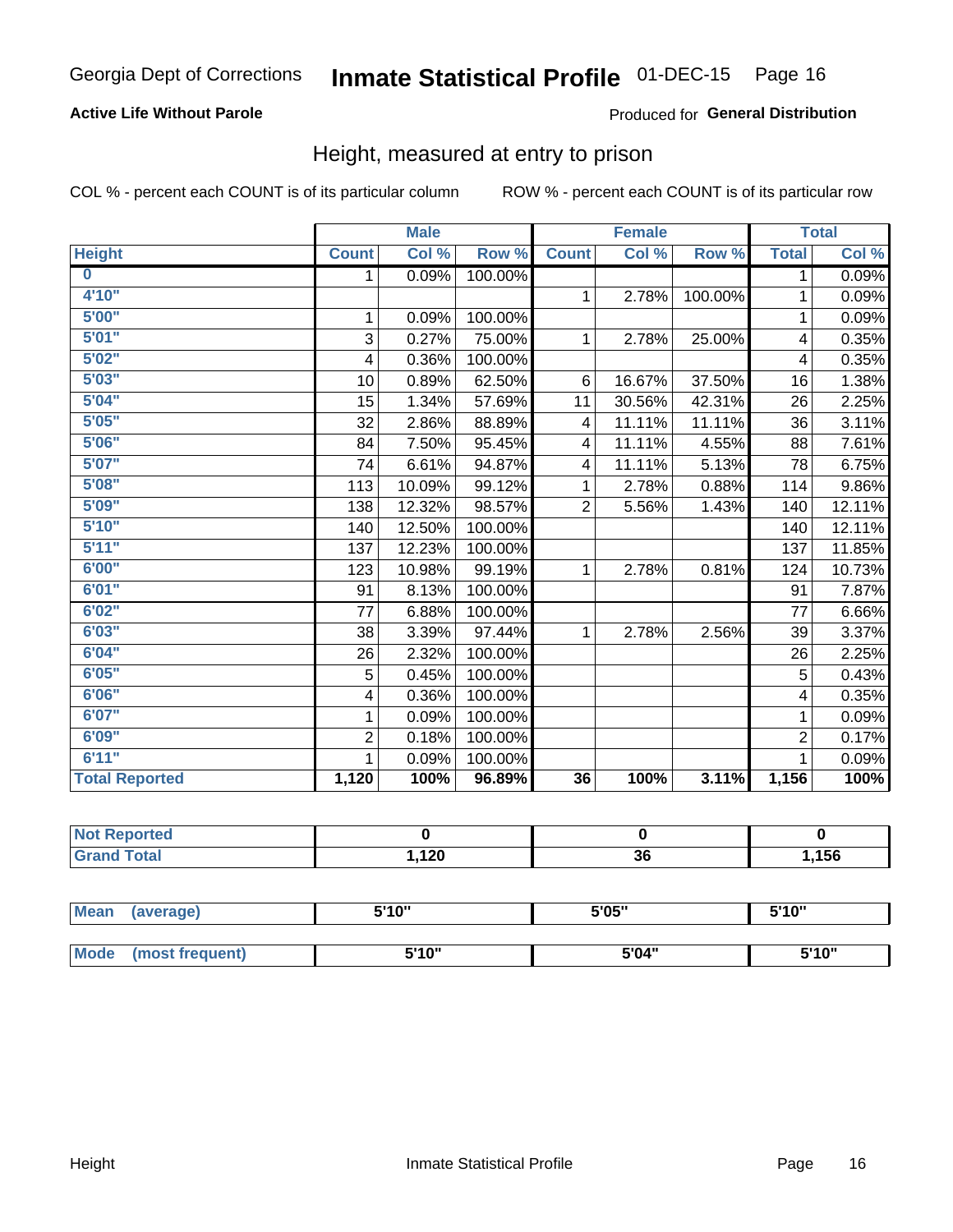**Active Life Without Parole** 

Produced for General Distribution

## Weight, measured at entry to prison

COL % - percent each COUNT is of its particular column

|                          |                  | <b>Male</b> |         |                 | <b>Female</b> |         |                | <b>Total</b> |
|--------------------------|------------------|-------------|---------|-----------------|---------------|---------|----------------|--------------|
| <b>Weight</b>            | <b>Count</b>     | Col %       | Row %   | <b>Count</b>    | Col %         | Row %   | <b>Total</b>   | Col %        |
| 100 - 109 pounds         |                  |             |         | 1               | 2.78%         | 100.00% | 1              | 0.09%        |
| 110 - 119 pounds         |                  |             |         | $\overline{2}$  | 5.56%         | 100.00% | $\overline{2}$ | 0.17%        |
| 120 - 129 pounds         | 6                | 0.54%       | 85.71%  | $\mathbf{1}$    | 2.78%         | 14.29%  | $\overline{7}$ | 0.61%        |
| 130 - 139 pounds         | 31               | 2.77%       | 93.94%  | $\overline{2}$  | 5.56%         | 6.06%   | 33             | 2.86%        |
| 140 - 149 pounds         | 75               | 6.70%       | 94.94%  | 4               | 11.11%        | 5.06%   | 79             | 6.84%        |
| 150 - 159 pounds         | 105              | 9.38%       | 99.06%  | $\mathbf{1}$    | 2.78%         | 0.94%   | 106            | 9.18%        |
| 160 - 169 pounds         | 131              | 11.71%      | 97.76%  | 3               | 8.33%         | 2.24%   | 134            | 11.60%       |
| 170 - 179 pounds         | 143              | 12.78%      | 95.97%  | 6               | 16.67%        | 4.03%   | 149            | 12.90%       |
| 180 - 189 pounds         | 138              | 12.33%      | 99.28%  | $\mathbf 1$     | 2.78%         | 0.72%   | 139            | 12.03%       |
| 190 - 199 pounds         | 98               | 8.76%       | 97.03%  | 3               | 8.33%         | 2.97%   | 101            | 8.74%        |
| 200 - 209 pounds         | 100              | 8.94%       | 97.09%  | 3               | 8.33%         | 2.91%   | 103            | 8.92%        |
| 210 - 219 pounds         | 70               | 6.26%       | 93.33%  | 5               | 13.89%        | 6.67%   | 75             | 6.49%        |
| 220 - 229 pounds         | 65               | 5.81%       | 100.00% |                 |               |         | 65             | 5.63%        |
| 230 - 239 pounds         | 48               | 4.29%       | 97.96%  | $\mathbf{1}$    | 2.78%         | 2.04%   | 49             | 4.24%        |
| 240 - 249 pounds         | 31               | 2.77%       | 100.00% |                 |               |         | 31             | 2.68%        |
| 250 - 259 pounds         | 27               | 2.41%       | 100.00% |                 |               |         | 27             | 2.34%        |
| 260 - 269 pounds         | 12               | 1.07%       | 100.00% |                 |               |         | 12             | 1.04%        |
| 270 - 279 pounds         | 11               | 0.98%       | 100.00% |                 |               |         | 11             | 0.95%        |
| 280 - 289 pounds         | $\boldsymbol{9}$ | 0.80%       | 81.82%  | $\overline{2}$  | 5.56%         | 18.18%  | 11             | 0.95%        |
| 290 - 299 pounds         | 4                | 0.36%       | 100.00% |                 |               |         | 4              | 0.35%        |
| 300 - 309 pounds         | 3                | 0.27%       | 100.00% |                 |               |         | 3              | 0.26%        |
| 310 - 319 pounds         | $\overline{2}$   | 0.18%       | 100.00% |                 |               |         | $\overline{2}$ | 0.17%        |
| 320 - 329 pounds         | 5                | 0.45%       | 100.00% |                 |               |         | 5              | 0.43%        |
| 330 - 339 pounds         | $\overline{3}$   | 0.27%       | 100.00% |                 |               |         | 3              | 0.26%        |
| 360 - 369 pounds         | 1                | 0.09%       | 100.00% |                 |               |         | $\mathbf{1}$   | 0.09%        |
| 390 - 399 pounds         |                  |             |         | $\mathbf{1}$    | 2.78%         | 100.00% | $\mathbf{1}$   | 0.09%        |
| 400 pounds and over      | $\mathbf{1}$     | 0.09%       | 100.00% |                 |               |         | $\mathbf{1}$   | 0.09%        |
| <b>Total Reported</b>    | 1,119            | 100%        | 96.88%  | $\overline{36}$ | 100%          | 3.12%   | 1,155          | 100%         |
|                          |                  |             |         |                 |               |         |                |              |
| <b>Not Reported</b>      |                  | 1           |         | $\pmb{0}$       |               |         | 1<br>1,156     |              |
| <b>Grand Total</b>       |                  | 1,120       |         |                 | 36            |         |                |              |
| <b>Mean</b><br>(average) |                  | 190         |         |                 | 182           |         |                | 189          |

| Mean<br>(average)       | 190 | 182 | 189 |
|-------------------------|-----|-----|-----|
| Median (middle)         | 183 | 172 | 181 |
| Mode<br>(most frequent) | 180 | 210 | 180 |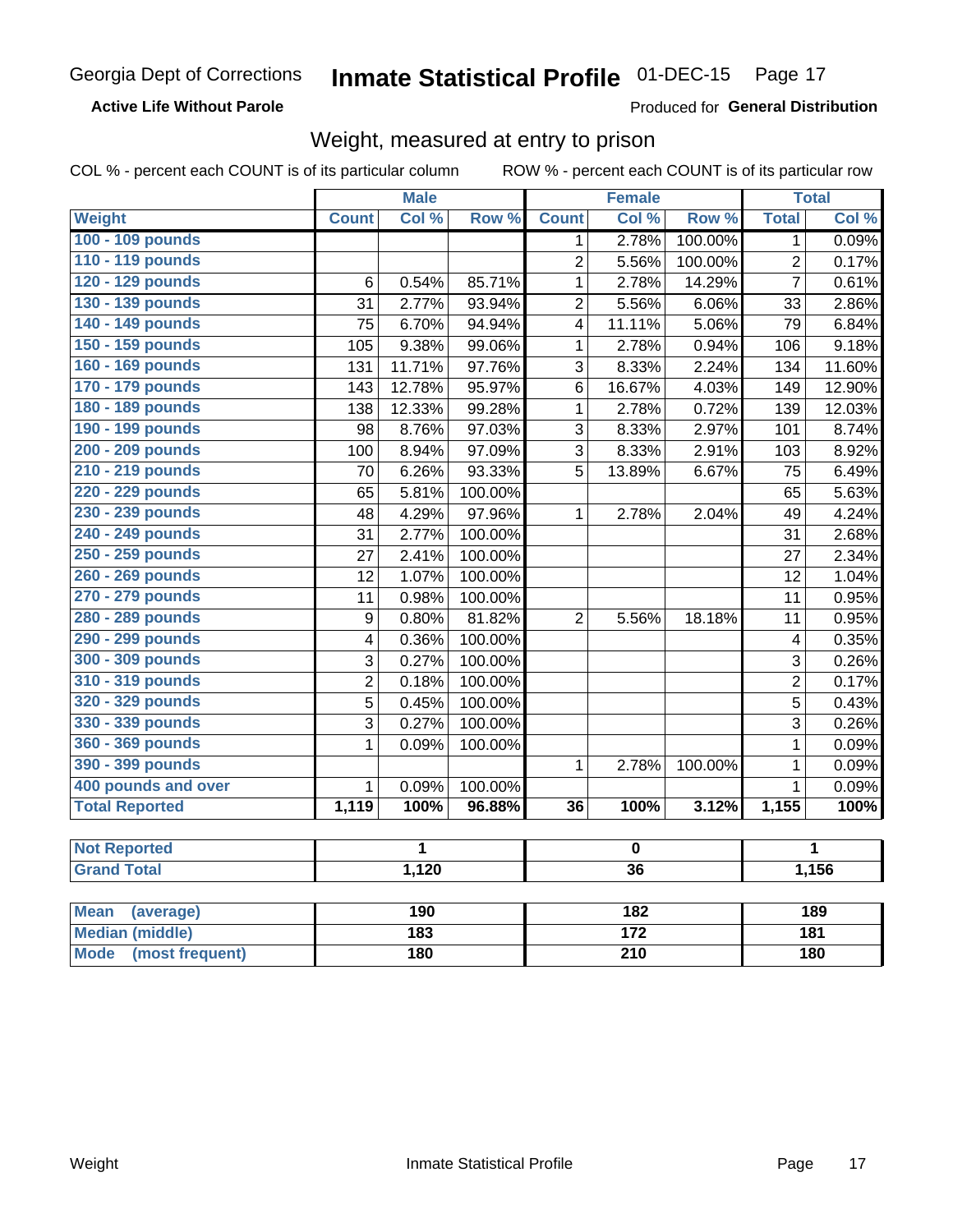## Inmate Statistical Profile 01-DEC-15 Page 18

#### **Active Life Without Parole**

### Produced for General Distribution

## Veterans validated by Veteran's Administration

COL % - percent each COUNT is of its particular column

|                         | <b>Male</b>  |          |                    | <b>Female</b> |       |         | <b>Total</b> |        |
|-------------------------|--------------|----------|--------------------|---------------|-------|---------|--------------|--------|
| <b>Military service</b> | <b>Count</b> | Col %    | <b>Row % Count</b> |               | Col % | Row %   | <b>Total</b> | Col %  |
| <b>Others</b><br>0      | 43           | 43.88%   | 100.00%            |               |       |         | 43           | 43.88% |
| <b>Air Force</b>        | 40           | 40.82%   | 100.00%            |               |       |         | 40           | 40.82% |
| <b>Army</b>             | 5            | 5.10%    | 100.00%            |               |       |         | 5            | 5.10%  |
| <b>Navy</b><br>3        |              | $2.04\%$ | 100.00%            |               |       |         | ◠            | 2.04%  |
| <b>Coast Guard</b><br>5 |              | 8.16%    | 100.00%            |               |       |         | 8            | 8.16%  |
| <b>Total Reported</b>   | 98           | 100%     | 100.00%            |               |       | $.00\%$ | 98           | 100%   |

| neo<br>N | ,022<br>$\overline{\phantom{a}}$ | 36 | .058 |
|----------|----------------------------------|----|------|
| $C = 4$  | ィっハ<br>, 1 Z V                   | 36 | ,156 |

| Mo<br><b>Null</b><br>วthers<br>______<br>____<br>____ |
|-------------------------------------------------------|
|-------------------------------------------------------|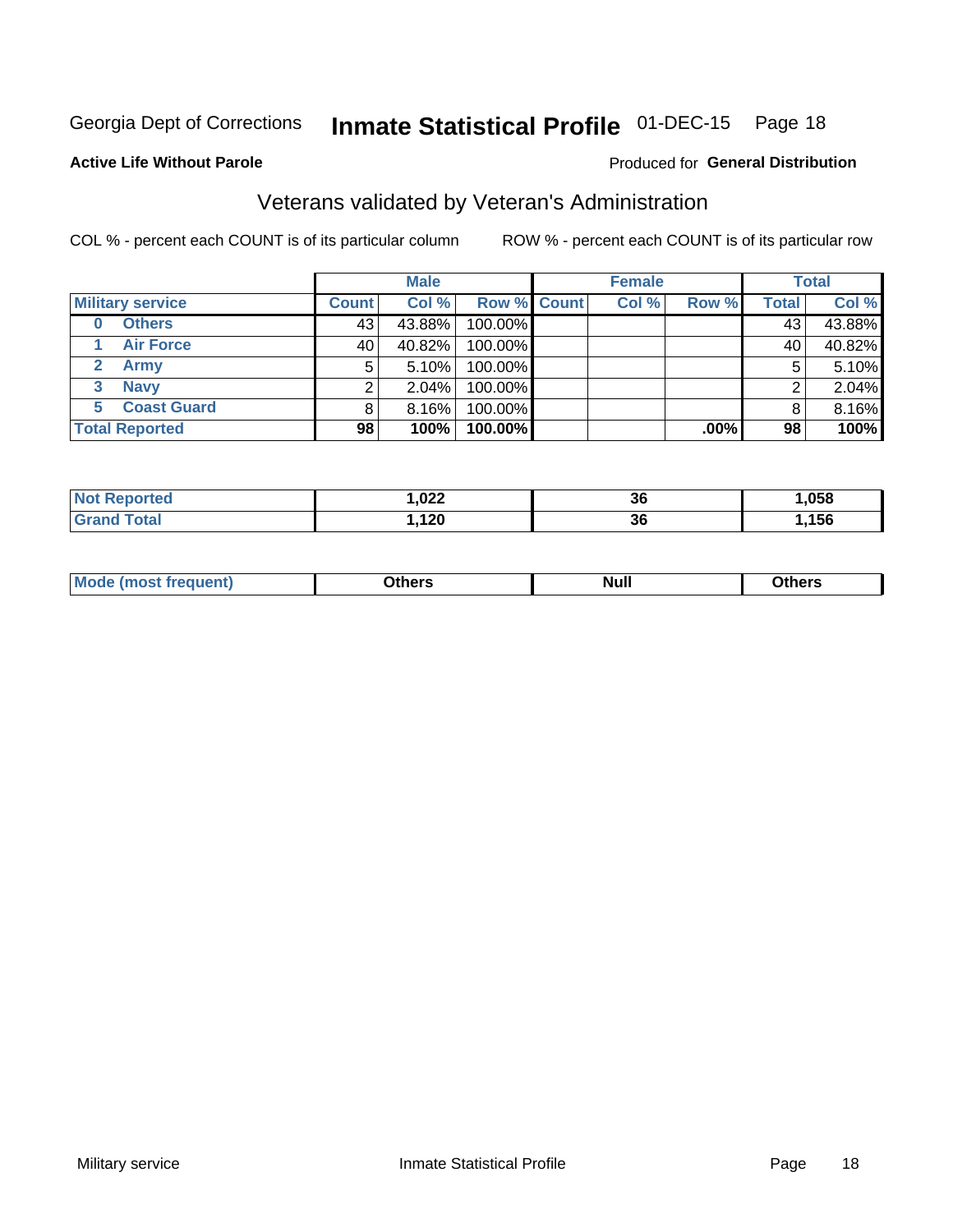#### **Inmate Statistical Profile 01-DEC-15** Page 19

**Active Life Without Parole** 

**Produced for General Distribution** 

## Type of admission to prison

COL % - percent each COUNT is of its particular column

|    |                              |                 | <b>Male</b> |                    |    | <b>Female</b> |          |       | <b>Total</b> |
|----|------------------------------|-----------------|-------------|--------------------|----|---------------|----------|-------|--------------|
|    | <b>Type of Admission</b>     | <b>Count</b>    | Col %       | <b>Row % Count</b> |    | Col %         | Row %    | Total | Col %        |
| -4 | <b>Completed Diagnostics</b> | 551             | $51.88\%$   | 97.01%             | 17 | 70.83%        | $2.99\%$ | 568   | 52.30%       |
| 52 | <b>New Sentence</b>          | 498             | 46.89%      | 98.61%             |    | 29.17%        | 1.39%    | 505   | 46.50%       |
|    | 55 Parole Rev New Sentence   | 3               | ا 28%.      | 100.00%            |    |               |          | 3     | .28%         |
| 70 | <b>Life W/O Parole</b>       | 10 <sup>1</sup> | $.94\%$     | 100.00%            |    |               |          | 10    | $.92\%$      |
|    | <b>Total Reported</b>        | 1,062           | 100%        | 97.79%             | 24 | 100%          | 2.21%    | 1,086 | 100%         |

| N   | 58           | $\overline{\phantom{a}}$  | 70                       |
|-----|--------------|---------------------------|--------------------------|
| тес | Ju           |                           | $\overline{\phantom{0}}$ |
|     | ה ה<br>, IZU | $\ddot{\phantom{0}}$<br>v | ,156                     |

|  | Mode (most frequent) | <b>Completed Diagnostics</b> | <b>Completed Diagnostics</b> | <b>Completed Diagnos</b> |
|--|----------------------|------------------------------|------------------------------|--------------------------|
|--|----------------------|------------------------------|------------------------------|--------------------------|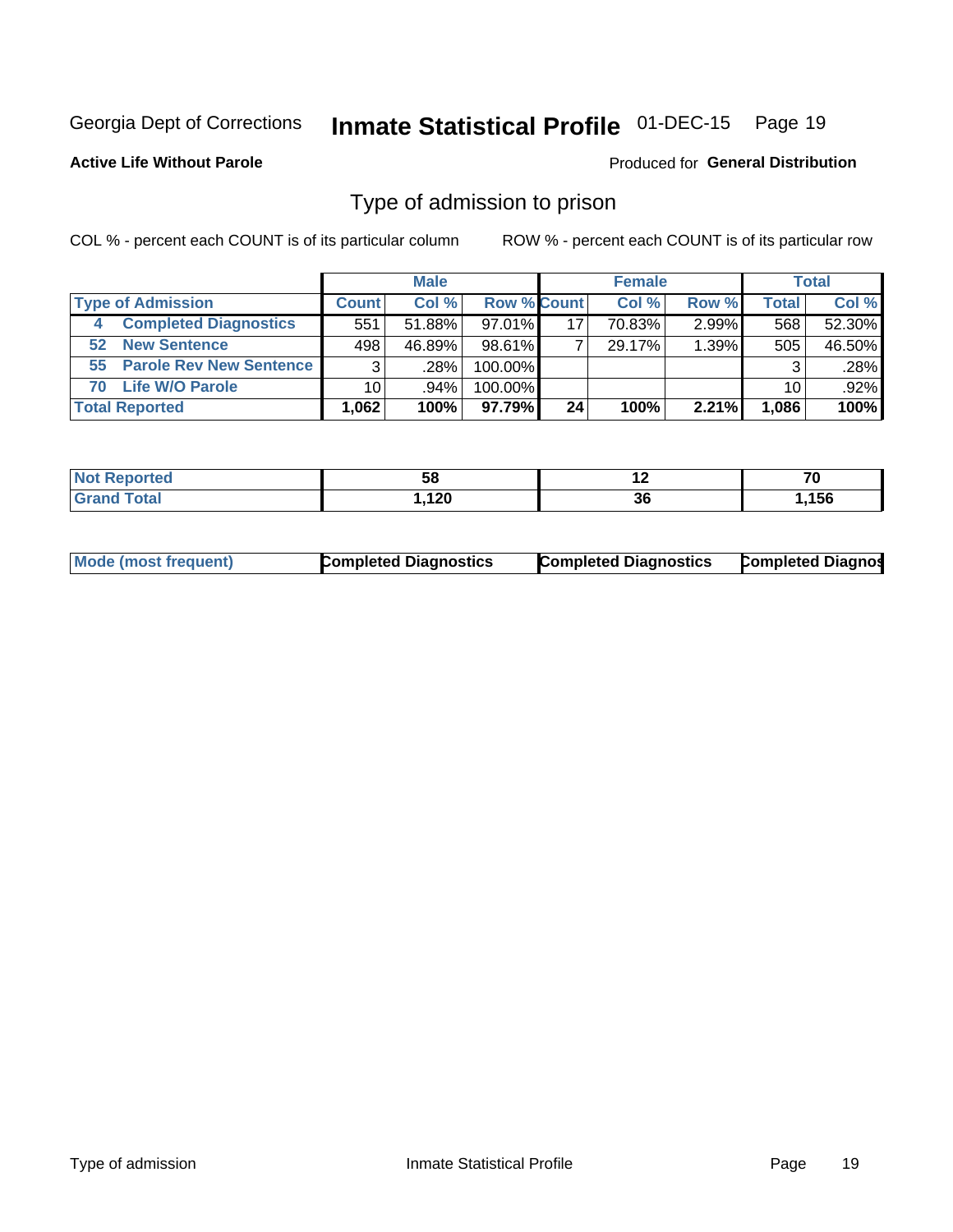## Inmate Statistical Profile 01-DEC-15 Page 20

**Active Life Without Parole** 

### Produced for General Distribution

## Current / last supervision level

COL % - percent each COUNT is of its particular column

|                        |              | <b>Male</b>         |             |    | <b>Female</b> |          |              | <b>Total</b> |
|------------------------|--------------|---------------------|-------------|----|---------------|----------|--------------|--------------|
| <b>Security Status</b> | <b>Count</b> | Col %               | Row % Count |    | Col %         | Row %    | <b>Total</b> | Col %        |
| 4 Medium               |              | $.36\%$ $^{\prime}$ | 80.00%      |    | 2.78%         | 20.00%   | 5            | .43%         |
| 5 Close                | 1.116        | 99.64%              | 96.96%      | 35 | 97.22%        | $3.04\%$ | 1,151        | $99.57\%$    |
| <b>Total Reported</b>  | 1,120        | 100%                | 96.89%      | 36 | 100%          | $3.11\%$ | 1,156        | 100%         |

| <b>Still being diagnosed</b> |      |    |       |
|------------------------------|------|----|-------|
| <b>Not Reported</b>          |      |    |       |
| <b>Grand Total</b>           | .120 | 36 | 1,156 |

| <b>AhoM</b><br>rreauent) | <b>Close</b> | Close | Close |
|--------------------------|--------------|-------|-------|
|                          |              |       |       |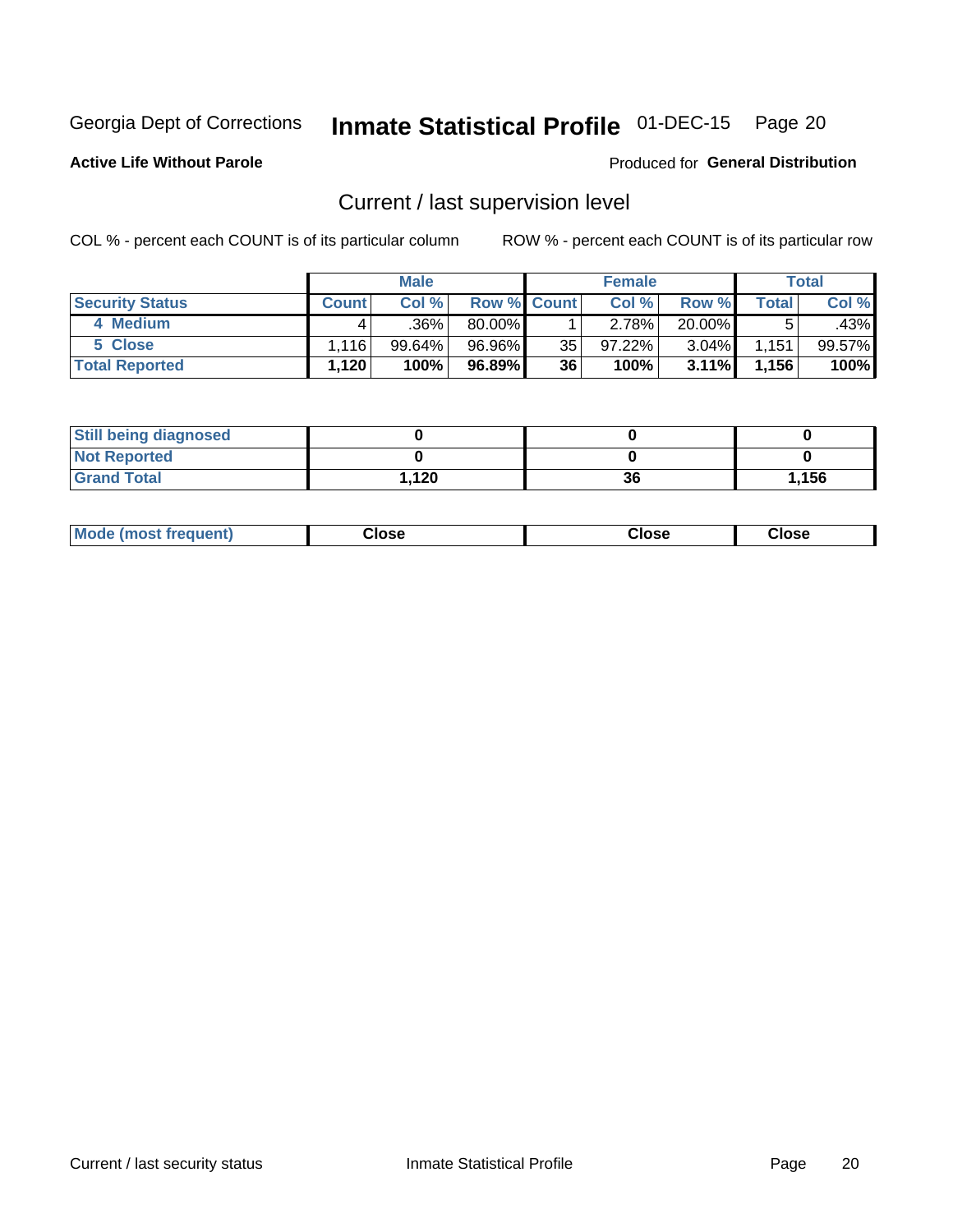## Inmate Statistical Profile 01-DEC-15 Page 21

**Active Life Without Parole** 

Produced for General Distribution

## Current / last type of institution

COL % - percent each COUNT is of its particular column

|                            |              | <b>Male</b> |                    |    | <b>Female</b> |       |       | Total  |
|----------------------------|--------------|-------------|--------------------|----|---------------|-------|-------|--------|
| <b>Type of Institution</b> | <b>Count</b> | Col %       | <b>Row % Count</b> |    | Col %         | Row % | Total | Col %  |
| <b>State Prison</b>        | .119'        | 99.91%      | 96.88%             | 36 | $100.00\%$    | 3.12% | .155  | 99.91% |
| <b>Transitional Center</b> |              | .09%        | 100.00%            |    |               |       |       | .09% l |
| <b>Total Reported</b>      | 1,120'       | 100%        | $96.89\%$          | 36 | 100%          | 3.11% | 1,156 | 100%   |

| τeα                         |                     |          |      |
|-----------------------------|---------------------|----------|------|
| $\sim$ $\sim$ $\sim$ $\sim$ | ה ה<br>$\cdot$ $ -$ | ^^<br>ად | ,156 |

| <b>Mode (most frequent)</b> | State Prison | <b>State Prison</b> | <b>State</b><br>isonl |
|-----------------------------|--------------|---------------------|-----------------------|
|                             |              |                     |                       |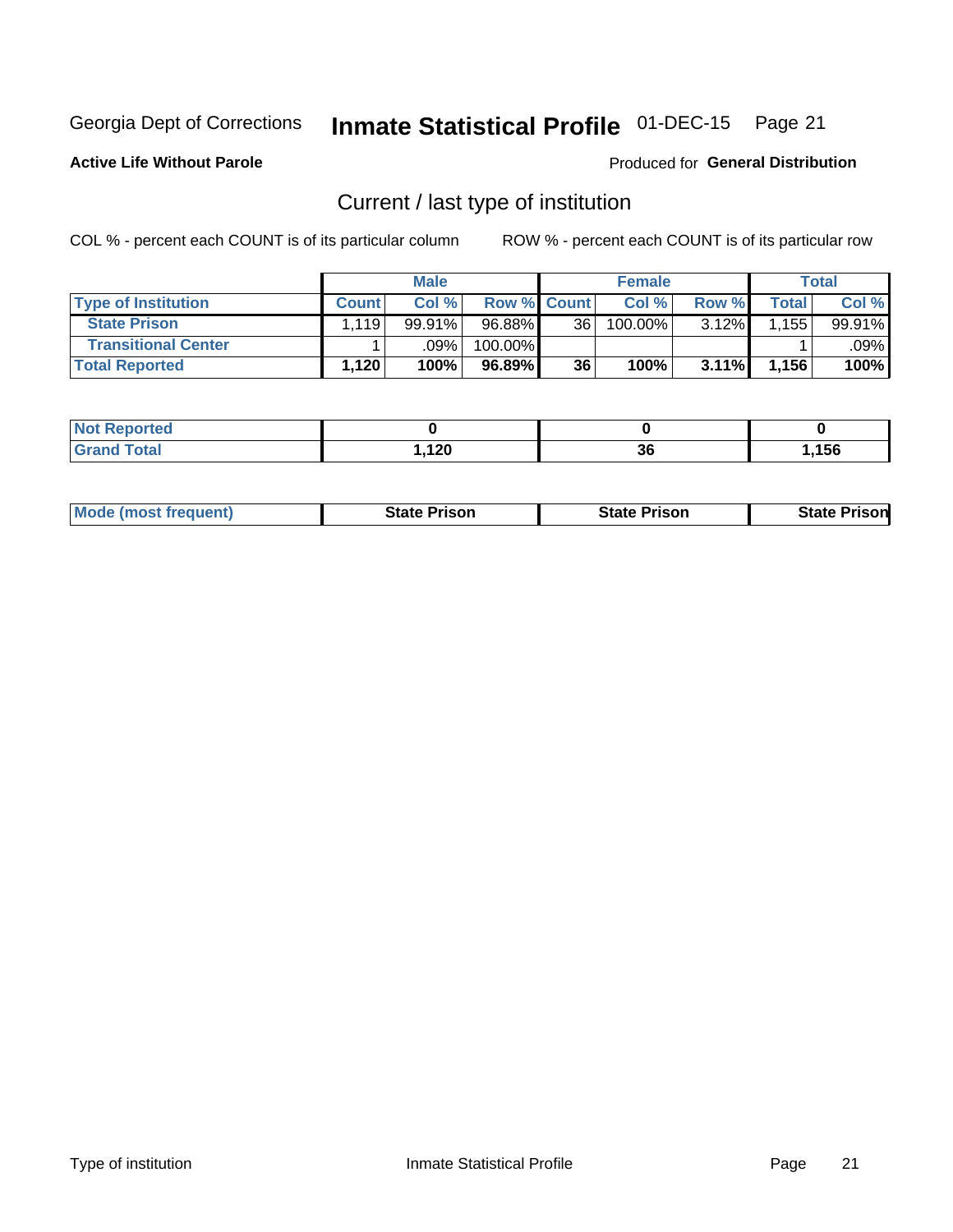## Inmate Statistical Profile 01-DEC-15 Page 22

**Active Life Without Parole** 

### Produced for General Distribution

## Institution type - transitional centers

COL % - percent each COUNT is of its particular column

|                                          |              | Male    |                    | <b>Female</b> |       |              | Total   |
|------------------------------------------|--------------|---------|--------------------|---------------|-------|--------------|---------|
| <b>Institution Type - Trans. Centers</b> | <b>Count</b> | Col%    | <b>Row % Count</b> | Col%          | Row % | <b>Total</b> | Col %   |
| <b>Clayton Tc</b>                        |              | 100.00% | 100.00%            |               |       |              | 100.00% |
| <b>Total Reported</b>                    |              | $100\%$ | 100%               |               | %     |              | 100%    |

| <b>Not Reported</b>  |  |  |
|----------------------|--|--|
| <b>Total</b><br>r va |  |  |

| Mode (most frequent) | <b>Clayton Tc</b> | <b>Null</b> | <b>Clayton Tc</b> |
|----------------------|-------------------|-------------|-------------------|
|                      |                   |             |                   |
|                      |                   |             |                   |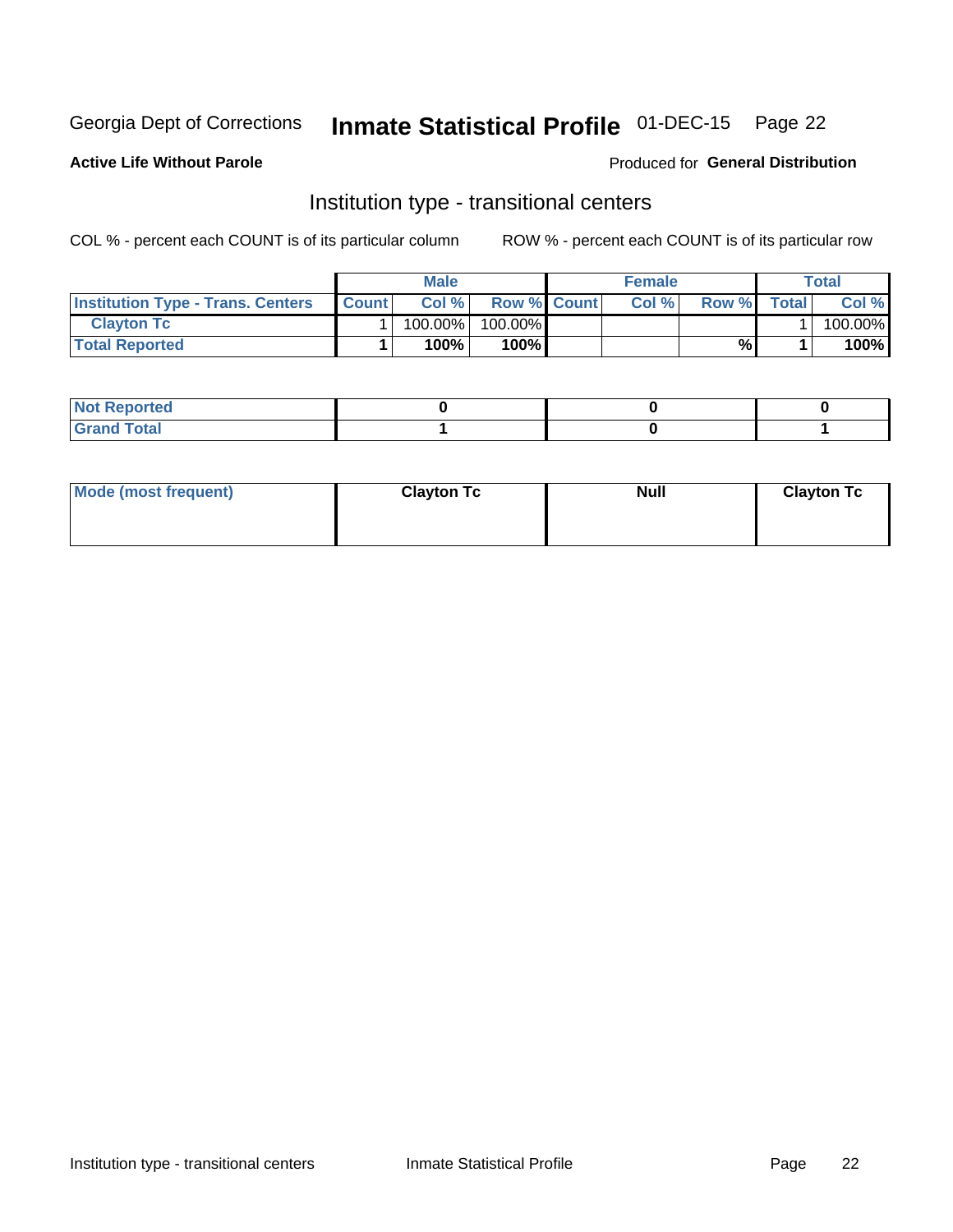## Inmate Statistical Profile 01-DEC-15 Page 23

**Active Life Without Parole** 

**Produced for General Distribution** 

## Institution type - county prisons

COL % - percent each COUNT is of its particular column

|                                                    | <b>Male</b> |  | <b>Female</b>            |             | <b>Total</b> |
|----------------------------------------------------|-------------|--|--------------------------|-------------|--------------|
| <b>Institution Type - County Prisons   Count  </b> | Col %       |  | <b>Row % Count Col %</b> | Row % Total | Col %        |
| <b>Total Reported</b>                              |             |  |                          |             |              |

| <b>Not</b><br>: Reported<br>$\cdots$ |  |  |
|--------------------------------------|--|--|
| <b>Total</b><br>---                  |  |  |

| Mode (most frequent) | <b>Null</b> | <b>Null</b><br><b>Null</b> |
|----------------------|-------------|----------------------------|
|                      |             |                            |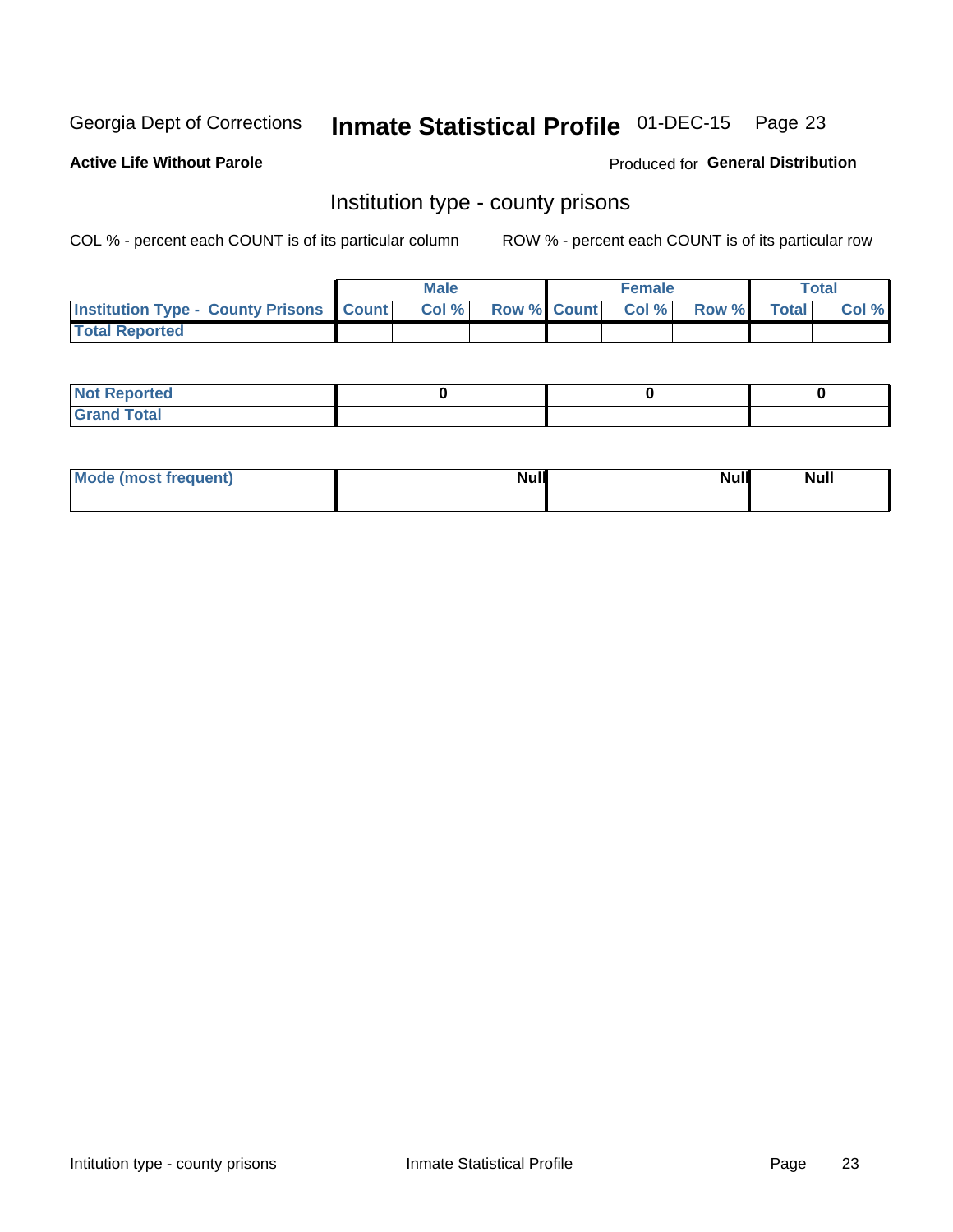## Inmate Statistical Profile 01-DEC-15 Page 24

## **Active Life Without Parole**

#### Produced for General Distribution

## Institution type - state prisons

|                                         |              | <b>Male</b>               |         | <b>Female</b> |                               | <b>Total</b> |                              |        |
|-----------------------------------------|--------------|---------------------------|---------|---------------|-------------------------------|--------------|------------------------------|--------|
| <b>Institution Type - State Prisons</b> | <b>Count</b> | Col %                     | Row %   | <b>Count</b>  | $\overline{\text{Col }^9}$    | Row %        | <b>Total</b>                 | Col %  |
| <b>Arrendale State Prison</b>           |              |                           |         | 18            | 50.00%                        | $100.00\%$   | 18 <sup>1</sup>              | 1.56%  |
| <b>Augusta State Med. Prison</b>        | 67           | 5.99%                     | 100.00% |               |                               |              | 67                           | 5.80%  |
| <b>Autry State Prison</b>               | 2            | .18%                      | 100.00% |               |                               |              | 2                            | .17%   |
| <b>Baldwin State Prison</b>             | 30           | 2.68%                     | 100.00% |               |                               |              | 30                           | 2.60%  |
| <b>Central State Prison</b>             | 2            | .18%                      | 100.00% |               |                               |              | $\overline{2}$               | .17%   |
| <b>Coastal State Prison</b>             | 2            | .18%                      | 100.00% |               |                               |              | 2                            | .17%   |
| <b>Dooly State Prison</b>               | 4            | .36%                      | 100.00% |               |                               |              | 4                            | .35%   |
| <b>Ga Diag Class Prison</b>             | 63           | 5.63%                     | 100.00% |               |                               |              | 63                           | 5.45%  |
| <b>Ga State Prison</b>                  | 27           | 2.41%                     | 100.00% |               |                               |              | 27                           | 2.34%  |
| <b>Hancock State Prison</b>             | 104          | 9.29%                     | 100.00% |               |                               |              | 104                          | 9.00%  |
| <b>Hays State Prison</b>                | 121          | 10.81%                    | 100.00% |               |                               |              | 121                          | 10.48% |
| <b>Johnson State Prison</b>             | 1            | .09%                      | 100.00% |               |                               |              | 1                            | .09%   |
| <b>Macon State Prison</b>               | 196          | 17.52%                    | 100.00% |               |                               |              | 196                          | 16.97% |
| <b>Phillips State Prison</b>            | 15           | 1.34%                     | 100.00% |               |                               |              | 15                           | 1.30%  |
| <b>Pulaski State Prison</b>             |              |                           |         | 18            | 50.00%                        | 100.00%      | 18                           | 1.56%  |
| <b>Smith State Prison</b>               | 146          | 13.05%                    | 100.00% |               |                               |              | 146                          | 12.64% |
| <b>Telfair State Prison</b>             | 143          | 12.78%                    | 100.00% |               |                               |              | 143                          | 12.38% |
| <b>Valdosta State Prison</b>            | 100          | 8.94%                     | 100.00% |               |                               |              | 100                          | 8.66%  |
| <b>Ware State Prison</b>                | 95           | 8.49%                     | 100.00% |               |                               |              | 95                           | 8.23%  |
| <b>Wilcox State Prison</b>              |              | .09%                      | 100.00% |               |                               |              |                              | .09%   |
| <b>Total Reported</b>                   | 1,119        | 100%                      | 96.88%  | 36            | 100%                          | 3.12%        | 1,155                        | 100%   |
| <b>Not Reported</b>                     |              | $\bf{0}$                  |         |               | $\bf{0}$                      |              | $\bf{0}$                     |        |
| <b>Grand Total</b>                      |              | 1,119                     |         |               | $\overline{36}$               |              |                              | 1,155  |
| <b>Mode (most frequent)</b>             |              | <b>Macon State Prison</b> |         |               | <b>Arrendale State Prison</b> |              | <b>Macon State</b><br>Prison |        |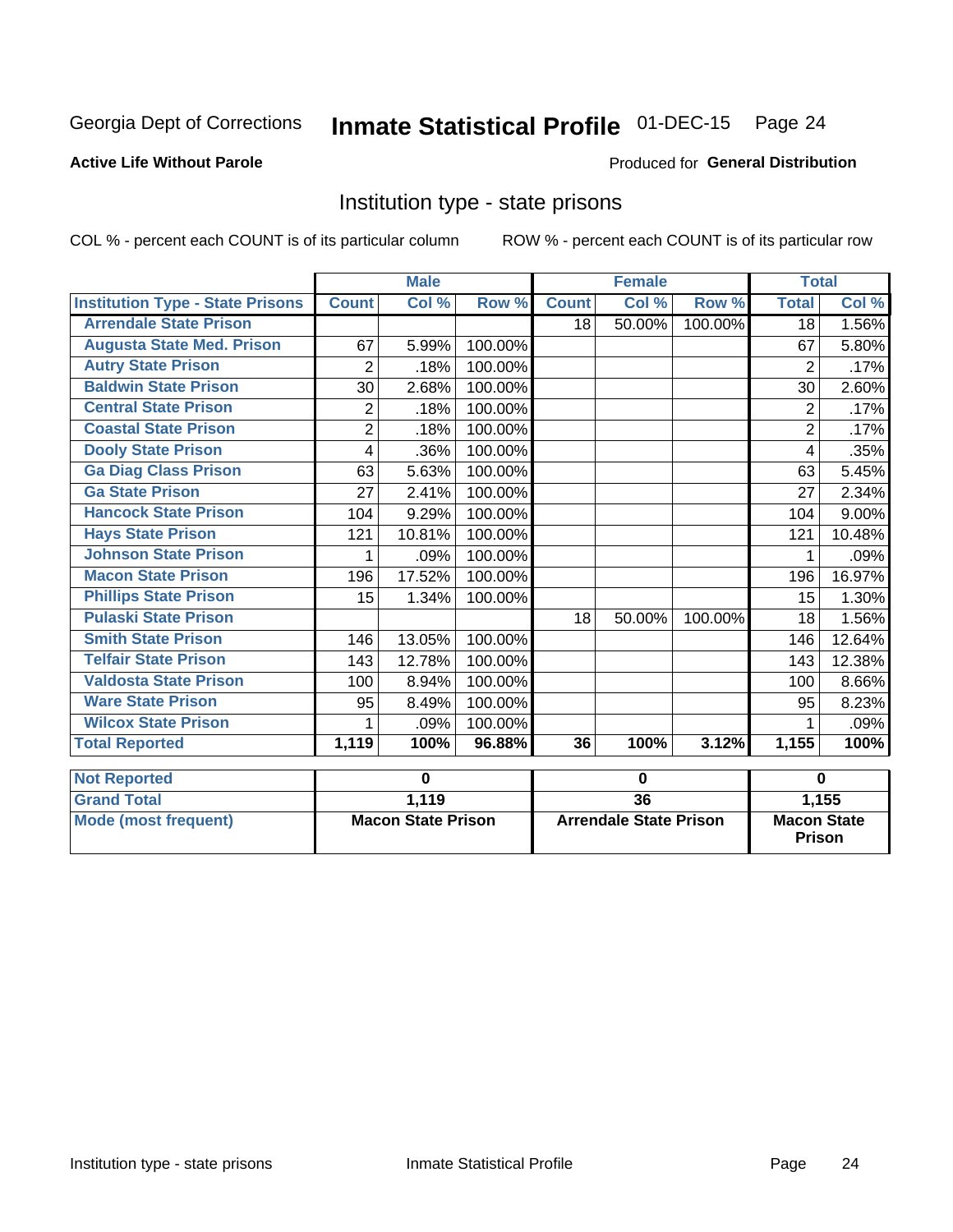## Inmate Statistical Profile 01-DEC-15 Page 25

## **Active Life Without Parole**

### Produced for General Distribution

## Institution type - private prisons

COL % - percent each COUNT is of its particular column

|                                                     | <b>Male</b> |                    | <b>Female</b> |             | Total |
|-----------------------------------------------------|-------------|--------------------|---------------|-------------|-------|
| <b>Institution Type - Private Prisons   Count  </b> | Col %       | <b>Row % Count</b> | Col %         | Row % Total | Col % |
| <b>Total Reported</b>                               |             |                    |               |             |       |

| Not Reported           |  |  |
|------------------------|--|--|
| <b>Cotal</b><br>______ |  |  |

| <b>Mo</b><br>frequent) | <b>Null</b> | <b>Null</b> | . . I *<br><b>IVUII</b> |
|------------------------|-------------|-------------|-------------------------|
|                        |             |             |                         |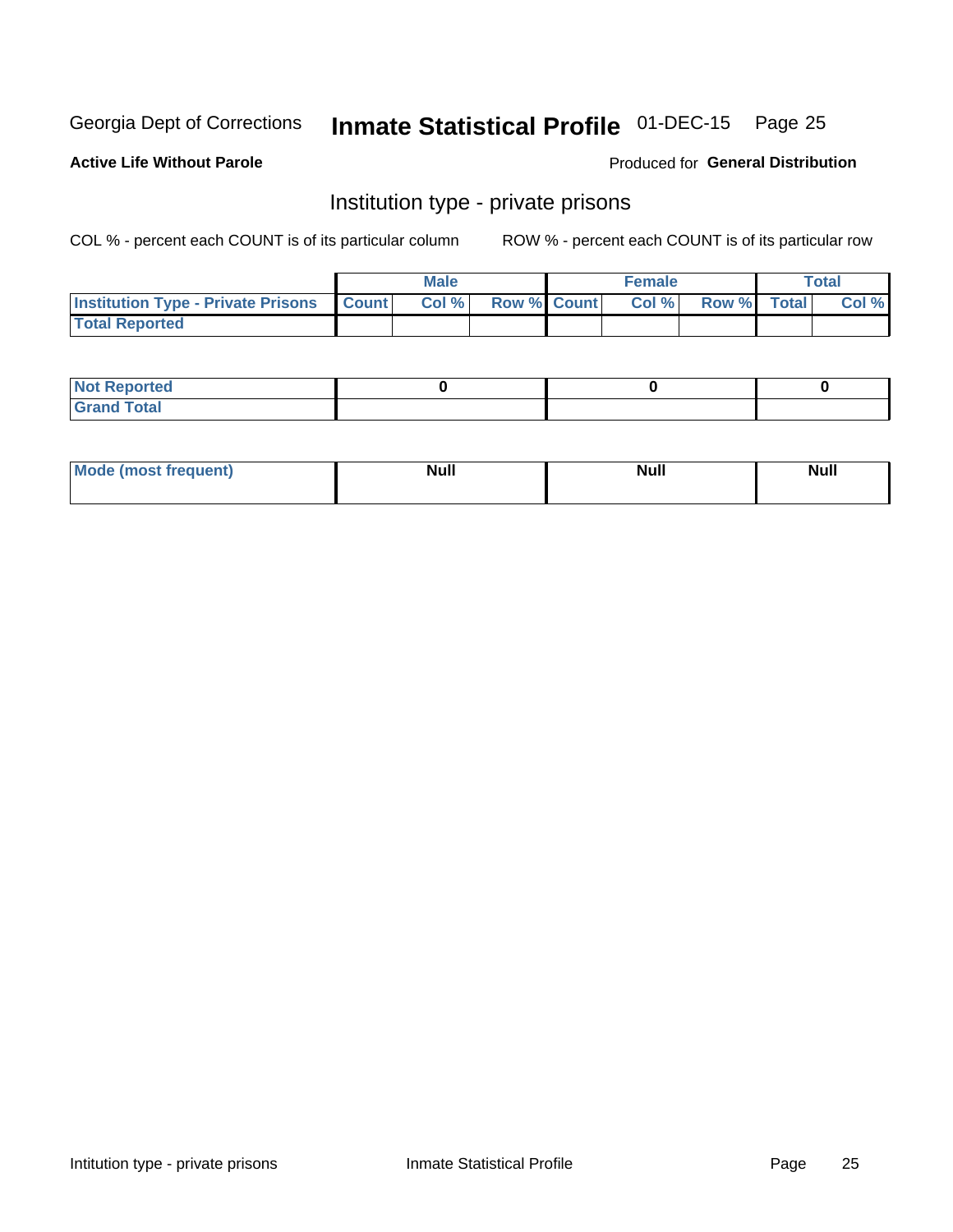## Inmate Statistical Profile 01-DEC-15 Page 26

#### **Active Life Without Parole**

## Produced for General Distribution

## Institution type - inmate boot camp

COL % - percent each COUNT is of its particular column

|                                      |              | <b>Male</b> |               |              | <b>Female</b> |             | <b>Total</b> |
|--------------------------------------|--------------|-------------|---------------|--------------|---------------|-------------|--------------|
| <b>Institution Type - Boot Camps</b> | <b>Count</b> | Col %       | <b>Row %I</b> | <b>Count</b> | Col %         | Row % Total | Col %        |
| <b>Total Rported</b>                 |              |             |               |              |               |             |              |

| <b>Not Reported</b>            |  |  |
|--------------------------------|--|--|
| <b>Total</b><br>C <sub>r</sub> |  |  |

| Mod<br>uamo | Nul.<br>$- - - - - -$ | <b>Null</b> | . .<br>uu.<br>------ |
|-------------|-----------------------|-------------|----------------------|
|             |                       |             |                      |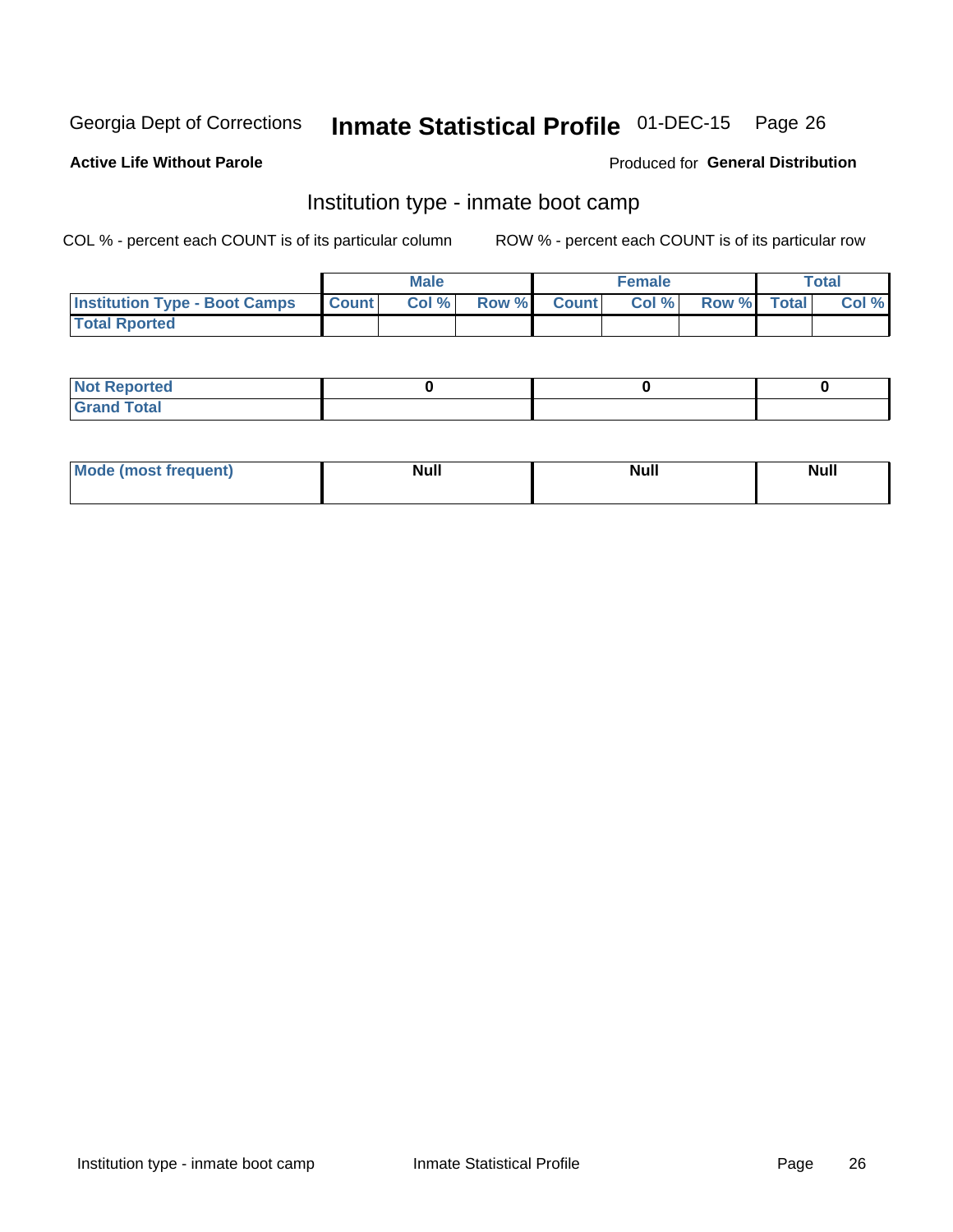## Inmate Statistical Profile 01-DEC-15 Page 27

## **Active Life Without Parole**

## Produced for General Distribution

## Number of disciplinary reports

COL % - percent each COUNT is of its particular column

|                                       |              | <b>Male</b> |         |              | <b>Female</b> |       |              | <b>Total</b> |
|---------------------------------------|--------------|-------------|---------|--------------|---------------|-------|--------------|--------------|
| <b>Number of Disciplinary Reports</b> | <b>Count</b> | Col %       | Row %   | <b>Count</b> | Col %         | Row % | <b>Total</b> | Col %        |
|                                       | 283          | 25.27%      | 94.65%  | 16           | 44.44%        | 5.35% | 299          | 25.87%       |
|                                       | 159          | 14.20%      | 96.95%  | 5            | 13.89%        | 3.05% | 164          | 14.19%       |
| $\mathbf{2}$                          | 100          | 8.93%       | 96.15%  | 4            | 11.11%        | 3.85% | 104          | 9.00%        |
| 3                                     | 83           | $7.41\%$    | 95.40%  | 4            | 11.11%        | 4.60% | 87           | 7.53%        |
|                                       | 62           | 5.54%       | 98.41%  |              | 2.78%         | 1.59% | 63           | 5.45%        |
| 5                                     | 52           | 4.64%       | 100.00% |              |               |       | 52           | 4.50%        |
| <b>More Than 5</b>                    | 381          | 34.02%      | 98.45%  | 6            | 16.67%        | 1.55% | 387          | 33.48%       |
| <b>Total Reported</b>                 | 1,120        | 100%        | 96.89%  | 36           | 100%          | 3.11% | 1,156        | 100.0%       |

| тео<br>NO    |     |          |     |
|--------------|-----|----------|-----|
| <b>Total</b> | 120 | ^^<br>ად | 156 |

| Mean (average)       | 7.51 | 4.53 | 7.42 |
|----------------------|------|------|------|
| Median (middle)      |      |      |      |
| Mode (most frequent) |      |      |      |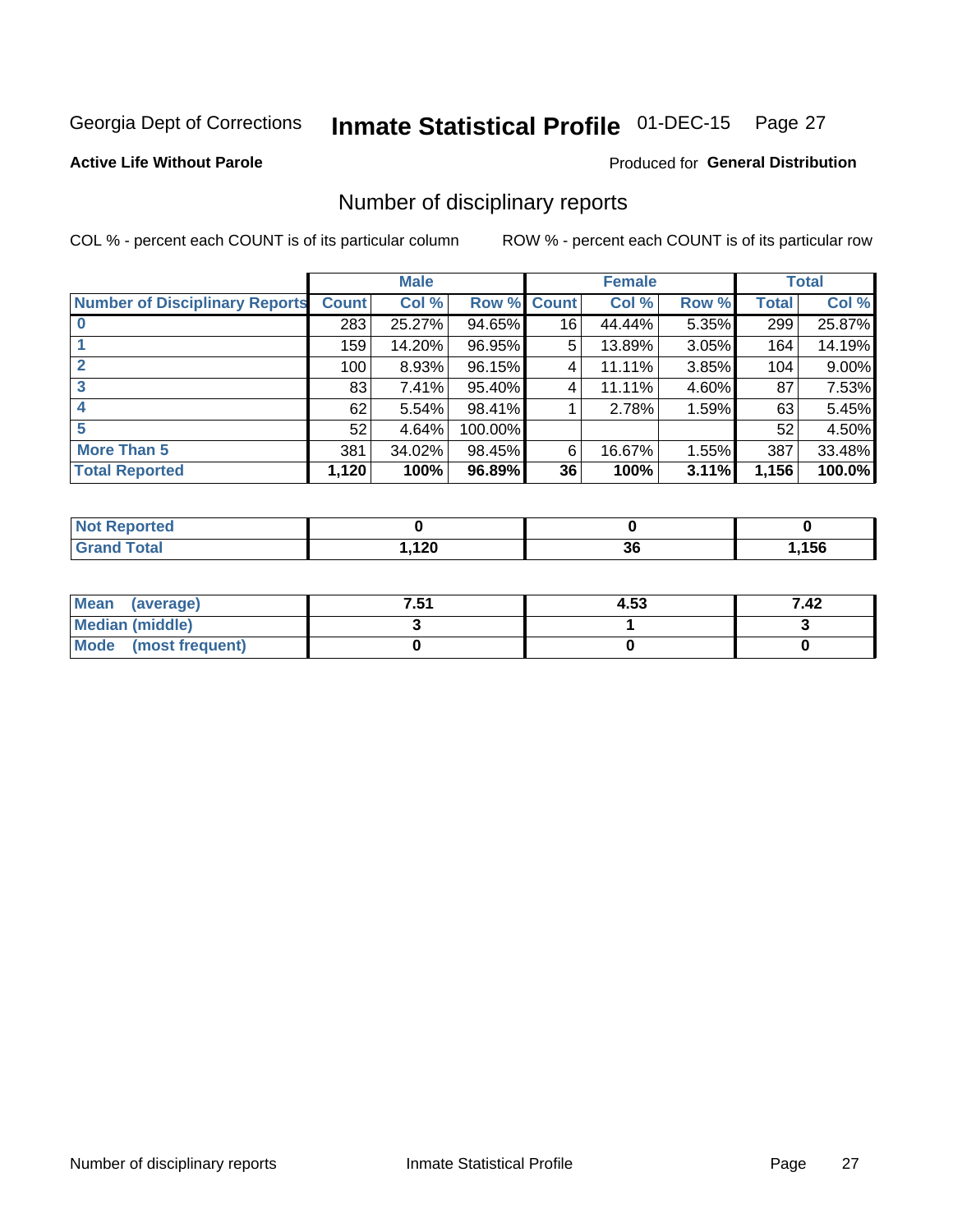## Inmate Statistical Profile 01-DEC-15 Page 28

## **Active Life Without Parole**

## **Produced for General Distribution**

## Number of transfers

COL % - percent each COUNT is of its particular column

|                            |              | <b>Male</b> |        |              | <b>Female</b> |          |              | <b>Total</b> |
|----------------------------|--------------|-------------|--------|--------------|---------------|----------|--------------|--------------|
| <b>Number of Transfers</b> | <b>Count</b> | Col %       | Row %  | <b>Count</b> | Col %         | Row %    | <b>Total</b> | Col %        |
|                            | 40 l         | 3.57%       | 85.11% | 7            | 19.44%        | 14.89%   | 47           | 4.07%        |
|                            | 284          | 25.36%      | 94.35% | 17           | 47.22%        | $5.65\%$ | 301          | 26.04%       |
|                            | 154          | 13.75%      | 96.86% | 5            | 13.89%        | 3.14%    | 159          | 13.75%       |
| 3                          | 100          | 8.93%       | 99.01% |              | 2.78%         | 0.99%    | 101          | 8.74%        |
|                            | 77           | 6.88%       | 98.72% |              | 2.78%         | 1.28%    | 78           | 6.75%        |
| 5                          | 59           | 5.27%       | 98.33% |              | 2.78%         | $1.67\%$ | 60           | 5.19%        |
| <b>More Than 5</b>         | 406          | 36.25%      | 99.02% | 4            | 11.11%        | 0.98%    | 410          | 35.47%       |
| <b>Total Reported</b>      | 1,120        | 100%        | 96.89% | 36           | 100%          | 3.11%    | 1,156        | 100.0%       |

| วrted<br><b>NOT</b> |     |          |     |
|---------------------|-----|----------|-----|
| <b>Total</b>        | 120 | ^^<br>ათ | 156 |

| Mean (average)         | 5.87 | 1.89 | 5.75 |
|------------------------|------|------|------|
| <b>Median (middle)</b> |      |      |      |
| Mode (most frequent)   |      |      |      |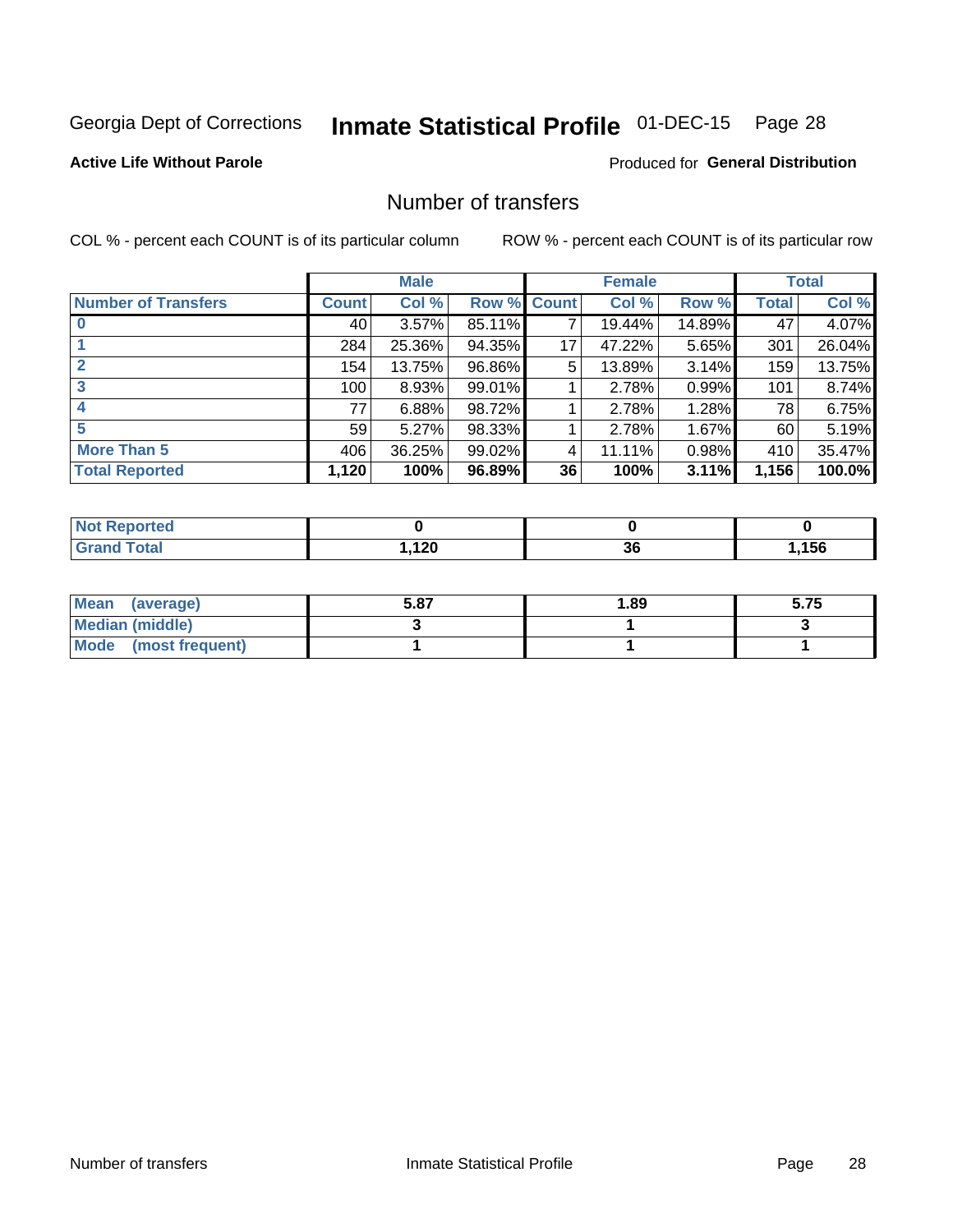## Inmate Statistical Profile 01-DEC-15 Page 29

**Active Life Without Parole** 

**Produced for General Distribution** 

## Number of escapes

COL % - percent each COUNT is of its particular column

|                          |              | <b>Male</b> |                    |    | <b>Female</b> |          |       | <b>Total</b> |
|--------------------------|--------------|-------------|--------------------|----|---------------|----------|-------|--------------|
| <b>Number of Escapes</b> | <b>Count</b> | Col%        | <b>Row % Count</b> |    | Col %         | Row %    | Total | Col %        |
|                          | .116         | 99.64%      | 96.88%             | 36 | $100.00\%$    | $3.13\%$ | 1,152 | 99.65%       |
|                          |              | 0.18%       | 100.00%            |    |               |          |       | 0.17%        |
|                          |              | 0.18%       | 100.00%            |    |               |          |       | 0.17%        |
| <b>Total Reported</b>    | $.120+$      | 100%        | 96.89%             | 36 | 100%          | $3.11\%$ | 1,156 | 100%         |

| <b>Not Reported</b> |      |    |      |
|---------------------|------|----|------|
| <b>Grand Total</b>  | ,120 | 36 | ,156 |

| Mean (average)       |  | י ש |
|----------------------|--|-----|
| Median (middle)      |  |     |
| Mode (most frequent) |  |     |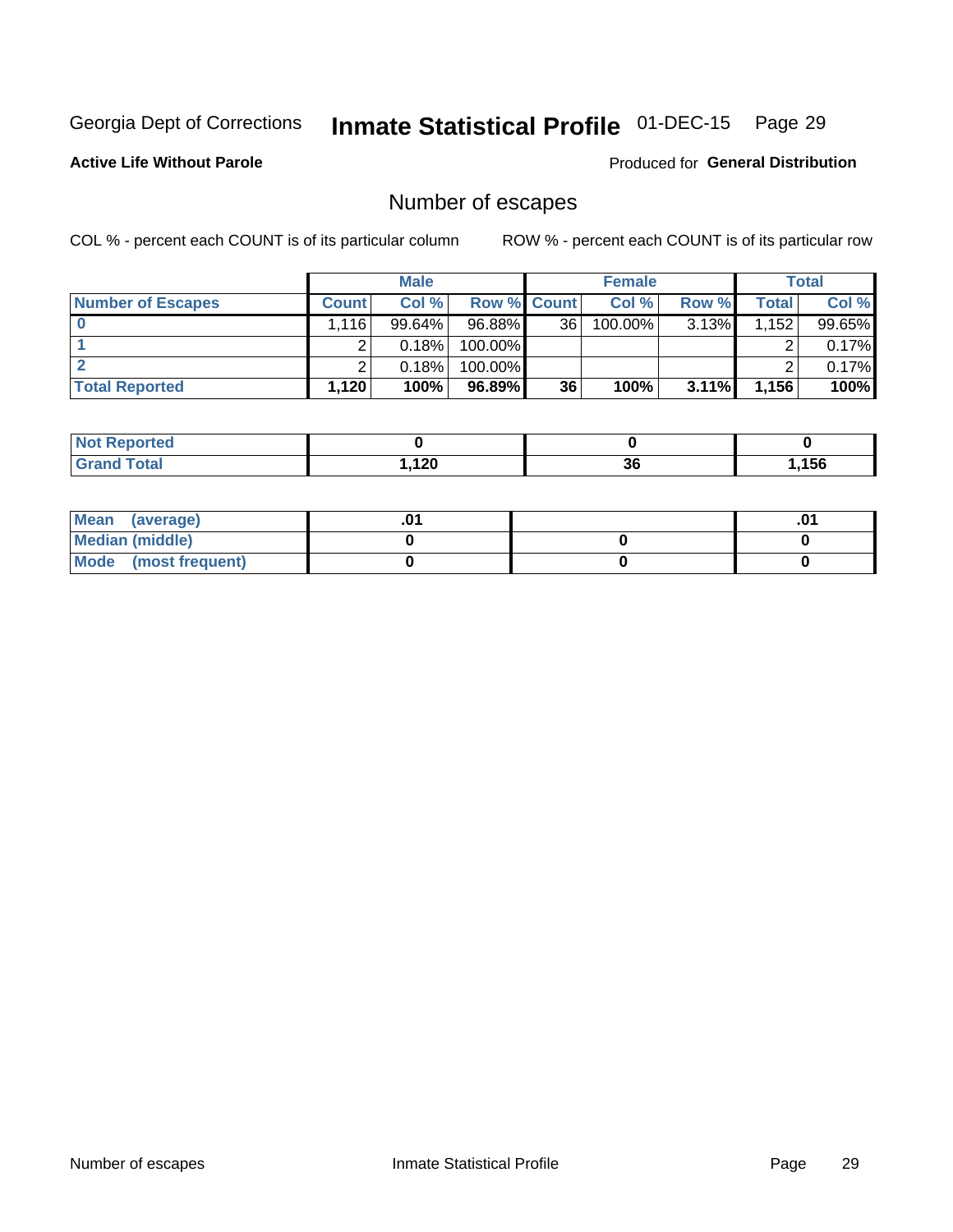## **Active Life Without Parole**

## Produced for General Distribution

## Time served in current (or last) institution

COL % - percent each COUNT is of its particular column

|                            |              | <b>Male</b> |         |              | <b>Female</b> |        |              | <b>Total</b> |
|----------------------------|--------------|-------------|---------|--------------|---------------|--------|--------------|--------------|
| <b>Time In Institution</b> | <b>Count</b> | Col %       | Row %   | <b>Count</b> | Col %         | Row %  | <b>Total</b> | Col %        |
| 0 to 3 months              | 143          | 12.77%      | 96.62%  | 5            | 13.89%        | 3.38%  | 148          | 12.80%       |
| 3.01 to 6 months           | 62           | 5.54%       | 93.94%  | 4            | 11.11%        | 6.06%  | 66           | 5.71%        |
| 6.01 to 9 months           | 78           | 6.96%       | 98.73%  | 1            | 2.78%         | 1.27%  | 79           | 6.83%        |
| 9.01 to 12 months          | 70           | 6.25%       | 95.89%  | 3            | 8.33%         | 4.11%  | 73           | 6.31%        |
| 12.01 to 18 months         | 119          | 10.63%      | 97.54%  | 3            | 8.33%         | 2.46%  | 122          | 10.55%       |
| <b>18.01 to 24 months</b>  | 101          | 9.02%       | 97.12%  | 3            | 8.33%         | 2.88%  | 104          | 9.00%        |
| 2.01 to 3 years            | 170          | 15.18%      | 96.05%  | 7            | 19.44%        | 3.95%  | 177          | 15.31%       |
| 3.01 to 4 years            | 93           | 8.30%       | 100.00% |              |               |        | 93           | 8.04%        |
| $4.01$ to 5 years          | 67           | 5.98%       | 89.33%  | 8            | 22.22%        | 10.67% | 75           | 6.49%        |
| 5.01 to 6 years            | 48           | 4.29%       | 100.00% |              |               |        | 48           | 4.15%        |
| 6.01 to 7 years            | 48           | 4.29%       | 100.00% |              |               |        | 48           | 4.15%        |
| $7.01$ to 8 years          | 34           | 3.04%       | 100.00% |              |               |        | 34           | 2.94%        |
| 8.01 to 9 years            | 11           | 0.98%       | 100.00% |              |               |        | 11           | 0.95%        |
| 9.01 to 10 years           | 21           | 1.88%       | 100.00% |              |               |        | 21           | 1.82%        |
| Over 10 years              | 55           | 4.91%       | 96.49%  | 2            | 5.56%         | 3.51%  | 57           | 4.93%        |
| <b>Total Reported</b>      | 1,120        | 100%        | 96.89%  | 36           | 100%          | 3.11%  | 1,156        | 100%         |

| <b>Not Reported</b> |       |    |      |
|---------------------|-------|----|------|
| <b>Total</b>        | 120   | ^^ | .156 |
| Grand               | 5.140 | ას |      |

| <b>Mean</b><br>(average) | 36 months | 30 months | 36 months |
|--------------------------|-----------|-----------|-----------|
| Median (middle)          | 23 months | 22 months | 23 months |
| Mode (most frequent)     | 14 months | 2 months  | ' months  |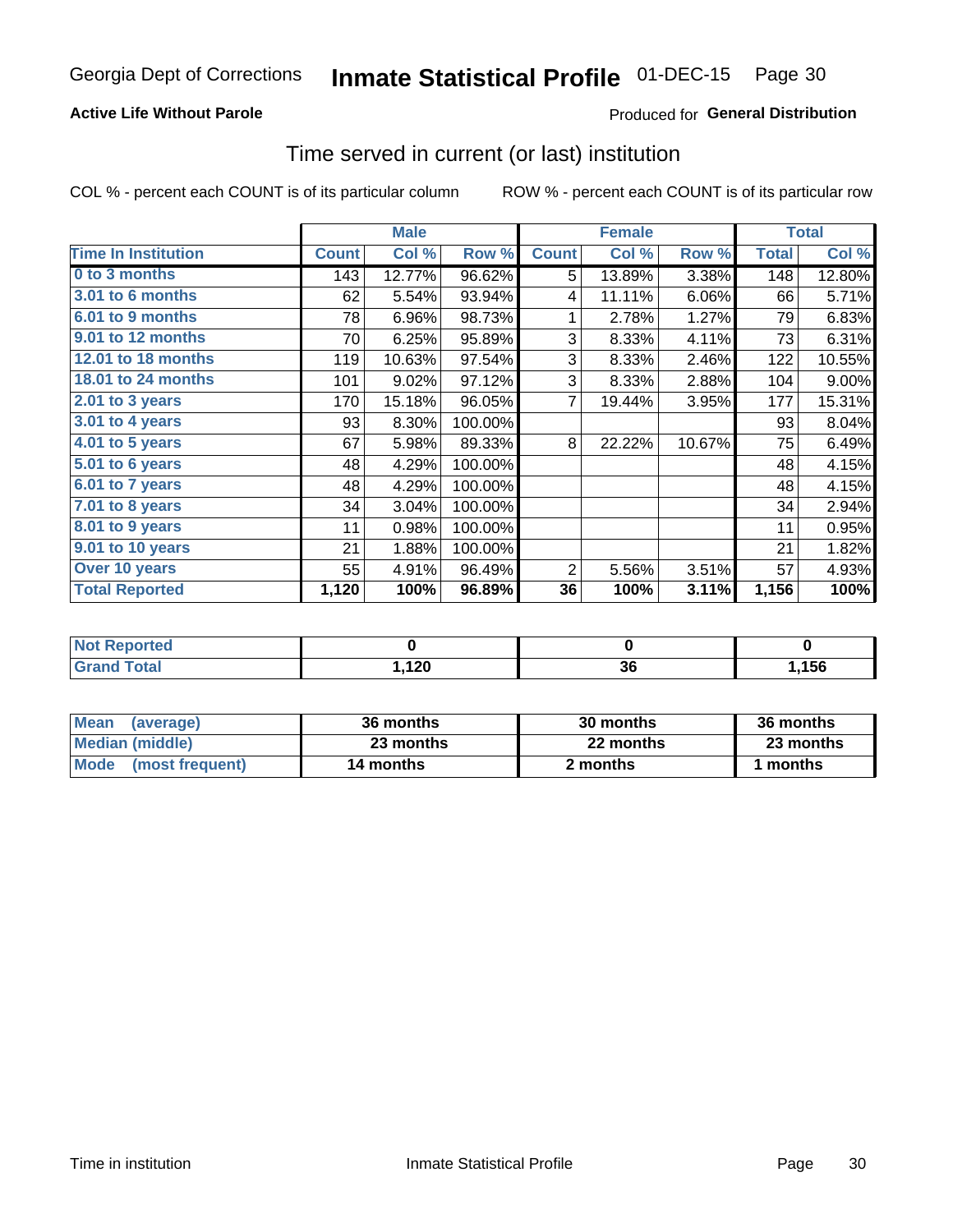#### **Inmate Statistical Profile 01-DEC-15** Page 31

## **Active Life Without Parole**

### Produced for General Distribution

## Highest grade level attained

COL % - percent each COUNT is of its particular column

|                              |                | <b>Male</b> |         |                         | <b>Female</b> |       |                | <b>Total</b> |
|------------------------------|----------------|-------------|---------|-------------------------|---------------|-------|----------------|--------------|
| <b>Grade Level</b>           | <b>Count</b>   | Col %       | Row %   | <b>Count</b>            | Col %         | Row % | <b>Total</b>   | Col %        |
| No school at all             | 2              | 0.19%       | 100.00% |                         |               |       | 2              | 0.18%        |
| Grade 1                      | $\overline{2}$ | 0.19%       | 100.00% |                         |               |       | $\overline{2}$ | 0.18%        |
| <b>Grade 2</b>               | 1              | 0.09%       | 100.00% |                         |               |       | 1              | 0.09%        |
| Grade 3                      | 1              | 0.09%       | 100.00% |                         |               |       | $\mathbf 1$    | 0.09%        |
| Grade 4                      | 5              | 0.47%       | 100.00% |                         |               |       | 5              | 0.46%        |
| Grade 5                      | 1              | 0.09%       | 100.00% |                         |               |       | 1              | 0.09%        |
| Grade 6                      | 8              | 0.76%       | 100.00% |                         |               |       | 8              | 0.74%        |
| <b>Grade 7</b>               | 36             | 3.40%       | 100.00% |                         |               |       | 36             | 3.31%        |
| Grade 8                      | 74             | 6.99%       | 100.00% |                         |               |       | 74             | 6.80%        |
| Grade 9                      | 139            | 13.13%      | 98.58%  | $\overline{2}$          | 6.90%         | 1.42% | 141            | 12.96%       |
| Grade 10                     | 181            | 17.09%      | 96.79%  | 6                       | 20.69%        | 3.21% | 187            | 17.19%       |
| Grade 11                     | 167            | 15.77%      | 97.66%  | $\overline{\mathbf{4}}$ | 13.79%        | 2.34% | 171            | 15.72%       |
| <b>Grade 12 or GED</b>       | 284            | 26.82%      | 96.93%  | 9                       | 31.03%        | 3.07% | 293            | 26.93%       |
| Some tech school             | 13             | 1.23%       | 92.86%  | 1                       | 3.45%         | 7.14% | 14             | 1.29%        |
| <b>Completed tech school</b> | 15             | 1.42%       | 100.00% |                         |               |       | 15             | 1.38%        |
| College, 1 year              | 36             | 3.40%       | 97.30%  | 1                       | 3.45%         | 2.70% | 37             | 3.40%        |
| College, 2 year              | 42             | 3.97%       | 93.33%  | 3                       | 10.34%        | 6.67% | 45             | 4.14%        |
| College, 3 year              | 18             | 1.70%       | 94.74%  | 1                       | 3.45%         | 5.26% | 19             | 1.75%        |
| <b>Bachelor's degree</b>     | 24             | $2.27\%$    | 92.31%  | $\overline{2}$          | 6.90%         | 7.69% | 26             | 2.39%        |
| <b>Master's degree</b>       | 5              | 0.47%       | 100.00% |                         |               |       | 5              | 0.46%        |
| Ph.D. degree                 | 1              | 0.09%       | 100.00% |                         |               |       | 1              | 0.09%        |
| Law degree                   | 3              | 0.28%       | 100.00% |                         |               |       | 3              | 0.28%        |
| <b>Medical degree</b>        | 1              | 0.09%       | 100.00% |                         |               |       | 1              | 0.09%        |
| <b>Total Reported</b>        | 1,059          | 100%        | 97.33%  | $\overline{29}$         | 100%          | 2.67% | 1,088          | 100.0%       |

| orted       | $\sim$     |          | 68   |
|-------------|------------|----------|------|
| <b>otal</b> | 120<br>14V | ^'<br>ახ | .156 |

| <b>Mean</b><br>(average)       | 10.87           | 11.90           | 10.90             |
|--------------------------------|-----------------|-----------------|-------------------|
| Median (middle)                | Grade 11        | Grade 12 or GED | Grade 11          |
| <b>Mode</b><br>(most frequent) | Grade 12 or GED | Grade 12 or GED | I Grade 12 or GED |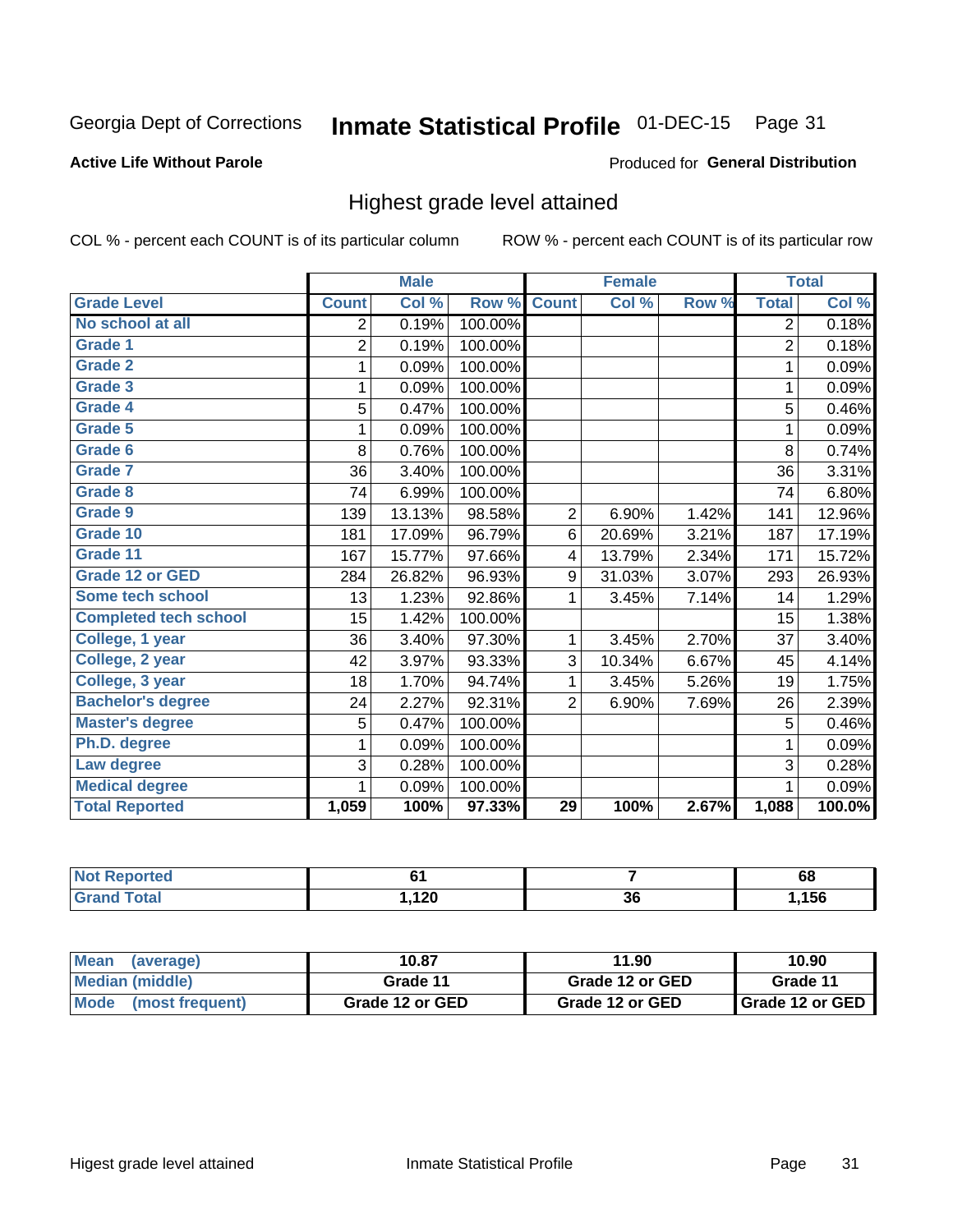## Inmate Statistical Profile 01-DEC-15 Page 32

#### **Active Life Without Parole**

## **Produced for General Distribution**

## Culture fair IQ scores

COL % - percent each COUNT is of its particular column

|                       |              | <b>Male</b> |             |                 | <b>Female</b> |       |              | <b>Total</b> |
|-----------------------|--------------|-------------|-------------|-----------------|---------------|-------|--------------|--------------|
| <b>IQ Scores</b>      | <b>Count</b> | Col %       | Row % Count |                 | Col %         | Row % | <b>Total</b> | Col %        |
| $60 - 69$             | 25           | 4.15%       | 100.00%     |                 |               |       | 25           | 4.06%        |
| $70 - 79$             | 49           | 8.14%       | 100.00%     |                 |               |       | 49           | 7.95%        |
| $80 - 89$             | 96           | 15.95%      | 97.96%      | 2               | 14.29%        | 2.04% | 98           | 15.91%       |
| $90 - 99$             | 115          | 19.10%      | 95.83%      | 5               | 35.71%        | 4.17% | 120          | 19.48%       |
| $100 - 109$           | 163          | 27.08%      | 98.19%      | 3               | 21.43%        | 1.81% | 166          | 26.95%       |
| $110 - 119$           | 123          | 20.43%      | 97.62%      | 3               | 21.43%        | 2.38% | 126          | 20.45%       |
| $120 - 129$           | 31           | 5.15%       | 96.88%      |                 | 7.14%         | 3.13% | 32           | 5.19%        |
| <b>Total Reported</b> | 602          | 100%        | 97.73%      | 14 <sub>1</sub> | 100%          | 2.27% | 616          | 100%         |

| <b>Not Reported</b>         | 513  | 20 | 533   |
|-----------------------------|------|----|-------|
| <b>Not Valid (under 60)</b> |      |    |       |
| <b>Grand Total</b>          | .120 | 36 | 1,156 |

| Mean (average)       | 98  | 102  | 98  |
|----------------------|-----|------|-----|
| Median (middle)      | 101 | 99.5 | 101 |
| Mode (most frequent) | 105 | 96   | 105 |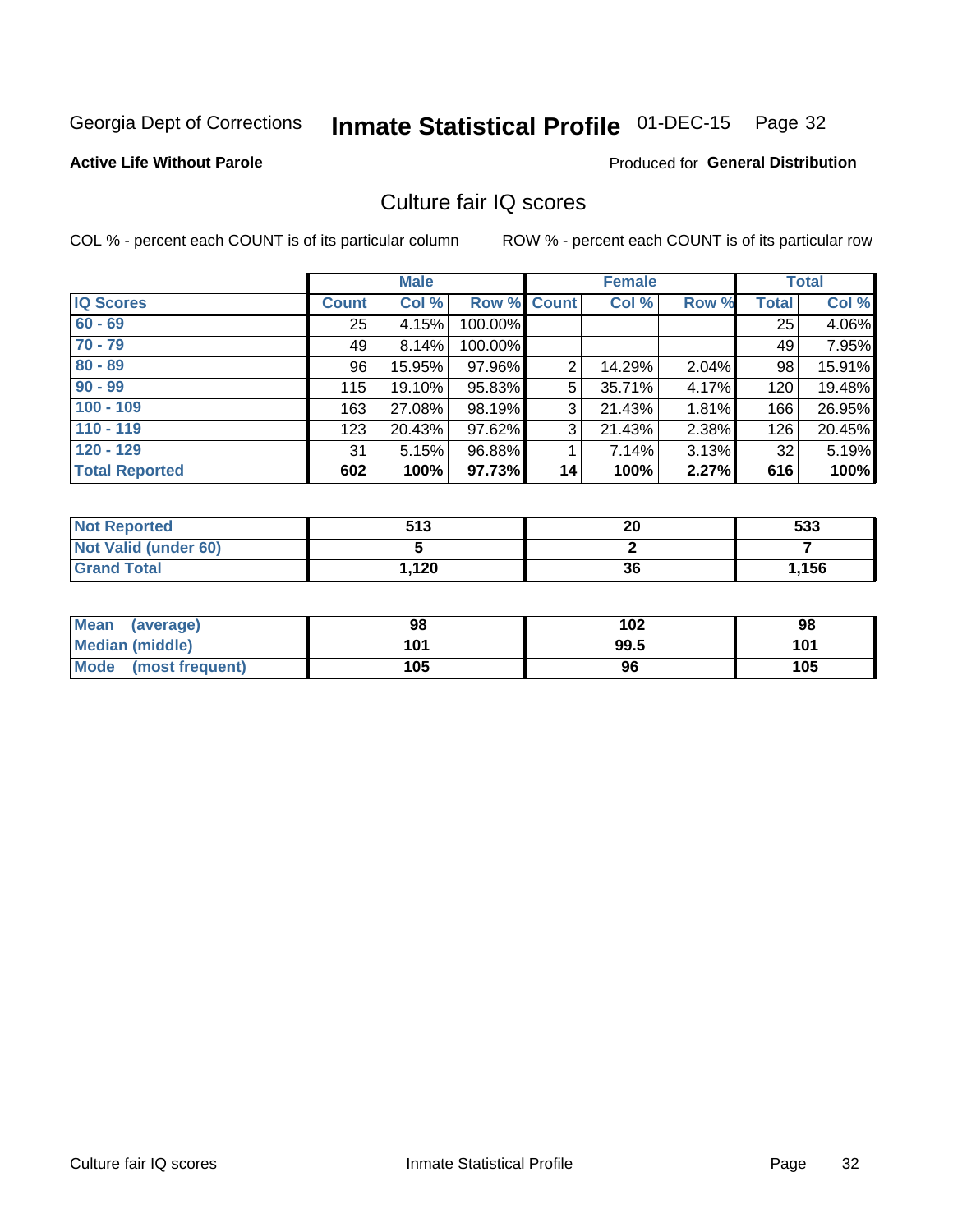#### **Inmate Statistical Profile 01-DEC-15** Page 33

#### **Active Life Without Parole**

### Produced for General Distribution

## Wide Range Achievement Test (WRAT) reading score

COL % - percent each COUNT is of its particular column

|                           |              | <b>Male</b> |         |                | <b>Female</b> |       |              | <b>Total</b> |
|---------------------------|--------------|-------------|---------|----------------|---------------|-------|--------------|--------------|
| <b>WRAT Reading Score</b> | <b>Count</b> | Col %       | Row %   | <b>Count</b>   | Col %         | Row % | <b>Total</b> | Col %        |
| 0.1 to 0.9                | 14           | 2.29%       | 100.00% |                |               |       | 14           | 2.23%        |
| 1.0 to 1.9                | 13           | 2.12%       | 100.00% |                |               |       | 13           | 2.07%        |
| 2.0 to 2.9                | 33           | 5.39%       | 97.06%  |                | 6.25%         | 2.94% | 34           | 5.41%        |
| 3.0 to 3.9                | 39           | 6.37%       | 97.50%  | 1              | 6.25%         | 2.50% | 40           | 6.37%        |
| 4.0 to 4.9                | 47           | 7.68%       | 97.92%  | 1              | 6.25%         | 2.08% | 48           | 7.64%        |
| 5.0 to 5.9                | 53           | 8.66%       | 98.15%  | 1              | 6.25%         | 1.85% | 54           | 8.60%        |
| 6.0 to 6.9                | 53           | 8.66%       | 98.15%  | 1              | 6.25%         | 1.85% | 54           | 8.60%        |
| 7.0 to 7.9                | 23           | 3.76%       | 100.00% |                |               |       | 23           | 3.66%        |
| 8.0 to 8.9                | 47           | 7.68%       | 97.92%  | 1              | 6.25%         | 2.08% | 48           | 7.64%        |
| 9.0 to 9.9                | 46           | 7.52%       | 95.83%  | $\overline{2}$ | 12.50%        | 4.17% | 48           | 7.64%        |
| 10.0 to 10.9              | 19           | 3.10%       | 95.00%  | 1              | 6.25%         | 5.00% | 20           | 3.18%        |
| 11.0 to 11.9              | 38           | 6.21%       | 95.00%  | 2              | 12.50%        | 5.00% | 40           | 6.37%        |
| 12.0 to 12.9              | 130          | 21.24%      | 98.48%  | $\overline{2}$ | 12.50%        | 1.52% | 132          | 21.02%       |
| 13                        | 57           | 9.31%       | 95.00%  | 3              | 18.75%        | 5.00% | 60           | 9.55%        |
| <b>Total Reported</b>     | 612          | 100%        | 97.45%  | 16             | 100%          | 2.55% | 628          | 100%         |

| <b>NOT</b><br>≺eportea | 508  | n,<br>ZU | 528  |
|------------------------|------|----------|------|
| 'otal                  | .120 | ^^<br>ახ | ,156 |

| Mean<br>(average)       | 8.36         | 9.25 | 8.39 |
|-------------------------|--------------|------|------|
| Median (middle)         | გ.ა          | 10.2 | ၓ.ͻ  |
| Mode<br>(most frequent) | 19 Q<br>14.O |      | 13   |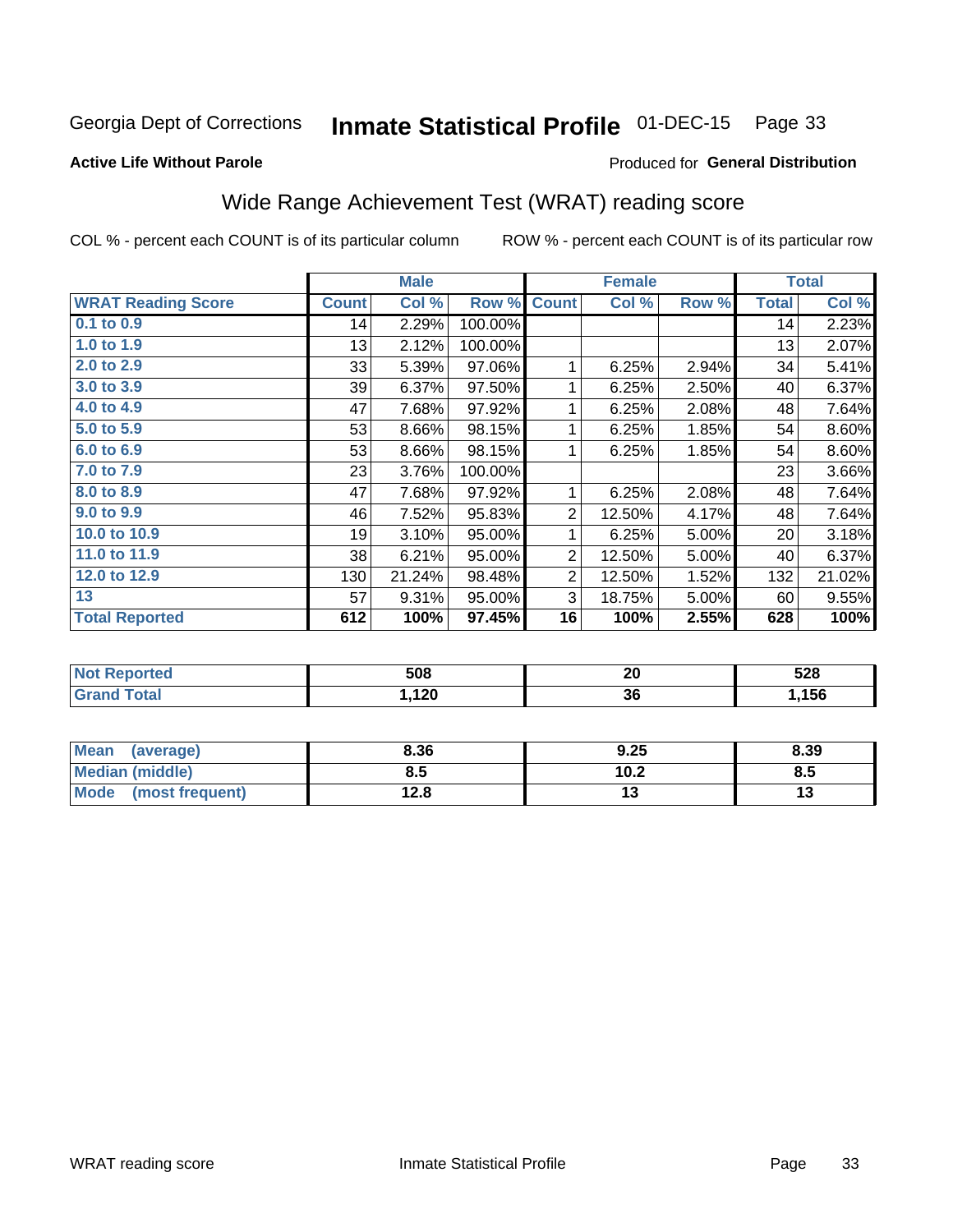#### **Inmate Statistical Profile 01-DEC-15** Page 34

### **Active Life Without Parole**

### Produced for General Distribution

## Wide Range Achievement Test (WRAT) math score

COL % - percent each COUNT is of its particular column

|                              |              | <b>Male</b> |         |                | <b>Female</b> |          |              | <b>Total</b> |
|------------------------------|--------------|-------------|---------|----------------|---------------|----------|--------------|--------------|
| <b>WRAT Mathematic Score</b> | <b>Count</b> | Col %       | Row %   | <b>Count</b>   | Col %         | Row %    | <b>Total</b> | Col %        |
| 0.1 to 0.9                   |              | 0.16%       | 100.00% |                |               |          | 1            | 0.16%        |
| 1.0 to 1.9                   | 4            | 0.65%       | 100.00% |                |               |          | 4            | 0.64%        |
| 2.0 to 2.9                   | 17           | 2.78%       | 100.00% |                |               |          | 17           | 2.71%        |
| 3.0 to 3.9                   | 46           | 7.52%       | 95.83%  | $\overline{2}$ | 12.50%        | 4.17%    | 48           | 7.64%        |
| 4.0 to 4.9                   | 61           | 9.97%       | 98.39%  | 1              | 6.25%         | 1.61%    | 62           | 9.87%        |
| 5.0 to 5.9                   | 76           | 12.42%      | 98.70%  | 1              | 6.25%         | $1.30\%$ | 77           | 12.26%       |
| 6.0 to 6.9                   | 125          | 20.42%      | 97.66%  | 3              | 18.75%        | 2.34%    | 128          | 20.38%       |
| 7.0 to 7.9                   | 79           | 12.91%      | 97.53%  | $\overline{2}$ | 12.50%        | 2.47%    | 81           | 12.90%       |
| 8.0 to 8.9                   | 51           | 8.33%       | 96.23%  | $\overline{2}$ | 12.50%        | 3.77%    | 53           | 8.44%        |
| 9.0 to 9.9                   | 58           | 9.48%       | 96.67%  | $\overline{2}$ | 12.50%        | 3.33%    | 60           | 9.55%        |
| 10.0 to 10.9                 | 25           | 4.08%       | 100.00% |                |               |          | 25           | 3.98%        |
| 11.0 to 11.9                 | 19           | 3.10%       | 100.00% |                |               |          | 19           | 3.03%        |
| 12.0 to 12.9                 | 40           | 6.54%       | 95.24%  | $\overline{2}$ | 12.50%        | 4.76%    | 42           | 6.69%        |
| 13                           | 10           | 1.63%       | 90.91%  | 1              | 6.25%         | 9.09%    | 11           | 1.75%        |
| <b>Total Reported</b>        | 612          | 100%        | 97.45%  | 16             | 100%          | 2.55%    | 628          | 100%         |

| <b>NOT</b><br>≺eportea | 508  | n,<br>ZU | 528  |
|------------------------|------|----------|------|
| 'otal                  | .120 | ^^<br>ახ | ,156 |

| Mean<br>(average)       | ר ה<br>$\cdot$ 22 $\cdot$ | 7.87 | 7.24 |
|-------------------------|---------------------------|------|------|
| <b>Median (middle)</b>  | 6.9                       | . ט  | 6.9  |
| Mode<br>(most frequent) | 6.9                       | υ. ι | 6.9  |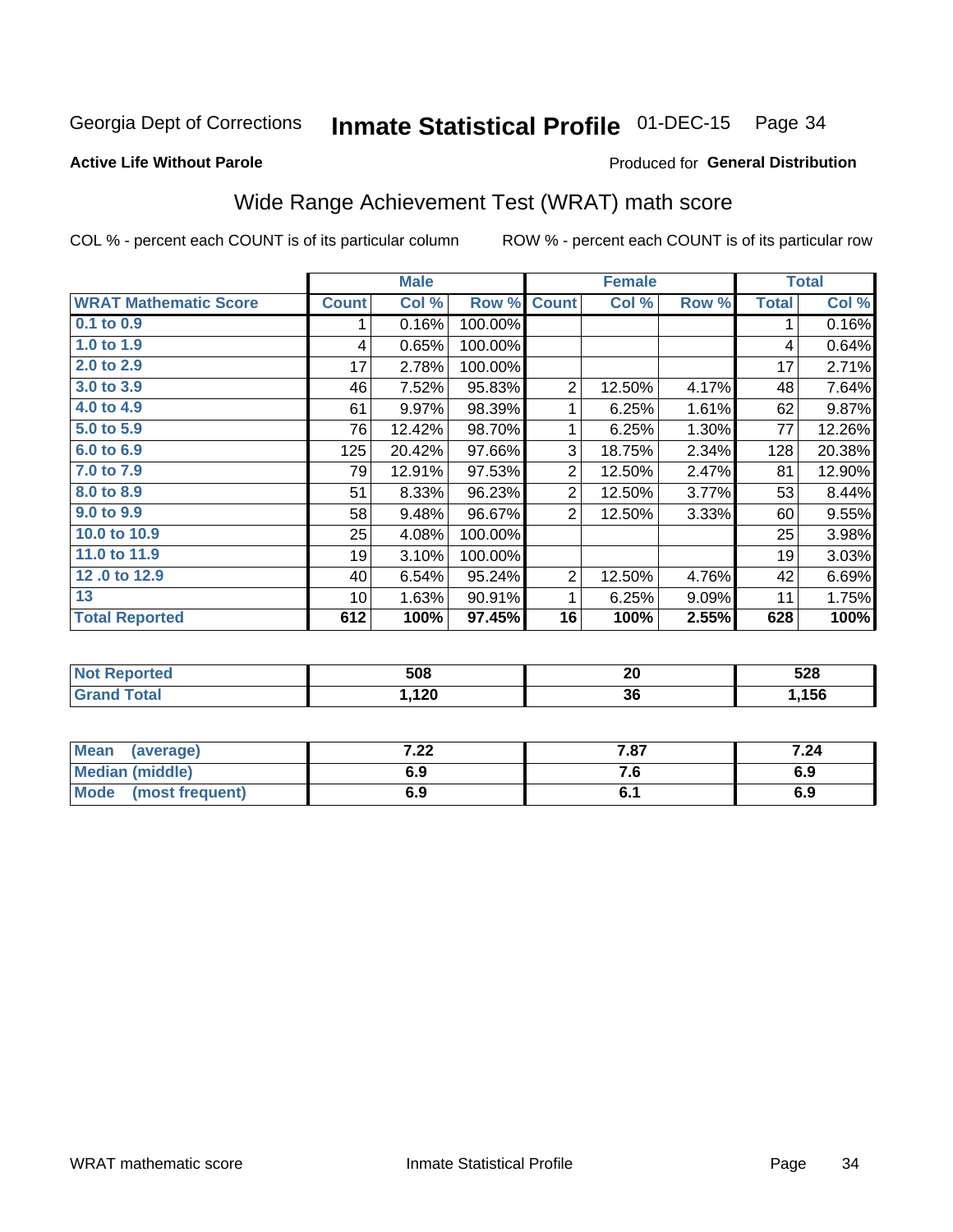#### **Inmate Statistical Profile 01-DEC-15** Page 35

#### **Active Life Without Parole**

### Produced for General Distribution

## Wide Range Achievement Test (WRAT) spelling score

COL % - percent each COUNT is of its particular column

|                            |              | <b>Male</b> |         |              | <b>Female</b> |       |              | <b>Total</b> |
|----------------------------|--------------|-------------|---------|--------------|---------------|-------|--------------|--------------|
| <b>WRAT Spelling Score</b> | <b>Count</b> | Col %       | Row %   | <b>Count</b> | Col %         | Row % | <b>Total</b> | Col %        |
| $0.1$ to $0.9$             | 9            | 1.47%       | 100.00% |              |               |       | 9            | 1.44%        |
| 1.0 to 1.9                 | 24           | 3.93%       | 100.00% |              |               |       | 24           | 3.83%        |
| 2.0 to 2.9                 | 40           | 6.55%       | 97.56%  | 1            | 6.25%         | 2.44% | 41           | 6.54%        |
| 3.0 to 3.9                 | 39           | 6.38%       | 100.00% |              |               |       | 39           | 6.22%        |
| 4.0 to 4.9                 | 46           | 7.53%       | 97.87%  | 1            | 6.25%         | 2.13% | 47           | 7.50%        |
| 5.0 to 5.9                 | 64           | 10.47%      | 98.46%  | 1            | 6.25%         | 1.54% | 65           | 10.37%       |
| 6.0 to 6.9                 | 68           | 11.13%      | 98.55%  | 1            | 6.25%         | 1.45% | 69           | 11.00%       |
| 7.0 to 7.9                 | 51           | 8.35%       | 98.08%  | 1            | 6.25%         | 1.92% | 52           | 8.29%        |
| 8.0 to 8.9                 | 47           | 7.69%       | 97.92%  | 1            | 6.25%         | 2.08% | 48           | 7.66%        |
| 9.0 to 9.9                 | 44           | 7.20%       | 100.00% |              |               |       | 44           | 7.02%        |
| 10.0 to 10.9               | 39           | 6.38%       | 100.00% |              |               |       | 39           | 6.22%        |
| 11.0 to 11.9               | 40           | 6.55%       | 93.02%  | 3            | 18.75%        | 6.98% | 43           | 6.86%        |
| 12.0 to 12.9               | 72           | 11.78%      | 92.31%  | 6            | 37.50%        | 7.69% | 78           | 12.44%       |
| 13                         | 28           | 4.58%       | 96.55%  | 1            | 6.25%         | 3.45% | 29           | 4.63%        |
| <b>Total Reported</b>      | 611          | 100%        | 97.45%  | 16           | 100%          | 2.55% | 627          | 100.0%       |
|                            |              |             |         |              |               |       |              |              |

| <b>Not Reported</b> | 509   | n0<br>Zu | 529   |
|---------------------|-------|----------|-------|
| Total<br>'Grand     | 1,120 | 36       | .156, |

| Mean (average)         | 7.55 | 9.88  | 7.61 |
|------------------------|------|-------|------|
| <b>Median (middle)</b> | ن -  | 11.45 | ن. ا |
| Mode (most frequent)   | 8.5  | 12.9  | 8.5  |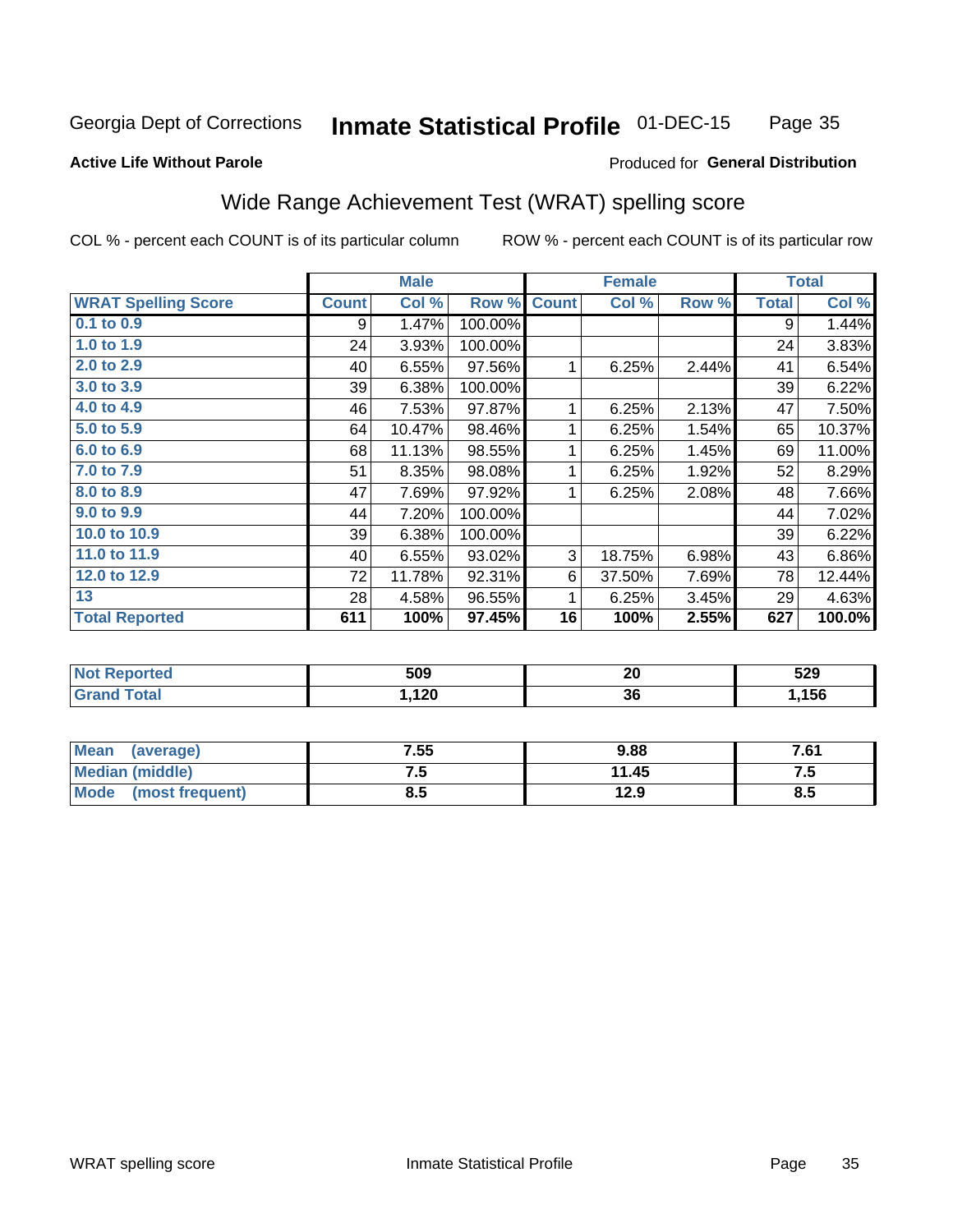## Inmate Statistical Profile 01-DEC-15 Page 36

#### **Active Life Without Parole**

### **Produced for General Distribution**

## Current / last mental health treatment level

COL % - percent each COUNT is of its particular column

|                                    |              | <b>Male</b> |         |              | <b>Female</b> |       |                 | <b>Total</b> |
|------------------------------------|--------------|-------------|---------|--------------|---------------|-------|-----------------|--------------|
| <b>Mental Health Treatment Lev</b> | <b>Count</b> | Col %       | Row %   | <b>Count</b> | Col %         | Row % | Total           | Col %        |
| 1 No problem at current time       | 218          | 43.25%      | 97.32%  | 6            | 20.00%        | 2.68% | 224             | 41.95%       |
| 2 Receiving outpatient             | 212          | 42.06%      | 90.99%  | 21           | 70.00%        | 9.01% | 233             | 43.63%       |
| <b>Treatment</b>                   |              |             |         |              |               |       |                 |              |
| 3 Inpatient, moderate              | 61           | 12.10%      | 95.31%  | 3            | 10.00%        | 4.69% | 64              | 11.99%       |
| <b>Treatment</b>                   |              |             |         |              |               |       |                 |              |
| 4 Inpatient, intensive             | 13           | 2.58%       | 100.00% |              |               |       | 13 <sub>1</sub> | 2.43%        |
| Treatment                          |              |             |         |              |               |       |                 |              |
| <b>Total Evaluated</b>             | 504          | 100%        | 94.38%  | 30           | 100%          | 5.62% | 534             | 100%         |

| Never had MH evaluation | 616   |              | cos<br>0ZZ |
|-------------------------|-------|--------------|------------|
| Total                   | 1,120 | $\sim$<br>ათ | ,156       |

| <b>Median (middle)</b>         | <b>Receiving outpatient</b><br>treatment | <b>Receiving outpatient</b><br>treatment | <b>Receiving</b><br>outpatient<br>treatment |
|--------------------------------|------------------------------------------|------------------------------------------|---------------------------------------------|
| <b>Mode</b><br>(most frequent) | No problem at current time               | <b>Receiving outpatient</b><br>treatment | <b>Receiving</b><br>outpatient<br>treatment |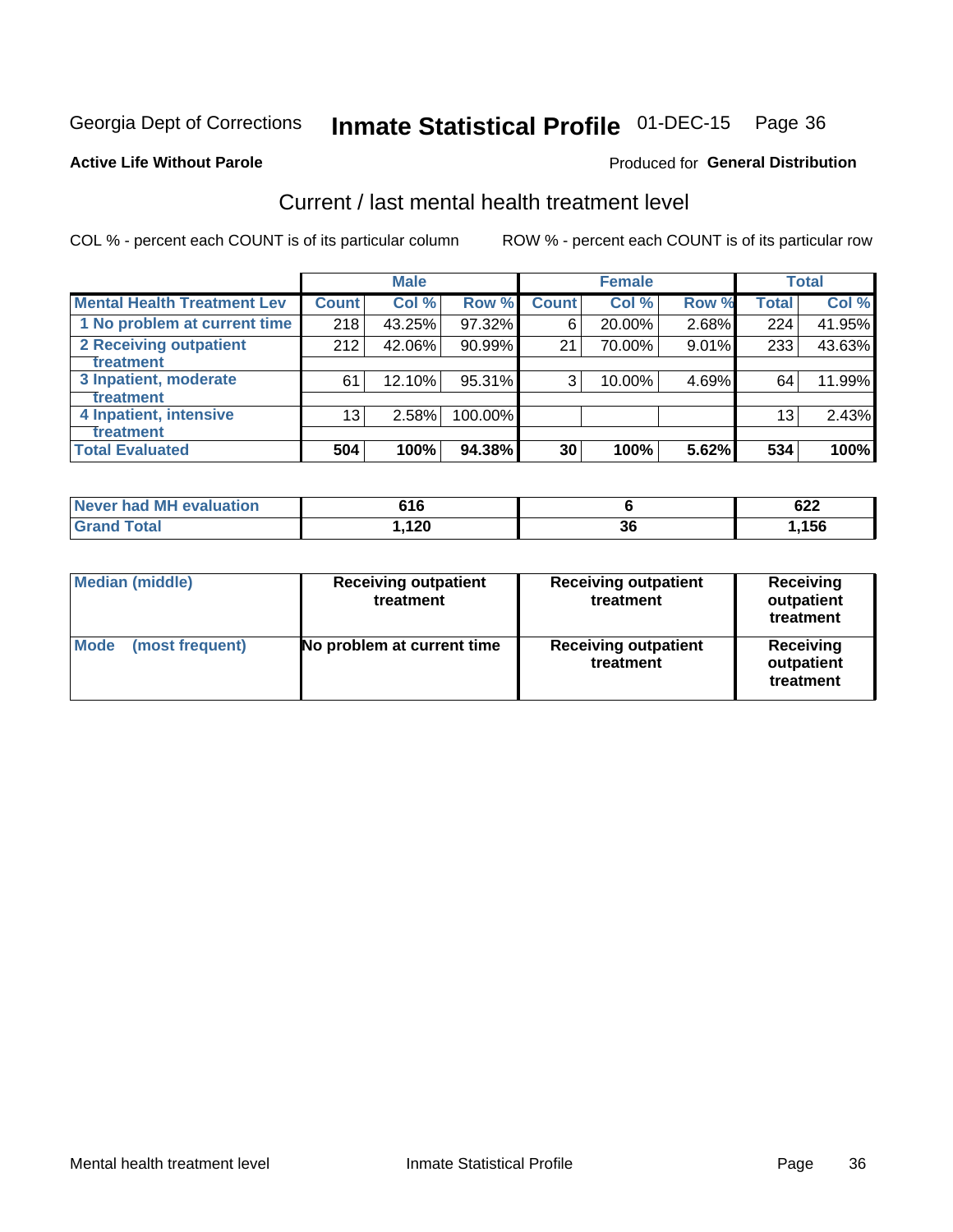#### Inmate Statistical Profile 01-DEC-15 Page 37

## **Active Life Without Parole**

## Produced for General Distribution

## PULHESDWIT medical scale - 'P' overall condition ('P'hysical)

COL % - percent each COUNT is of its particular column

|                                  |                | <b>Male</b> |         |                 | <b>Female</b> |       |              | <b>Total</b> |
|----------------------------------|----------------|-------------|---------|-----------------|---------------|-------|--------------|--------------|
| 'P' Overall Condition            | Count l        | Col %       |         | Row % Count     | Col %         | Row % | <b>Total</b> | Col %        |
| 1 No medical illness             | 740            | 72.62%      | 97.88%  | 16              | 44.44%        | 2.12% | 756          | 71.66%       |
| 2 Well-controlled chronic        | 251            | 24.63%      | 92.62%  | 20 <sub>1</sub> | 55.56%        | 7.38% | 271          | 25.69%       |
| <b>lillness</b>                  |                |             |         |                 |               |       |              |              |
| 3 Poorly-controlled chronic      | 26             | 2.55%       | 100.00% |                 |               |       | 26           | 2.46%        |
| <b>illness</b>                   |                |             |         |                 |               |       |              |              |
| 4 Significant problems requiring | 2 <sub>1</sub> | 0.20%       | 100.00% |                 |               |       | 2            | 0.19%        |
| special housing                  |                |             |         |                 |               |       |              |              |
| <b>Total Reported</b>            | 1,019          | 100%        | 96.59%  | 36              | 100%          | 3.41% | 1,055        | 100%         |

| .      | . .         |     | $\sim$ $\sim$ $\sim$<br>w |
|--------|-------------|-----|---------------------------|
| ______ | . 2 v<br>__ | -JU | <b>156</b>                |

| <b>Mode</b> | (most frequent) | 1 No medical illness | 2 Well-controlled chronic<br>illness | 1 No medical<br>illness |
|-------------|-----------------|----------------------|--------------------------------------|-------------------------|
|-------------|-----------------|----------------------|--------------------------------------|-------------------------|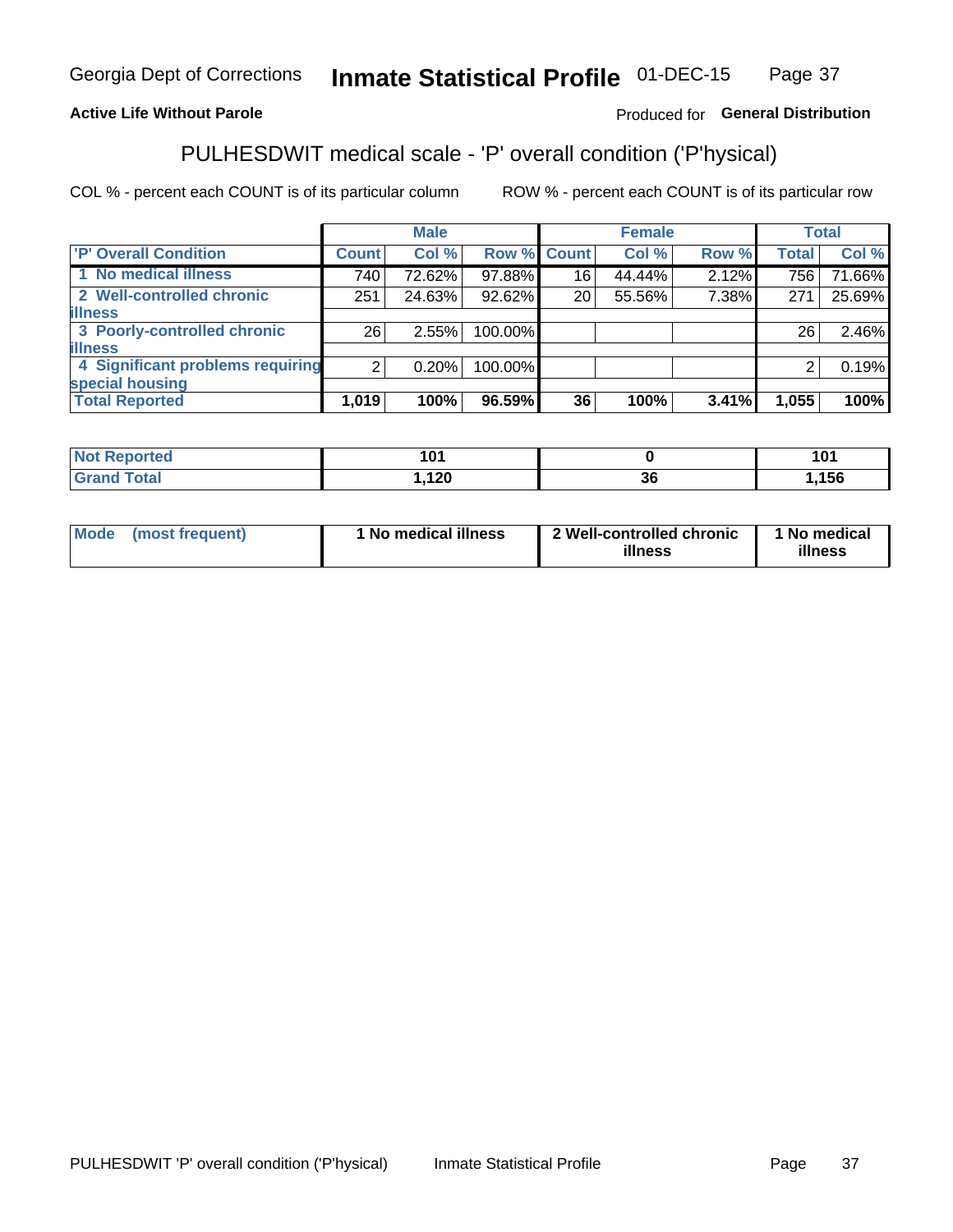## **Active Life Without Parole**

## Produced for General Distribution

## PULHESDWIT medical scale - 'U' upper body

COL % - percent each COUNT is of its particular column

|                              |               | <b>Male</b> |         |              | <b>Female</b> |       |              | <b>Total</b> |
|------------------------------|---------------|-------------|---------|--------------|---------------|-------|--------------|--------------|
| <b>U' Upper Body</b>         | <b>Count!</b> | Col %       | Row %   | <b>Count</b> | Col %         | Row % | <b>Total</b> | Col %        |
| 1 Upper bones, joints,       | 959           | 94.20%      | 96.67%  | 33           | 91.67%        | 3.33% | 992          | 94.12%       |
| muscles all OK               |               |             |         |              |               |       |              |              |
| 2 One or both arms minimally | 47            | 4.62%       | 94.00%  | 3            | 8.33%         | 6.00% | 50           | 4.74%        |
| limited                      |               |             |         |              |               |       |              |              |
| 3 One or both arms           | 10            | 0.98%       | 100.00% |              |               |       | 10           | 0.95%        |
| <b>moderately limited</b>    |               |             |         |              |               |       |              |              |
| 4 One arm disabled,          |               | 0.10%       | 100.00% |              |               |       |              | 0.09%        |
| paralyzed, or amputated      |               |             |         |              |               |       |              |              |
| 5 Both arms disabled,        |               | 0.10%       | 100.00% |              |               |       |              | 0.09%        |
| paralyzed, or amputated      |               |             |         |              |               |       |              |              |
| <b>Total Reported</b>        | 1,018         | 100%        | 96.58%  | 36           | 100%          | 3.42% | 1,054        | 100%         |

| <b>Not Reported</b> | מחו<br>I VZ |          | 102 |
|---------------------|-------------|----------|-----|
| <b>Grand Total</b>  | 1,120       | ^^<br>ათ | 156 |

|  | Mode (most frequent) | 1 Upper bones, joints,<br>muscles all OK | 1 Upper bones, joints,<br>muscles all OK | 1 Upper bones,<br>ljoints, muscles all<br>ΟK |
|--|----------------------|------------------------------------------|------------------------------------------|----------------------------------------------|
|--|----------------------|------------------------------------------|------------------------------------------|----------------------------------------------|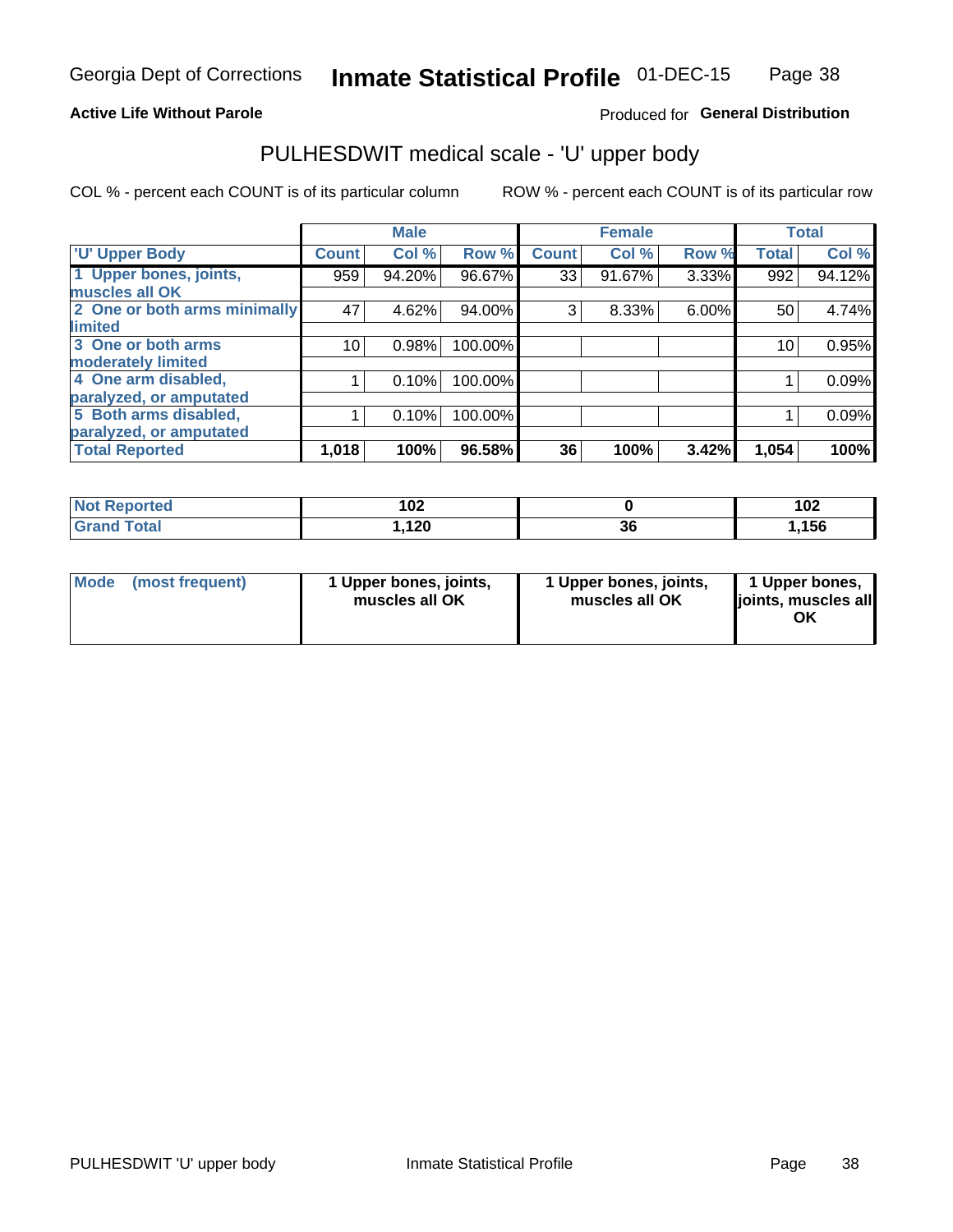## **Active Life Without Parole**

## Produced for General Distribution

## PULHESDWIT medical scale - 'L' lower body

COL % - percent each COUNT is of its particular column

|                                |              | <b>Male</b> |         |              | <b>Female</b> |       |                 | <b>Total</b> |
|--------------------------------|--------------|-------------|---------|--------------|---------------|-------|-----------------|--------------|
| 'L' Lower Body                 | <b>Count</b> | Col %       | Row %   | <b>Count</b> | Col %         | Row % | <b>Total</b>    | Col %        |
| 1 Lower bones, joints,         | 883          | 86.82%      | 96.50%  | 32           | 88.89%        | 3.50% | 915             | 86.89%       |
| muscles all OK                 |              |             |         |              |               |       |                 |              |
| 2 One or both legs minimally   | 119          | 11.70%      | 96.75%  | 4            | 11.11%        | 3.25% | 123             | 11.68%       |
| limited                        |              |             |         |              |               |       |                 |              |
| 3 One or both legs             | 13           | 1.28%       | 100.00% |              |               |       | 13 <sub>1</sub> | 1.23%        |
| moderately limited             |              |             |         |              |               |       |                 |              |
| 4 One leg disabled, paralyzed, | 2            | 0.20%       | 100.00% |              |               |       | 2               | 0.19%        |
| or amputated                   |              |             |         |              |               |       |                 |              |
| <b>Total Reported</b>          | 1,017        | 100%        | 96.58%  | 36           | 100%          | 3.42% | 1,053           | 100%         |

| <b>Not Reported</b> | 103  |          | 103  |
|---------------------|------|----------|------|
| <b>Grand Total</b>  | ,120 | ~~<br>ად | ,156 |

| Mode | (most frequent) | 1 Lower bones, joints,<br>muscles all OK | 1 Lower bones, joints,<br>muscles all OK | 1 Lower bones,<br>ljoints, muscles all<br>ΟK |
|------|-----------------|------------------------------------------|------------------------------------------|----------------------------------------------|
|------|-----------------|------------------------------------------|------------------------------------------|----------------------------------------------|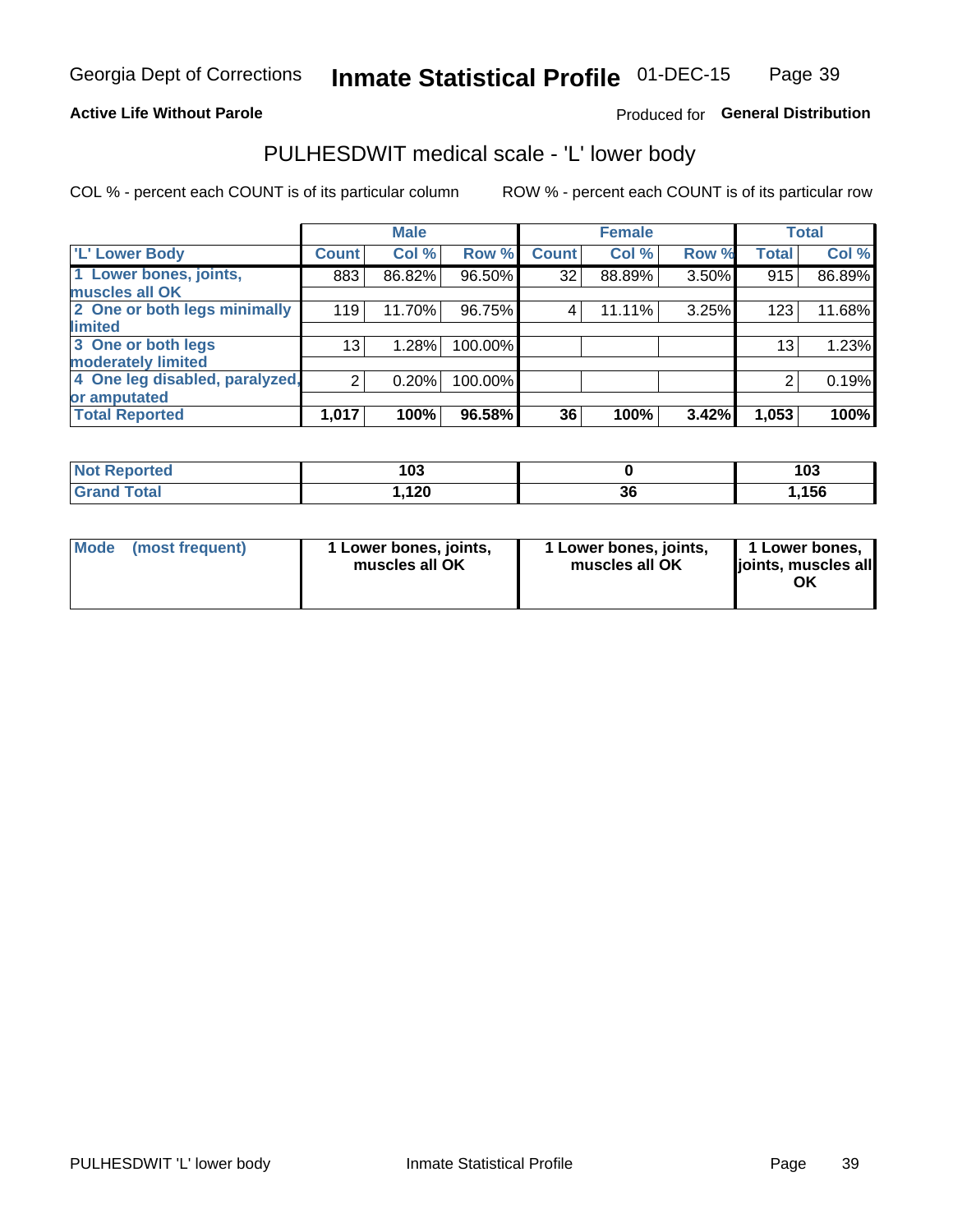## **Active Life Without Parole**

Produced for General Distribution

## PULHESDWIT medical scale - 'H' hearing

COL % - percent each COUNT is of its particular column

|                                                               |                 | <b>Male</b> |             |    | <b>Female</b> |       | <b>Total</b> |        |
|---------------------------------------------------------------|-----------------|-------------|-------------|----|---------------|-------|--------------|--------|
| <b>H'</b> Hearing                                             | <b>Count</b>    | Col %       | Row % Count |    | Col%          | Row % | <b>Total</b> | Col %  |
| 1 Normal hearing both ears                                    | 1,002           | 98.62%      | 96.53%      | 36 | 100.00%       | 3.47% | 1,038        | 98.67% |
| 2 Some loss in one ear with<br>other OK, or mild loss in both | 10 <sup>1</sup> | 0.98%       | 100.00%     |    |               |       | 10           | 0.95%  |
| 3 Total loss in one ear with<br>mild loss in other            |                 | 0.39%       | 100.00%     |    |               |       |              | 0.38%  |
| <b>Total Reported</b>                                         | 1,016           | 100%        | 96.58%      | 36 | 100%          | 3.42% | 1,052        | 100%   |

| Reported<br><b>Not</b> | 104            |    | 104<br>___ |
|------------------------|----------------|----|------------|
| <b>Total</b>           | ィクハ<br>I, I ŁU | 36 | .156،      |

| Mode (most frequent) | 1 Normal hearing both ears 1 Normal hearing both ears 1 Normal hearing |           |
|----------------------|------------------------------------------------------------------------|-----------|
|                      |                                                                        | both ears |
|                      |                                                                        |           |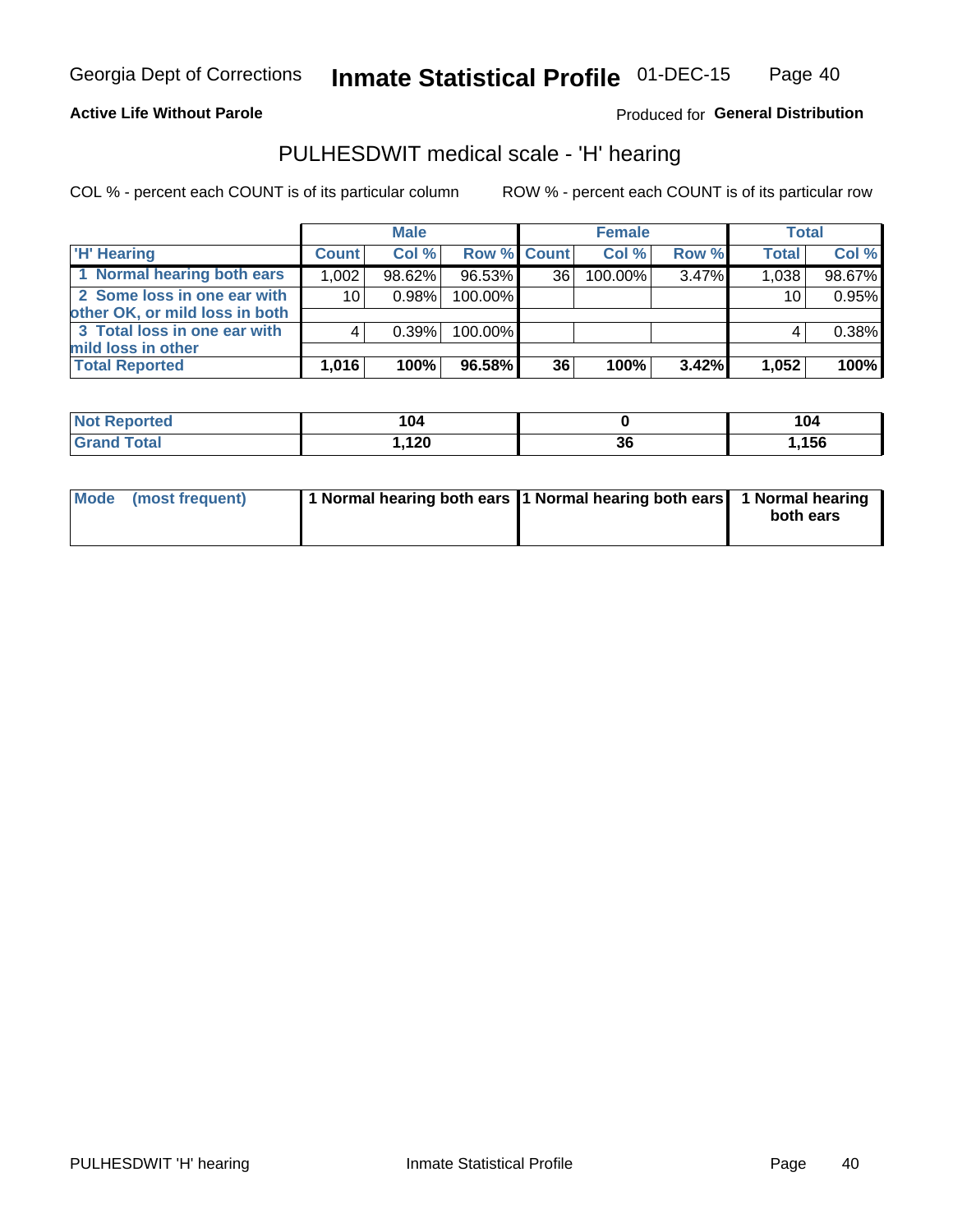## **Active Life Without Parole**

## Produced for General Distribution

## PULHESDWIT medical scale - 'E' vision

COL % - percent each COUNT is of its particular column

|                                |                 | <b>Male</b> |        |                 | <b>Female</b> |          |              | <b>Total</b> |
|--------------------------------|-----------------|-------------|--------|-----------------|---------------|----------|--------------|--------------|
| <b>E' Vision</b>               | <b>Count</b>    | Col %       | Row %  | <b>Count</b>    | Col %         | Row %    | <b>Total</b> | Col %        |
| 1 Correctable to 20/40 in both | 742             | 76.34%      | 98.28% | 13 <sub>1</sub> | 37.14%        | 1.72%    | 755          | 74.98%       |
| eyes                           |                 |             |        |                 |               |          |              |              |
| 2 Correctable to 20/70 in one  | 207             | 21.30%      | 92.00% | 18              | 51.43%        | $8.00\%$ | 225          | 22.34%       |
| eye, may be blind in other     |                 |             |        |                 |               |          |              |              |
| 3 Correctable to 20/200 in one | 20 <sub>1</sub> | $2.06\%$    | 86.96% | 3               | 8.57%         | 13.04%   | 23           | 2.28%        |
| eye, may be blind in other     |                 |             |        |                 |               |          |              |              |
| 4 One eye not correctable to   | 3               | 0.31%       | 75.00% |                 | 2.86%         | 25.00%   | 4            | 0.40%        |
| 20/200, other may be blind     |                 |             |        |                 |               |          |              |              |
| <b>Total Reported</b>          | 972             | 100%        | 96.52% | 35              | 100%          | 3.48%    | 1,007        | 100%         |

| <b>Not Reported</b>          | 48،   |                             | 149 |
|------------------------------|-------|-----------------------------|-----|
| <b>Total</b><br><b>Grand</b> | 1,120 | $\ddot{\phantom{0}}$<br>.st | 156 |

| Mode (most frequent) | 1 Correctable to 20/40 in both 2 Correctable to 20/70 in one 1 Correctable to<br>eves | eye, may be blind in other 20/40 in both eyes |  |
|----------------------|---------------------------------------------------------------------------------------|-----------------------------------------------|--|
|                      |                                                                                       |                                               |  |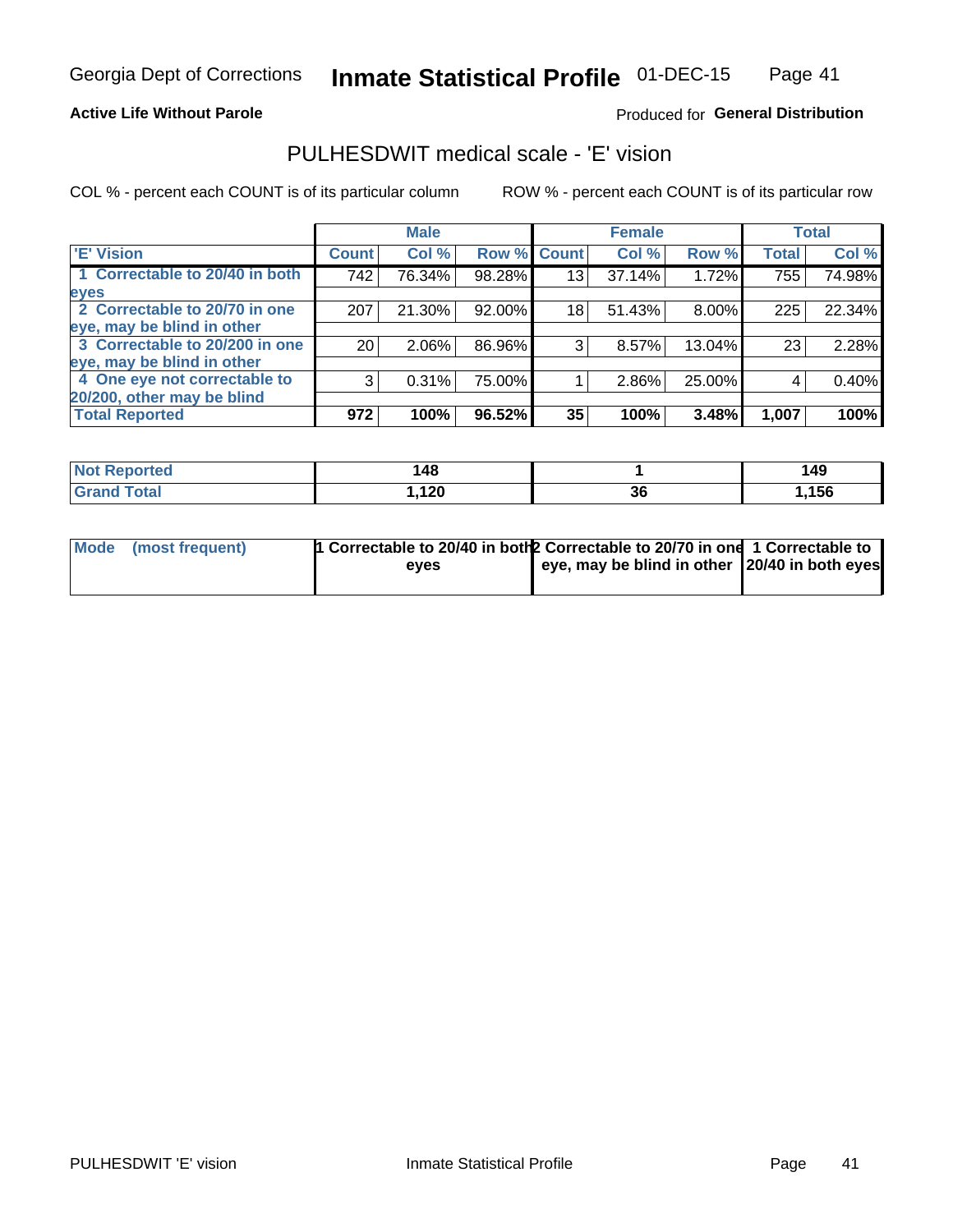## **Active Life Without Parole**

## Produced for General Distribution

## PULHESDWIT medical scale - 'S' pSychiatric

COL % - percent each COUNT is of its particular column

|                                        |              | <b>Male</b> |         |             | <b>Female</b> |        |              | <b>Total</b> |
|----------------------------------------|--------------|-------------|---------|-------------|---------------|--------|--------------|--------------|
| 'S' pSychiatric                        | <b>Count</b> | Col %       |         | Row % Count | Col %         | Row %  | <b>Total</b> | Col %        |
| 1 No impairment or disorders           | 842          | 80.88%      | 98.83%  | 10          | 37.04%        | 1.17%  | 852          | 79.78%       |
| 2 Stable, or in remission, or          | 142          | 13.64%      | 89.87%  | 16          | 59.26%        | 10.13% | 158          | 14.79%       |
| mild impairment or retardation         |              |             |         |             |               |        |              |              |
| 3 Requires moderate inpatient          | 50           | 4.80%       | 98.04%  |             | 3.70%         | 1.96%  | 51           | 4.78%        |
| treatment                              |              |             |         |             |               |        |              |              |
| 4 Requires intensive inpatient         | 6            | 0.58%       | 100.00% |             |               |        | 6            | 0.56%        |
| treatment                              |              |             |         |             |               |        |              |              |
| <b>5 Requires Crisis Stabilization</b> |              | 0.10%       | 100.00% |             |               |        |              | 0.09%        |
| Unit (CSU) inpatient care              |              |             |         |             |               |        |              |              |
| <b>Total Reported</b>                  | 1,041        | 100%        | 97.47%  | 27          | 100%          | 2.53%  | 1,068        | 100%         |

| <b>Not Reported</b>    | $\overline{\phantom{a}}$ |          | 88   |
|------------------------|--------------------------|----------|------|
| <b>Total</b><br>'Grand | ,120                     | ^^<br>ათ | ,156 |

| Mode (most frequent) | <b>1 No impairment or disorders</b> 2 Stable, or in remission, 11 No impairment or |                       |           |
|----------------------|------------------------------------------------------------------------------------|-----------------------|-----------|
|                      |                                                                                    | or mild impairment or | disorders |
|                      |                                                                                    | retardation           |           |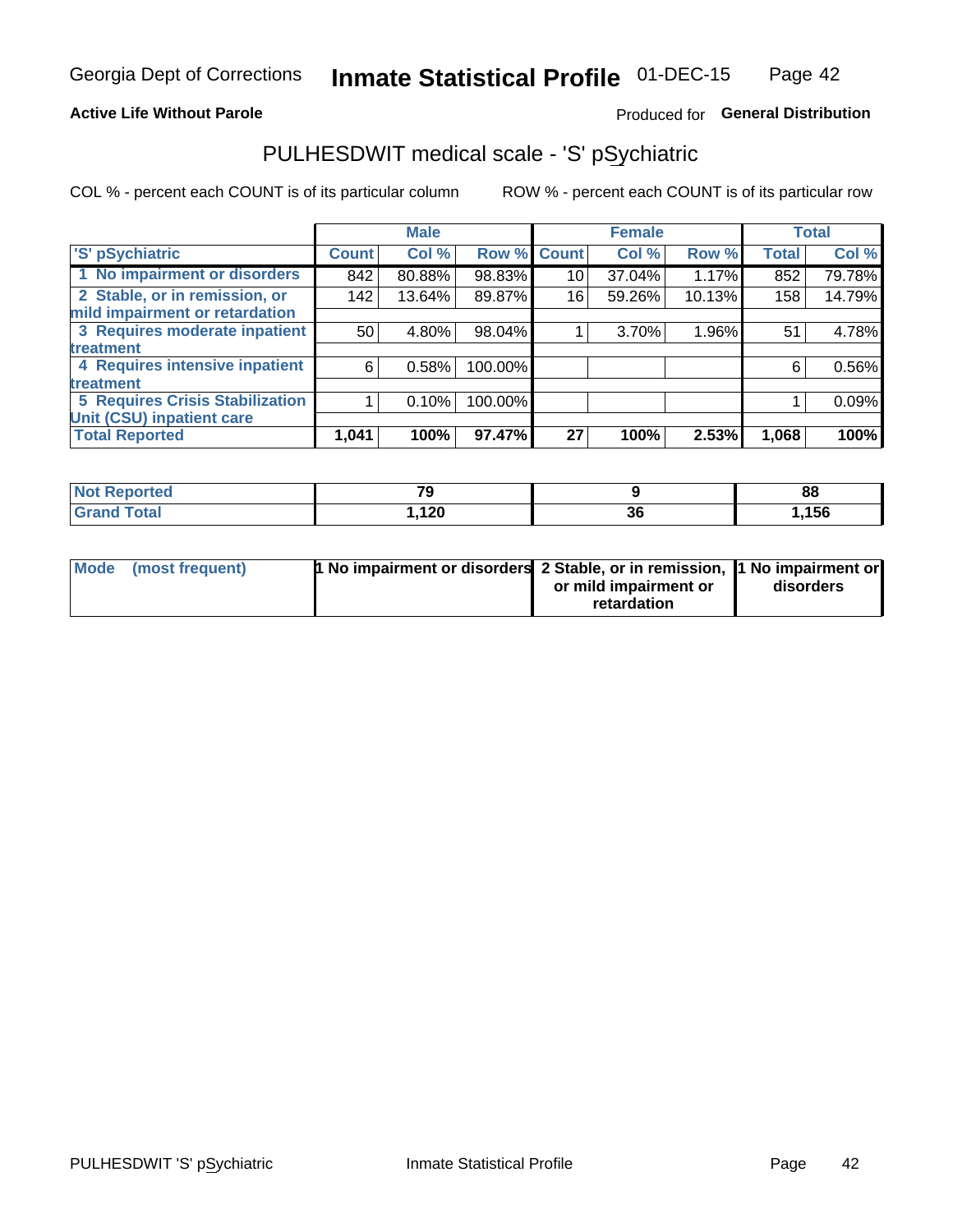## **Active Life Without Parole**

## Produced for General Distribution

## PULHESDWIT medical scale - 'D' dental

COL % - percent each COUNT is of its particular column

|                                 |              | <b>Male</b> |             |    | <b>Female</b> |       |              | Total  |
|---------------------------------|--------------|-------------|-------------|----|---------------|-------|--------------|--------|
| 'D' Dental                      | <b>Count</b> | Col %       | Row % Count |    | Col %         | Row % | <b>Total</b> | Col %  |
| 1 Minimal routine dental health | 720          | 75.00%      | 97.04%      | 22 | 75.86%        | 2.96% | 742          | 75.03% |
| <b>needs</b>                    |              |             |             |    |               |       |              |        |
| 2 Moderate cavities and/or gum  | 207          | 21.56%      | 96.73%      |    | 24.14%        | 3.27% | 2141         | 21.64% |
| <b>disease</b>                  |              |             |             |    |               |       |              |        |
| 3 Extensive gum disease         | 33           | $3.44\%$    | 100.00%     |    |               |       | 33           | 3.34%  |
| and/or widespread decay         |              |             |             |    |               |       |              |        |
| <b>Total Reported</b>           | 960          | 100%        | 97.07%      | 29 | 100%          | 2.93% | 989          | 100.0% |

| <b>NOT REDOLTED</b><br> | 160           |          | 167  |
|-------------------------|---------------|----------|------|
| <b>Total</b>            | 120<br>I, IZU | 00<br>ახ | ,156 |

| Mode<br>(most frequent) | Minimal routine dental<br>health needs | <b>Minimal routine dental</b><br>health needs | 1 Minimal routine<br>dental health<br>needs |
|-------------------------|----------------------------------------|-----------------------------------------------|---------------------------------------------|
|-------------------------|----------------------------------------|-----------------------------------------------|---------------------------------------------|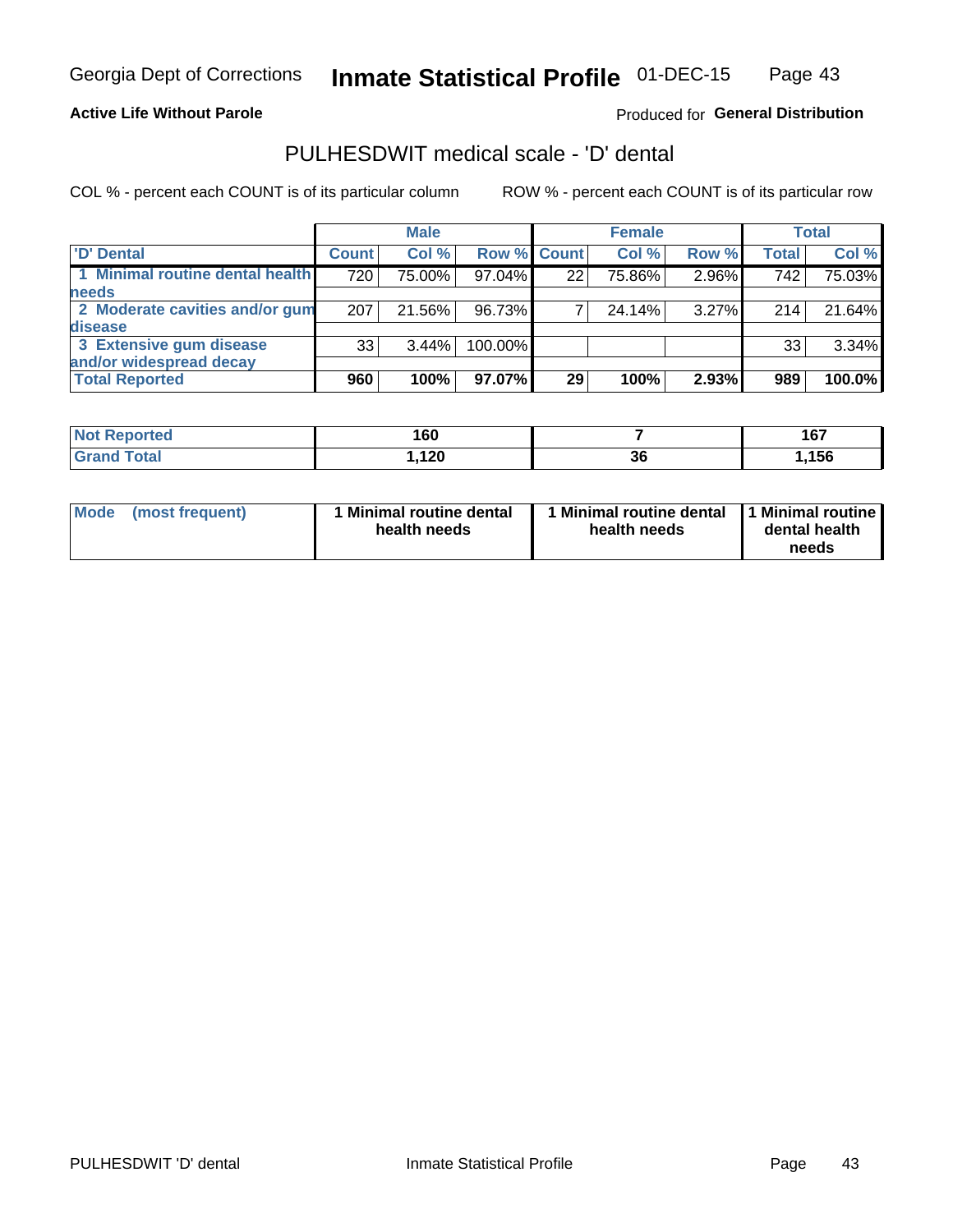### **Active Life Without Parole**

## Produced for General Distribution

## PULHESDWIT medical scale - 'W' work ability

COL % - percent each COUNT is of its particular column

|                                 |              | <b>Male</b> |         |             | <b>Female</b> |       |              | <b>Total</b> |
|---------------------------------|--------------|-------------|---------|-------------|---------------|-------|--------------|--------------|
| <b>W' work ability</b>          | <b>Count</b> | Col %       |         | Row % Count | Col %         | Row % | <b>Total</b> | Col %        |
| 1 Unrestricted work or activity | 842          | 82.63%      | 97.12%  | 25          | 69.44%        | 2.88% | 867          | 82.18%       |
| 2 Minor restrictions on type of | 136          | 13.35%      | 92.52%  | 11          | 30.56%        | 7.48% | 147          | 13.93%       |
| <b>work</b>                     |              |             |         |             |               |       |              |              |
| 3 Moderate restrictions on type | 30           | 2.94%       | 100.00% |             |               |       | 30           | 2.84%        |
| lof work                        |              |             |         |             |               |       |              |              |
| 4 Major restrictions on type of |              | 0.69%       | 100.00% |             |               |       |              | 0.66%        |
| <b>work</b>                     |              |             |         |             |               |       |              |              |
| 5 Cannot work under any         | 4            | 0.39%       | 100.00% |             |               |       | 4            | 0.38%        |
| <b>circumstances</b>            |              |             |         |             |               |       |              |              |
| <b>Total Reported</b>           | 1,019        | 100%        | 96.59%  | 36          | 100%          | 3.41% | 1,055        | 100%         |

| <b>Not Reported</b>   | 1 N 1<br>1 V I |          | ΙА.<br>1 V I |
|-----------------------|----------------|----------|--------------|
| <b>Total</b><br>Cron/ | ,120           | 00<br>36 | ,156         |

| Mode            | 1 Unrestricted work or | 1 Unrestricted work or | 1 Unrestricted   |
|-----------------|------------------------|------------------------|------------------|
| (most frequent) | activity               | activity               | work or activity |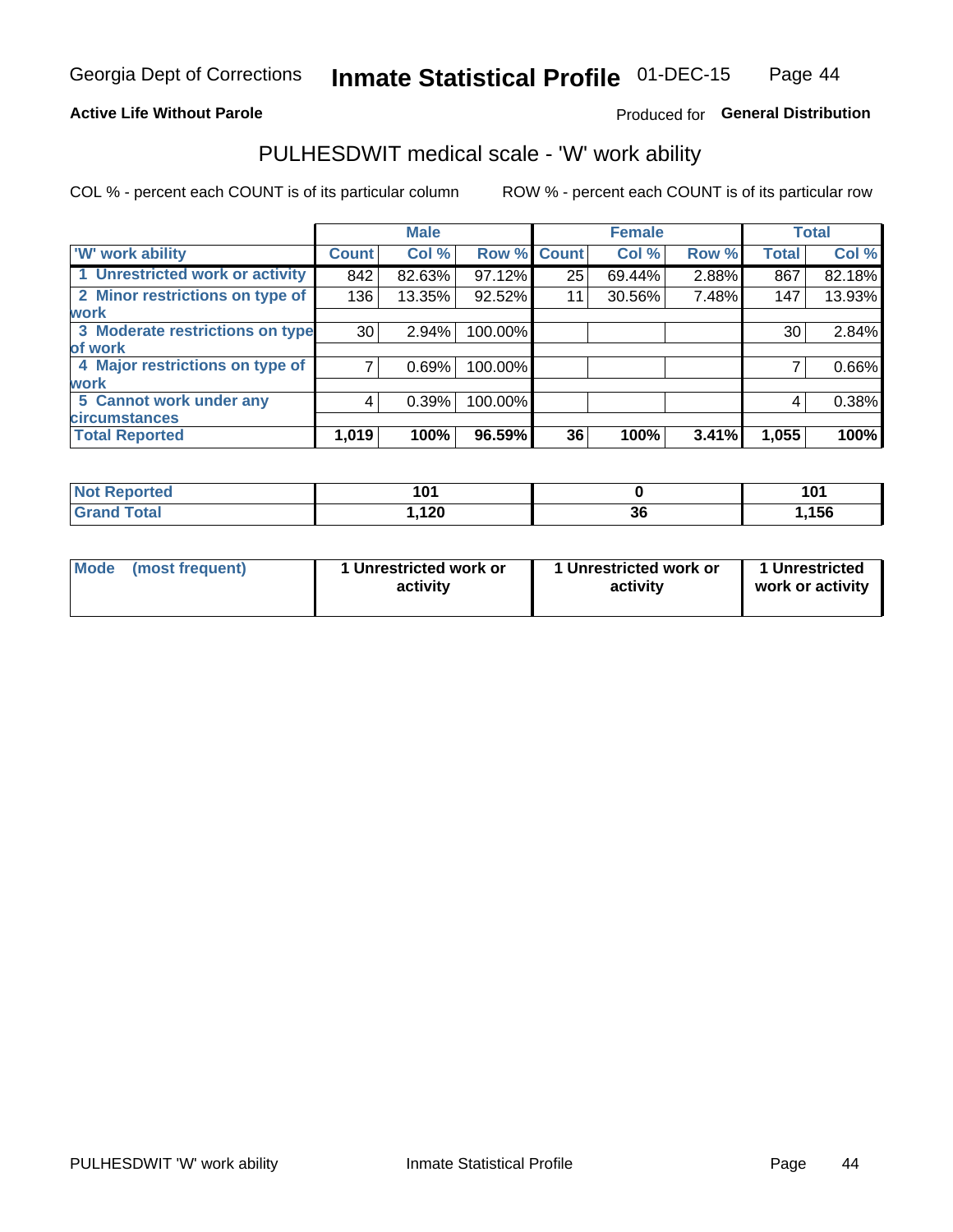### **Active Life Without Parole**

## Produced for General Distribution

## PULHESDWIT medical scale - 'I' impairment

|                                   |              | <b>Male</b> |         |              | <b>Female</b> |       |              | <b>Total</b> |
|-----------------------------------|--------------|-------------|---------|--------------|---------------|-------|--------------|--------------|
| <b>T' Impairment</b>              | <b>Count</b> | Col %       | Row %   | <b>Count</b> | Col %         | Row % | <b>Total</b> | Col %        |
| 1 No impairments or               | 1,005        | 98.72%      | 96.54%  | 36           | 100.00%       | 3.46% | 1,041        | 98.77%       |
| disabilities                      |              |             |         |              |               |       |              |              |
| 2 Wheelchair-bound but            |              | 0.69%       | 100.00% |              |               |       |              | 0.66%        |
| otherwise OK                      |              |             |         |              |               |       |              |              |
| <b>3 Needs low-level Assisted</b> |              | 0.10%       | 100.00% |              |               |       |              | 0.09%        |
| Living (level I)                  |              |             |         |              |               |       |              |              |
| 4 Needs moderate Assisted         | 2            | 0.20%       | 100.00% |              |               |       | 2            | 0.19%        |
| <b>Living (level II)</b>          |              |             |         |              |               |       |              |              |
| <b>5 Needs maximal Assisted</b>   | 3            | 0.29%       | 100.00% |              |               |       | 3            | 0.28%        |
| <b>Living (level III)</b>         |              |             |         |              |               |       |              |              |
| <b>Total Reported</b>             | 1,018        | 100%        | 96.58%  | 36           | 100%          | 3.42% | 1,054        | 100%         |

| Reported     | 102  |    | 102  |
|--------------|------|----|------|
| <b>Total</b> | ,120 | ან | ,156 |

| Mode | (most frequent) | 1 No impairments or<br>disabilities | 1 No impairments or<br>disabilities | 1 No impairments<br>or disabilities |
|------|-----------------|-------------------------------------|-------------------------------------|-------------------------------------|
|------|-----------------|-------------------------------------|-------------------------------------|-------------------------------------|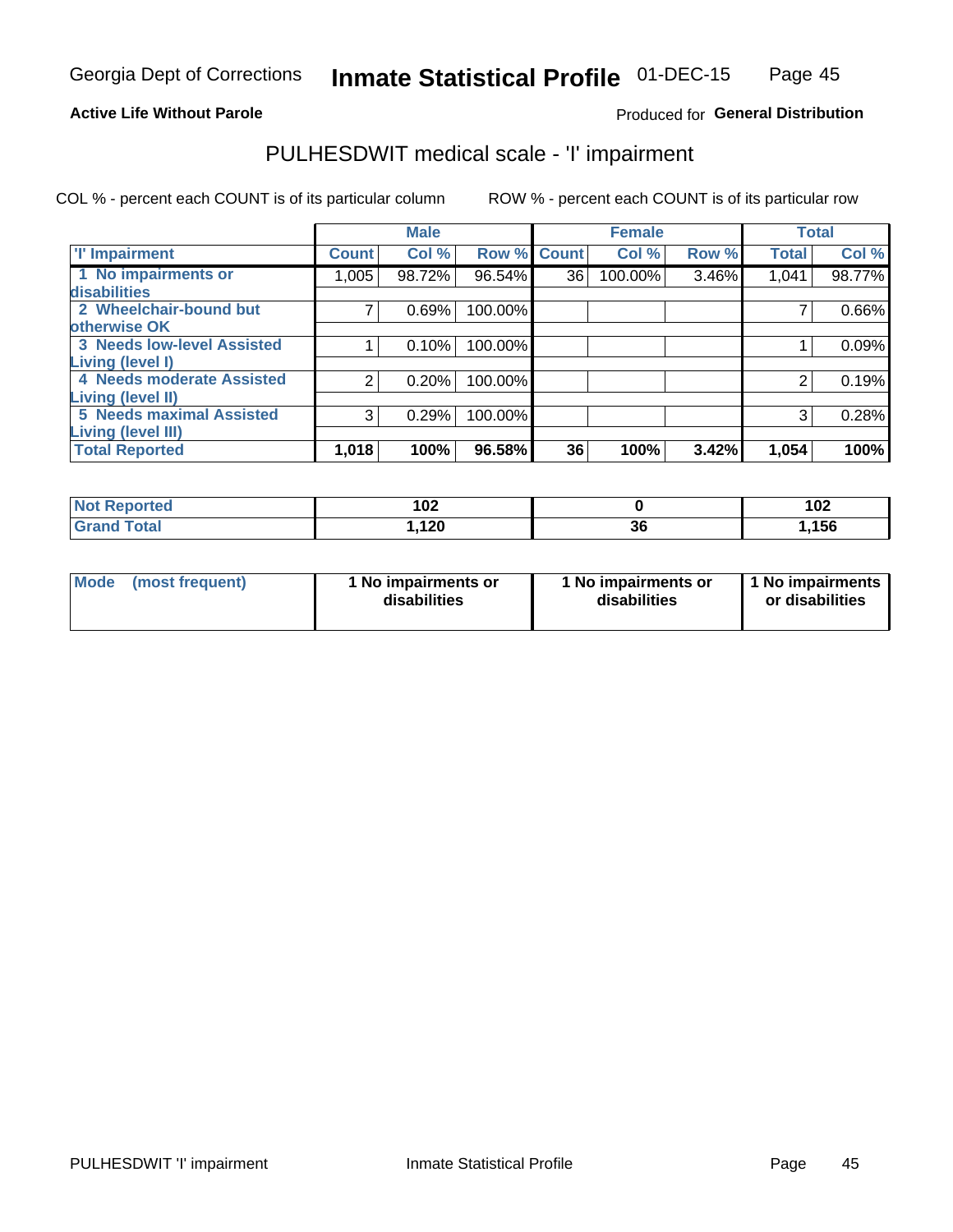## **Active Life Without Parole**

## Produced fo General Distribution

## PULHESDWIT medical scale - 'T' transportability

COL % - percent each COUNT is of its particular column

|                             |              | <b>Male</b> |             |    | <b>Female</b> |       |              | <b>Total</b> |
|-----------------------------|--------------|-------------|-------------|----|---------------|-------|--------------|--------------|
| <b>T' Transportability</b>  | <b>Count</b> | Col%        | Row % Count |    | Col %         | Row % | <b>Total</b> | Col %        |
| 1 Can be transported in any | 1,020        | 99.32%      | 96.59%      | 36 | 100.00%       | 3.41% | 1,056        | 99.34%       |
| ordinary approved vehicle   |              |             |             |    |               |       |              |              |
| 2 Wheelchair-bound, not     |              | 0.10%       | 100.00%     |    |               |       |              | 0.09%        |
| needing special vehicle     |              |             |             |    |               |       |              |              |
| 5 Requires ambulance        | 6            | 0.58%       | 100.00%     |    |               |       |              | 0.56%        |
| transport                   |              |             |             |    |               |       |              |              |
| <b>Total Reported</b>       | 1,027        | 100%        | 96.61%      | 36 | 100%          | 3.39% | 1,063        | 100%         |

| orted        | ಀಀ   |    | ດາ<br>ັນ |
|--------------|------|----|----------|
| <b>Total</b> | ,120 | ახ | .156,    |

| <b>Mode</b> | (most frequent) | 1 Can be transported in any 1 Can be transported in any | ordinary approved vehicle   ordinary approved vehicle   transported in any | 1 Can be<br>  ordinary approved<br>vehicle |
|-------------|-----------------|---------------------------------------------------------|----------------------------------------------------------------------------|--------------------------------------------|
|             |                 |                                                         |                                                                            |                                            |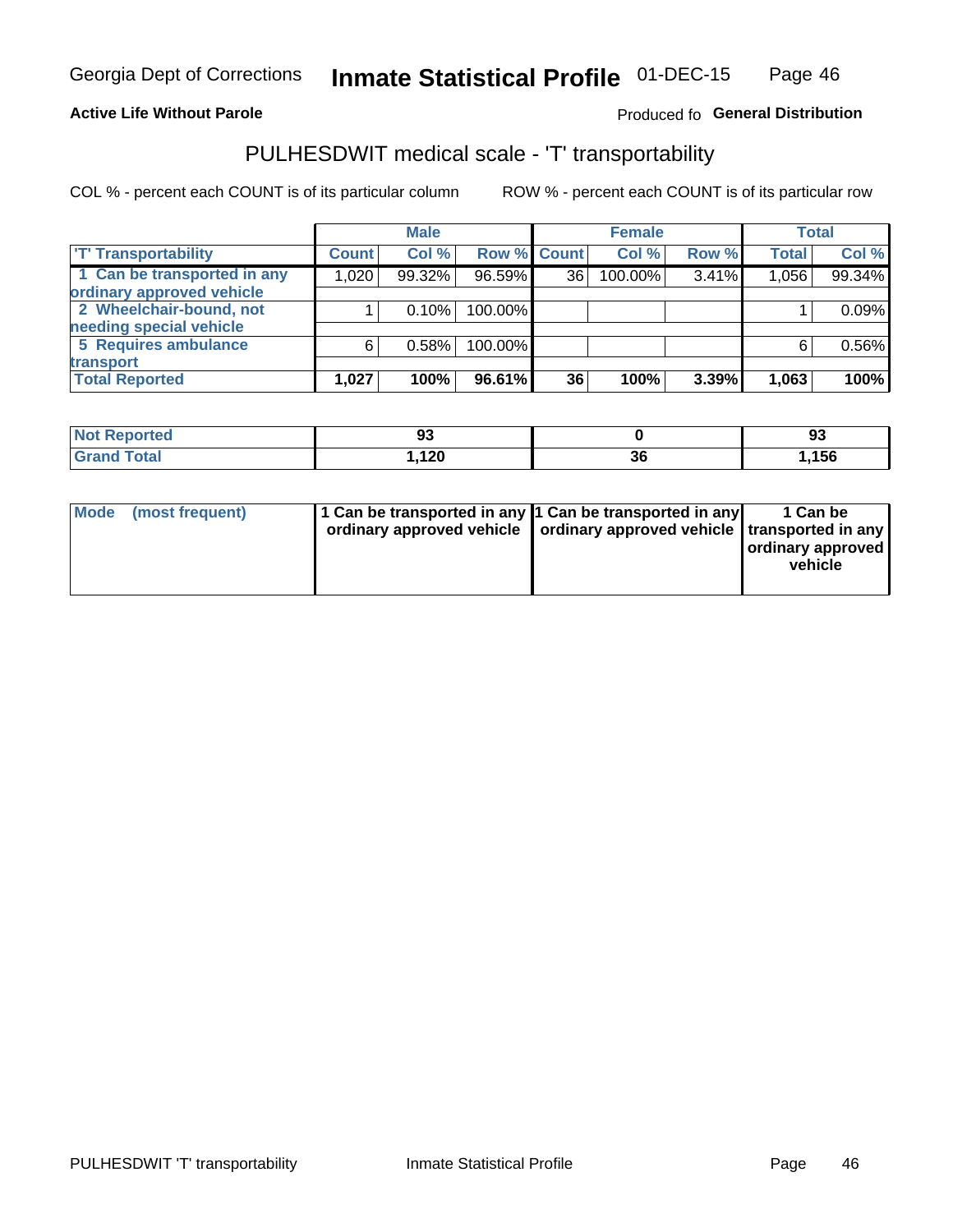## Inmate Statistical Profile 01-DEC-15 Page 47

#### **Active Life Without Parole**

## Produced for General Distribution

## Number of prior Georgia incarcerations

COL % - percent each COUNT is of its particular column

|                                       |              | <b>Male</b> |                    |    | <b>Female</b> |       |       | <b>Total</b> |
|---------------------------------------|--------------|-------------|--------------------|----|---------------|-------|-------|--------------|
| <b>Num of Prior GA Incarcerations</b> | <b>Count</b> | Col %       | <b>Row % Count</b> |    | Col %         | Row % | Total | Col %        |
|                                       | 568          | 50.71%      | 95.46%             | 27 | 75.00%        | 4.54% | 595   | 51.47%       |
|                                       | 214          | 19.11%      | 98.17%             | 4  | 11.11%        | 1.83% | 218   | 18.86%       |
|                                       | 133          | 11.88%      | 98.52%             | 2  | 5.56%         | 1.48% | 135   | 11.68%       |
| 3                                     | 94           | 8.39%       | 97.92%             | 2  | 5.56%         | 2.08% | 96    | 8.30%        |
| 4                                     | 54           | 4.82%       | 100.00%            |    |               |       | 54    | 4.67%        |
| 5                                     | 34           | 3.04%       | 100.00%            |    |               |       | 34    | 2.94%        |
| <b>More Than 5</b>                    | 23           | 2.05%       | 95.83%             |    | 2.78%         | 4.17% | 24    | 2.08%        |
| <b>Total Reported</b>                 | 1,120        | 100%        | 96.89%             | 36 | 100.0%        | 3.11% | 1,156 | 100%         |

| eported<br>NOT              |               |    |      |
|-----------------------------|---------------|----|------|
| <b>Fotal</b><br>$\sim$ nana | 00<br>1, I ZU | J. | ,156 |

| Mean (average)       | 1.16 | .58 | 1.14 |
|----------------------|------|-----|------|
| Median (middle)      |      |     |      |
| Mode (most frequent) |      |     |      |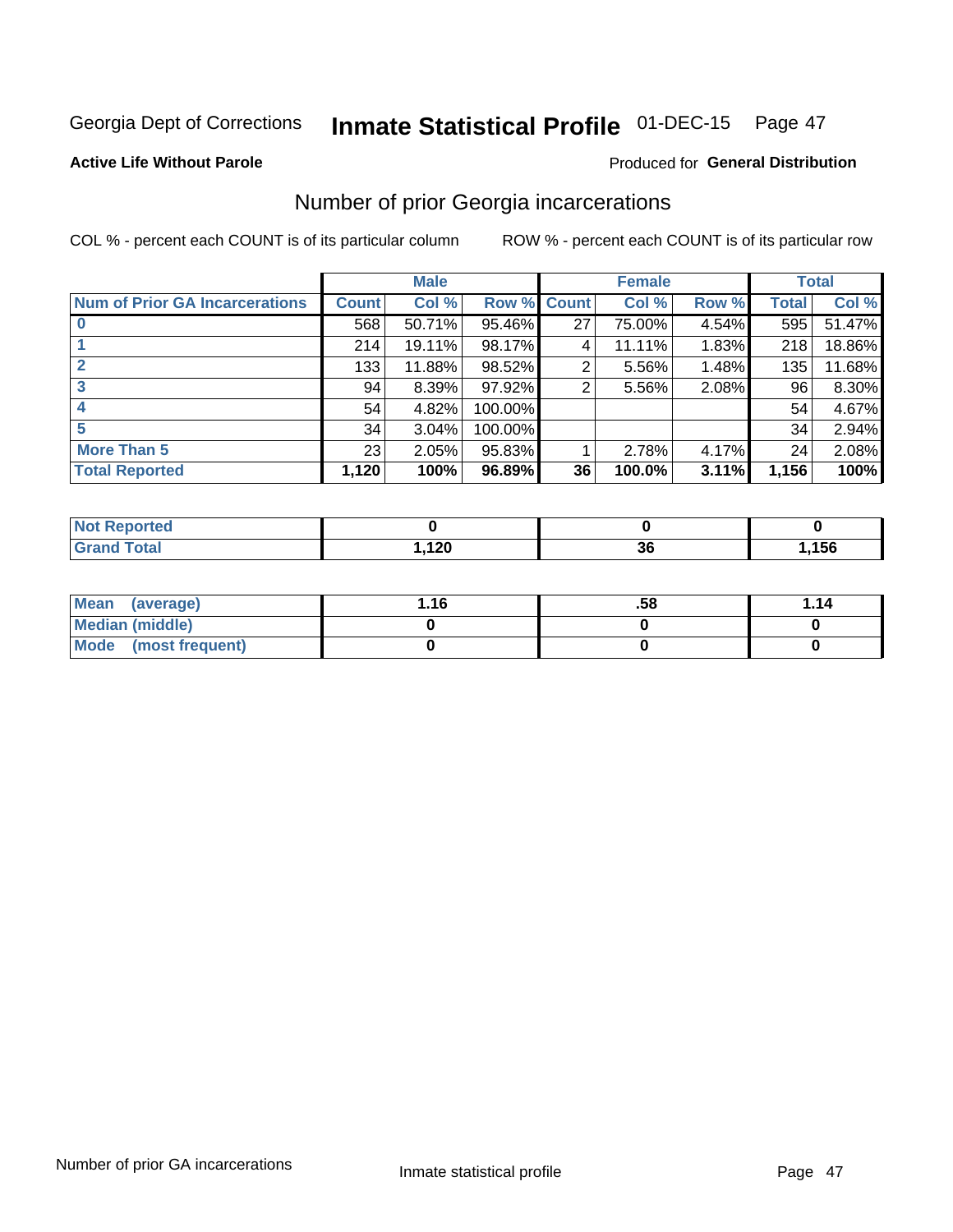## Inmate Statistical Profile 01-DEC-15 Page 48

**Active Life Without Parole** 

Produced for General Distribution

## Prison sentence in years

COL % - percent each COUNT is of its particular column

ROW % - percent each COUNT is of its particular row

|                                 |       | <b>Male</b> |                    |    | <b>Female</b> |       |              | Total     |
|---------------------------------|-------|-------------|--------------------|----|---------------|-------|--------------|-----------|
| <b>Prison Sentence In Years</b> | Count | Col %       | <b>Row % Count</b> |    | Col %         | Row % | <b>Total</b> | Col %     |
| <b>Life Without Parole</b>      | 1.118 | 99.82%      | 96.88%             | 36 | $100.00\%$    | 3.12% | .154         | $99.83\%$ |
| <b>Death</b>                    |       | 0.18%       | 100.00%            |    |               |       |              | $0.17\%$  |
| <b>Total Reported</b>           | 1,120 | 100%        | 96.89%             | 36 | 100%          | 3.11% | 1,156        | 100%      |

| ⊴ported<br><b>NOT</b> |               |              |      |
|-----------------------|---------------|--------------|------|
| <b>Total</b>          | 120<br>. I 20 | $\sim$<br>ათ | ,156 |

#### **Determinate (numeric) sentences only**

| ' Mea<br><b>Service</b> A<br>ЯМА. |  |  |  |
|-----------------------------------|--|--|--|
|                                   |  |  |  |

All sentences (including determinate), with life, life without parole, and death sentences figured at 45 years

| l Mea<br>'ЯМА<br>.<br> | ᠇<br>$\sim$ | $\sim$ |  |
|------------------------|-------------|--------|--|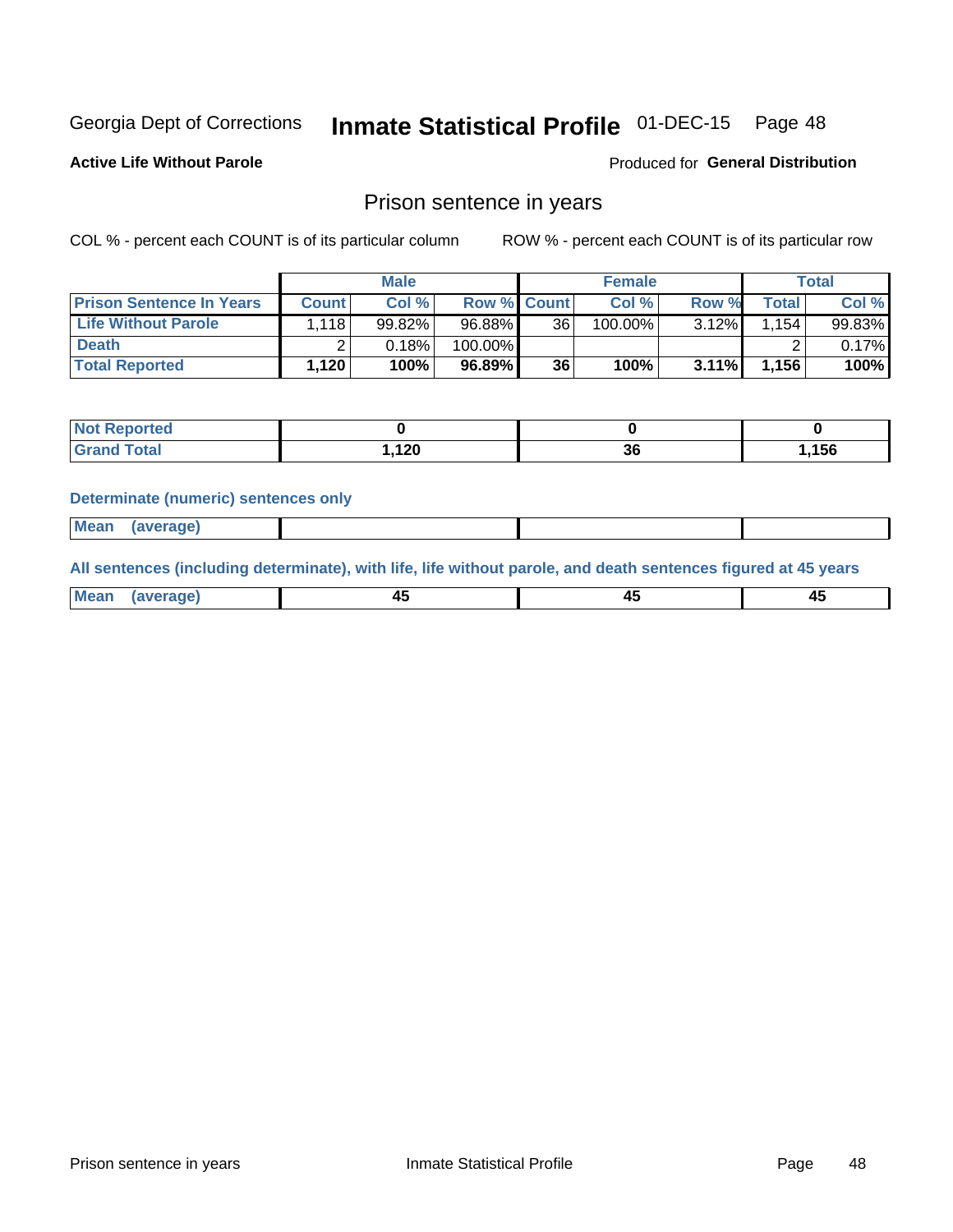#### **Inmate Statistical Profile 01-DEC-15** Georgia Dept of Corrections Page 49

#### **Active Life Without Parole**

### Produced for General Distribution

## Primary offense, broken out into felonies vs misdemeanors

COL % - percent each COUNT is of its particular column

|                                  |              | <b>Male</b> |                    |                 | <b>Female</b> |       |         | Total   |
|----------------------------------|--------------|-------------|--------------------|-----------------|---------------|-------|---------|---------|
| <b>Felonies and Misdemeanors</b> | <b>Count</b> | Col%        | <b>Row % Count</b> |                 | Col%          | Row % | Total i | Col %   |
| <b>Felonies</b>                  | .108         | 100.00%     | 97.02%             | 34 <sup>1</sup> | 100.00%       | 2.98% | 1,142   | 100.00% |
| <b>Total Reported</b>            | .108         | 100%        | 97.02%             | 34              | 100%          | 2.98% | 1,142   | 100%    |

| <b>Not Reported</b>          |           |      | L     |
|------------------------------|-----------|------|-------|
| <b>Total</b><br><b>Grand</b> | 100<br>╹┻ | ,110 | 1,156 |

| <b>Mode</b><br>frequent)<br>nies<br>≧ (most tr.<br>. | onies<br>. | lonies<br>ею<br>____ |
|------------------------------------------------------|------------|----------------------|
|------------------------------------------------------|------------|----------------------|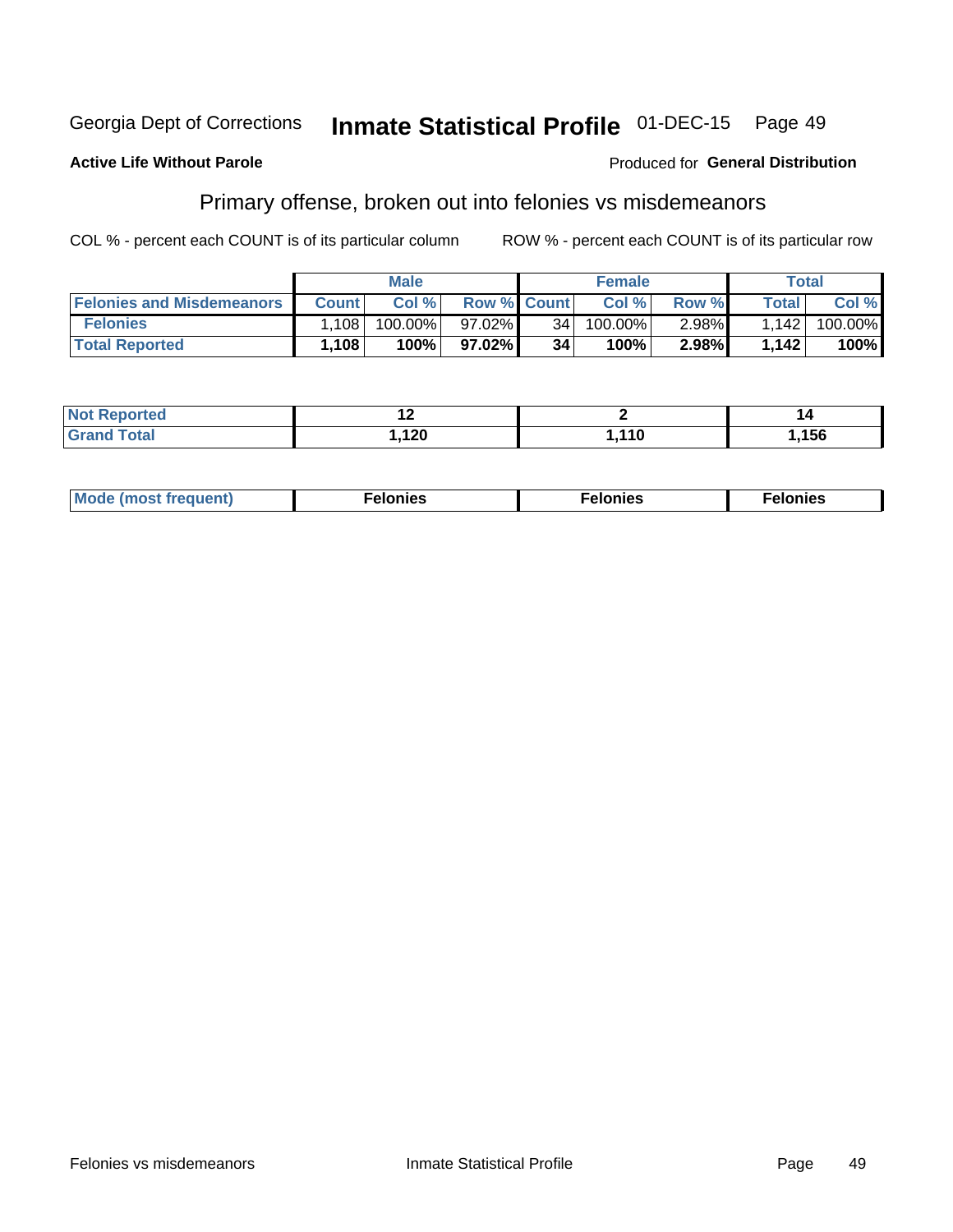#### Inmate Statistical Profile 01-DEC-15 Page 50

## **Active Life Without Parole**

### Produced for General Distribution

## Primary offense, broken out into six broad crime categories

COL % - percent each COUNT is of its particular column

|                         |              | <b>Male</b> |             |    | <b>Female</b> |       |              | <b>Total</b> |
|-------------------------|--------------|-------------|-------------|----|---------------|-------|--------------|--------------|
| <b>Crime Categories</b> | <b>Count</b> | Col %       | Row % Count |    | Col %         | Row % | <b>Total</b> | Col %        |
| <b>Violent</b>          | 953          | 85.09%      | 96.46%      | 35 | 97.22%        | 3.54% | 988          | 85.47%       |
| <b>Sex Crime</b>        | 152          | 13.57%      | $99.35\%$   |    | 2.78%         | .65%  | 153          | 13.24%       |
| <b>Drug</b>             | 15           | 1.34%       | 100.00%     |    | .00%          |       | 15           | 1.30%        |
| <b>Total Reported</b>   | 1,120        | 100%        | 96.89%      | 36 | 100%          | 3.11% | 1,156        | 100%         |

| .      |     |     |     |
|--------|-----|-----|-----|
| -      | 120 | ^^  | 156 |
| ______ | ,   | IJu |     |

| <b>Mode</b><br>วนent)<br>mos | .<br>/iolent | olent | <br>วlent |
|------------------------------|--------------|-------|-----------|
|                              |              |       |           |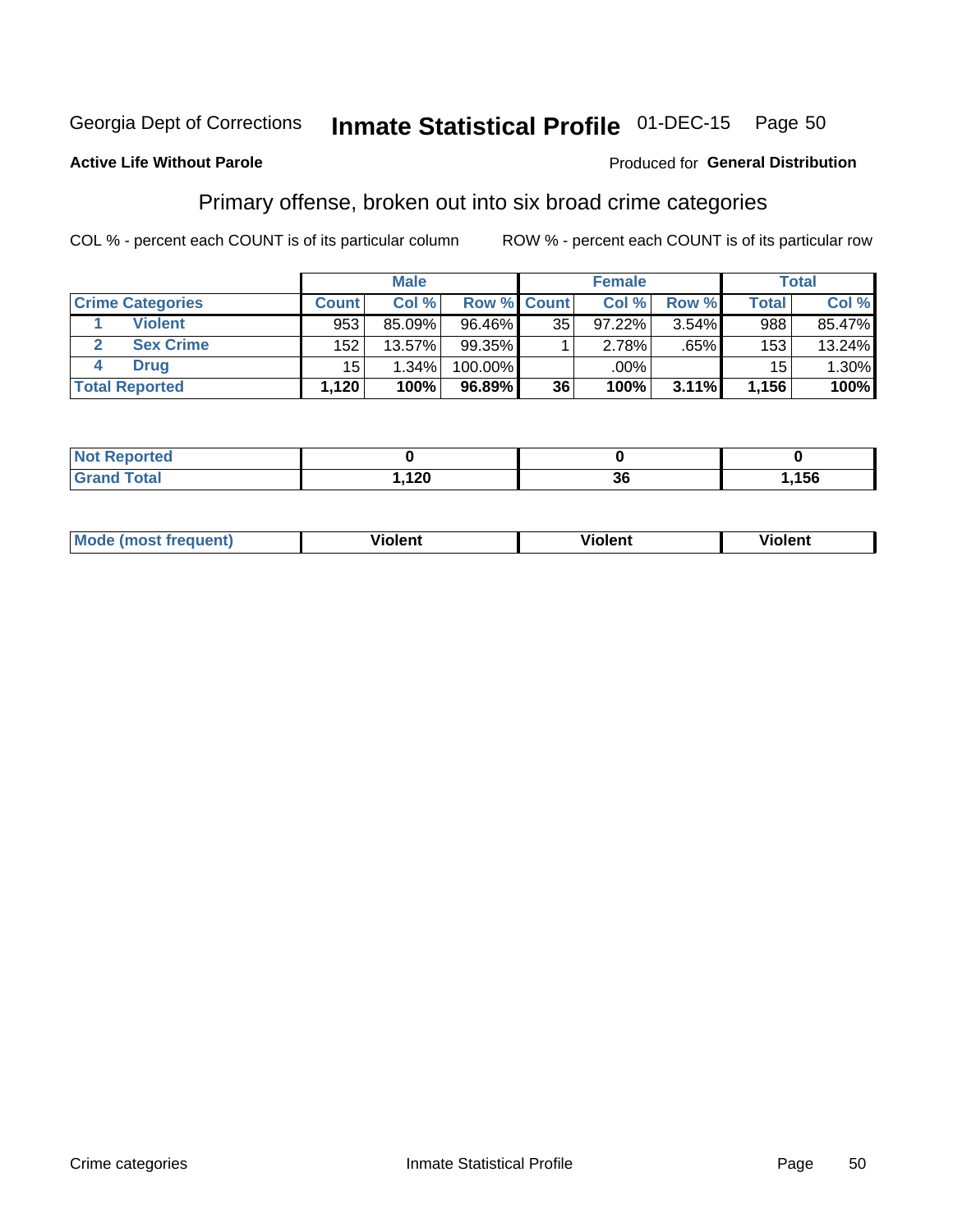## Inmate Statistical Profile 01-DEC-15 Page 51

#### **Active Life Without Parole**

### Produced for General Distribution

## Primary offense, detailed offense code

COL % - percent each COUNT is of its particular column

|                                            |              | <b>Male</b> |         |                | <b>Female</b> |       | <b>Total</b>   |         |
|--------------------------------------------|--------------|-------------|---------|----------------|---------------|-------|----------------|---------|
| <b>Primary Offense</b>                     | <b>Count</b> | Col %       | Row %   | <b>Count</b>   | Col %         | Row % | <b>Total</b>   | Col %   |
| <b>Aggrav Child Molestation (2021)</b>     | 25           | 2.23%       | 100.00% |                |               |       | 25             | 2.16%   |
| <b>Aggrav Sexual Battery (2009)</b>        | 6            | .54%        | 100.00% |                |               |       | 6              | .52%    |
| <b>Aggrav Sodomy (2003)</b>                | 8            | .71%        | 100.00% |                |               |       | 8              | .69%    |
| <b>Armed Robbery (1902)</b>                | 140          | 12.50%      | 98.59%  | $\overline{2}$ | 5.56%         | 1.41% | 142            | 12.28%  |
| <b>Att/Consprcy Commt C/S/Of</b>           |              | .09%        | 100.00% |                |               |       |                | $.09\%$ |
| (4134)<br><b>Child Molestation (2019)</b>  |              |             |         |                |               |       |                |         |
|                                            | 5            | .45%        | 100.00% |                |               |       | 5              | .43%    |
| <b>False Imprisonment (1308)</b>           |              | .09%        | 100.00% |                |               |       |                | .09%    |
| <b>Hijacking Motor Vehicle (1911)</b>      |              | .09%        | 100.00% |                |               |       |                | .09%    |
| Kidnapping (1311)                          | 80           | 7.14%       | 100.00% |                |               |       | 80             | 6.92%   |
| <b>Murder (1101)</b>                       | 730          | 65.18%      | 95.67%  | 33             | 91.67%        | 4.33% | 763            | 66.00%  |
| <b>Poss Of Cocaine (4022)</b>              | 4            | .36%        | 100.00% |                |               |       | 4              | .35%    |
| <b>Poss Of Firearm Dur Crime</b><br>(2910) |              | .09%        | 100.00% |                |               |       |                | .09%    |
| Poss W Int Dist Cocaine (4050)             |              | .09%        | 100.00% |                |               |       |                | .09%    |
| <b>Rape (2001)</b>                         | 108          | 9.64%       | 99.08%  | 1              | 2.78%         | .92%  | 109            | 9.43%   |
| <b>S/D Cocaine (4021)</b>                  | 4            | .36%        | 100.00% |                |               |       | 4              | .35%    |
| S/D Cont Sub Public (4017)                 |              | .09%        | 100.00% |                |               |       |                | .09%    |
| S/D Cont Sub School (4018)                 |              | .09%        | 100.00% |                |               |       |                | .09%    |
| <b>Traf Cocaine 401+ Gm (4103)</b>         | 2            | .18%        | 100.00% |                |               |       | $\overline{2}$ | .17%    |
| <b>Traf Methamph 28-199 Gm</b>             |              | .09%        | 100.00% |                |               |       |                | .09%    |
| (4140)<br><b>Total Rported</b>             | 1,120        | 100%        | 96.89%  | 36             | 100%          | 3.11% | 1,156          | 100%    |

| . |              |          |      |
|---|--------------|----------|------|
|   | 120<br>$- -$ | ^^<br>JС | ,156 |

| 1101 Murder<br>Mode (most frequent)<br>1101 Murder | 1101 Murder |
|----------------------------------------------------|-------------|
|----------------------------------------------------|-------------|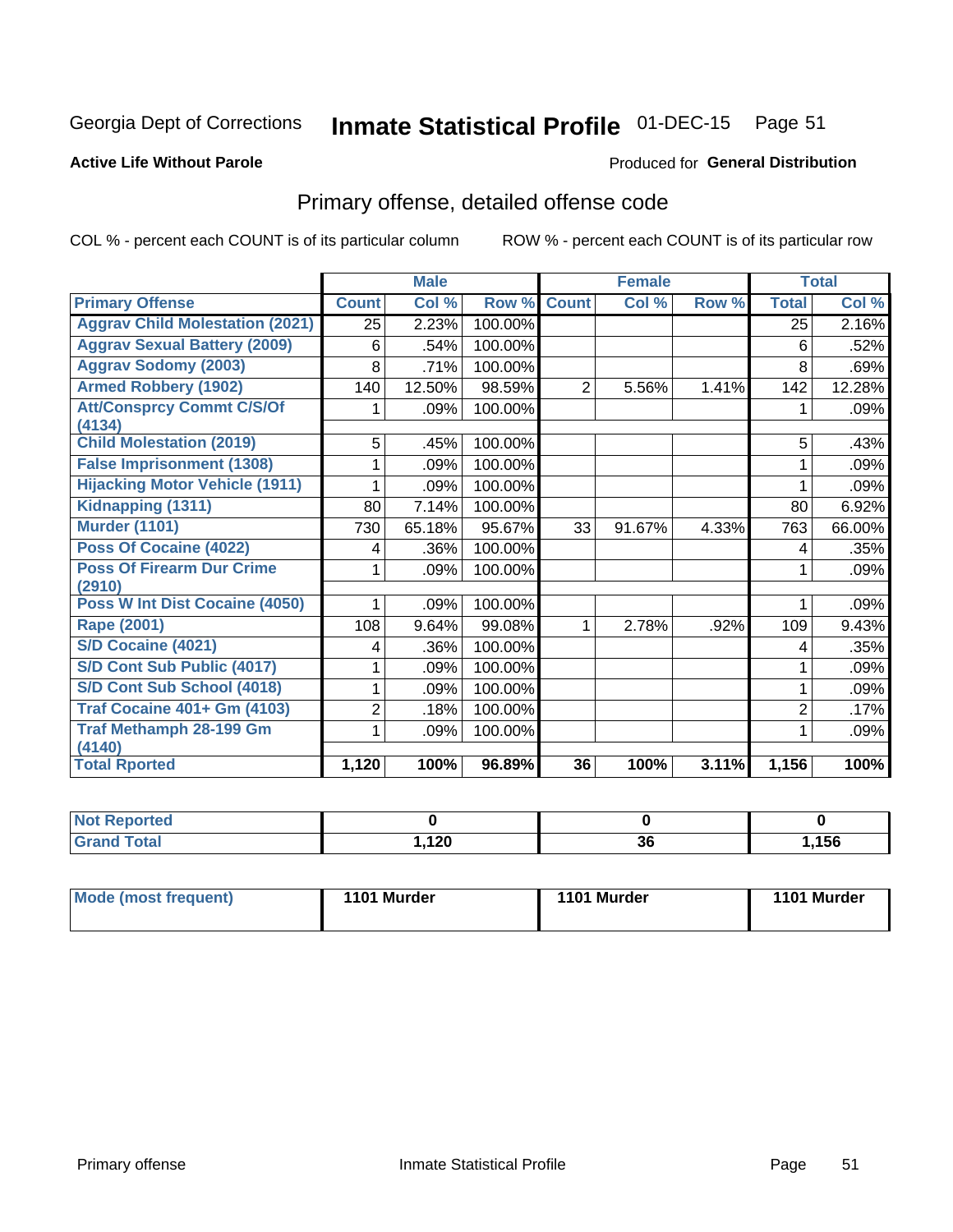## Inmate Statistical Profile 01-DEC-15 Page 52

## **Active Life Without Parole**

#### Produced for General Distribution

## County of conviction of primary offense

COL % - percent each COUNT is of its particular column

|                                |                | <b>Male</b> |         |                | <b>Female</b> |        |                | <b>Total</b> |
|--------------------------------|----------------|-------------|---------|----------------|---------------|--------|----------------|--------------|
| <b>County of Conviction</b>    | <b>Count</b>   | Col %       | Row %   | <b>Count</b>   | Col %         | Row %  | <b>Total</b>   | Col%         |
| 000<br><b>Unknown</b>          | 12             | 1.07%       | 85.71%  | $\overline{2}$ | 5.56%         | 14.29% | 14             | 1.21%        |
| <b>Appling County</b><br>001   | 3              | .27%        | 100.00% |                |               |        | 3              | .26%         |
| <b>Atkinson County</b><br>002  | 3              | .27%        | 100.00% |                |               |        | 3              | .26%         |
| <b>Bacon County</b><br>003     | 3              | $.27\%$     | 100.00% |                |               |        | $\overline{3}$ | .26%         |
| <b>Baker County</b><br>004     | 1              | .09%        | 100.00% |                |               |        | 1              | .09%         |
| <b>Baldwin County</b><br>005   | 5              | .45%        | 100.00% |                |               |        | 5              | .43%         |
| <b>Banks County</b><br>006     | $\mathbf{1}$   | .09%        | 100.00% |                |               |        | $\mathbf{1}$   | .09%         |
| <b>Barrow County</b><br>007    | 7              | .63%        | 100.00% |                |               |        | $\overline{7}$ | .61%         |
| <b>Bartow County</b><br>008    | $\overline{7}$ | .63%        | 87.50%  | 1              | 2.78%         | 12.50% | 8              | .69%         |
| <b>Ben Hill County</b><br>009  | 6              | .54%        | 100.00% |                |               |        | 6              | .52%         |
| <b>Berrien County</b><br>010   | $\overline{2}$ | .18%        | 100.00% |                |               |        | $\overline{2}$ | .17%         |
| <b>Bibb County</b><br>011      | 37             | 3.30%       | 97.37%  | 1              | 2.78%         | 2.63%  | 38             | 3.29%        |
| <b>Bleckley County</b><br>012  | 1              | .09%        | 100.00% |                |               |        | 1              | .09%         |
| <b>Brantley County</b><br>013  | $\mathbf{1}$   | .09%        | 100.00% |                |               |        | $\mathbf{1}$   | .09%         |
| <b>Brooks County</b><br>014    | $\overline{2}$ | .18%        | 100.00% |                |               |        | $\overline{2}$ | .17%         |
| <b>Bulloch County</b><br>016   | 6              | .54%        | 85.71%  | 1              | 2.78%         | 14.29% | $\overline{7}$ | .61%         |
| <b>Burke County</b><br>017     | 10             | .89%        | 100.00% |                |               |        | 10             | .87%         |
| <b>Butts County</b><br>018     | 5              | .45%        | 100.00% |                |               |        | 5              | .43%         |
| <b>Camden County</b><br>020    | $\overline{7}$ | .63%        | 100.00% |                |               |        | $\overline{7}$ | .61%         |
| <b>Candler County</b><br>021   | $\mathbf{1}$   | .09%        | 100.00% |                |               |        | $\mathbf{1}$   | .09%         |
| <b>Carroll County</b><br>022   | 4              | .36%        | 100.00% |                |               |        | 4              | .35%         |
| <b>Catoosa County</b><br>023   | 4              | .36%        | 100.00% |                |               |        | 4              | .35%         |
| <b>Chatham County</b><br>025   | 34             | 3.04%       | 100.00% |                |               |        | 34             | 2.94%        |
| <b>Chattooga County</b><br>027 | $\overline{2}$ | .18%        | 100.00% |                |               |        | $\overline{2}$ | .17%         |
| <b>Cherokee County</b><br>028  | 3              | .27%        | 100.00% |                |               |        | 3              | .26%         |
| <b>Clarke County</b><br>029    | 22             | 1.96%       | 100.00% |                |               |        | 22             | 1.90%        |
| <b>Clay County</b><br>030      | $\overline{2}$ | .18%        | 100.00% |                |               |        | $\overline{2}$ | .17%         |
| <b>Clayton County</b><br>031   | 54             | 4.82%       | 93.10%  | $\overline{4}$ | 11.11%        | 6.90%  | 58             | 5.02%        |
| <b>Clinch County</b><br>032    | $\mathbf{1}$   | .09%        | 100.00% |                |               |        | $\mathbf{1}$   | .09%         |
| <b>Cobb County</b><br>033      | 53             | 4.73%       | 98.15%  | 1              | 2.78%         | 1.85%  | 54             | 4.67%        |
| <b>Coffee County</b><br>034    | $6\phantom{1}$ | .54%        | 100.00% |                |               |        | 6              | .52%         |
| 035<br><b>Colquitt County</b>  | 4              | .36%        | 100.00% |                |               |        | 4              | .35%         |
| <b>Columbia County</b><br>036  | 9              | .80%        | 81.82%  | $\overline{2}$ | 5.56%         | 18.18% | 11             | .95%         |
| 037<br><b>Cook County</b>      | 5              | .45%        | 100.00% |                |               |        | 5              | .43%         |
| <b>Coweta County</b><br>038    | $\overline{7}$ | .63%        | 100.00% |                |               |        | $\overline{7}$ | .61%         |
| <b>Crisp County</b><br>040     | 4              | .36%        | 100.00% |                |               |        | 4              | .35%         |
| <b>Dade County</b><br>041      | 1              | .09%        | 100.00% |                |               |        | 1              | .09%         |
| <b>Dawson County</b><br>042    | $\overline{2}$ | .18%        | 100.00% |                |               |        | $\overline{2}$ | .17%         |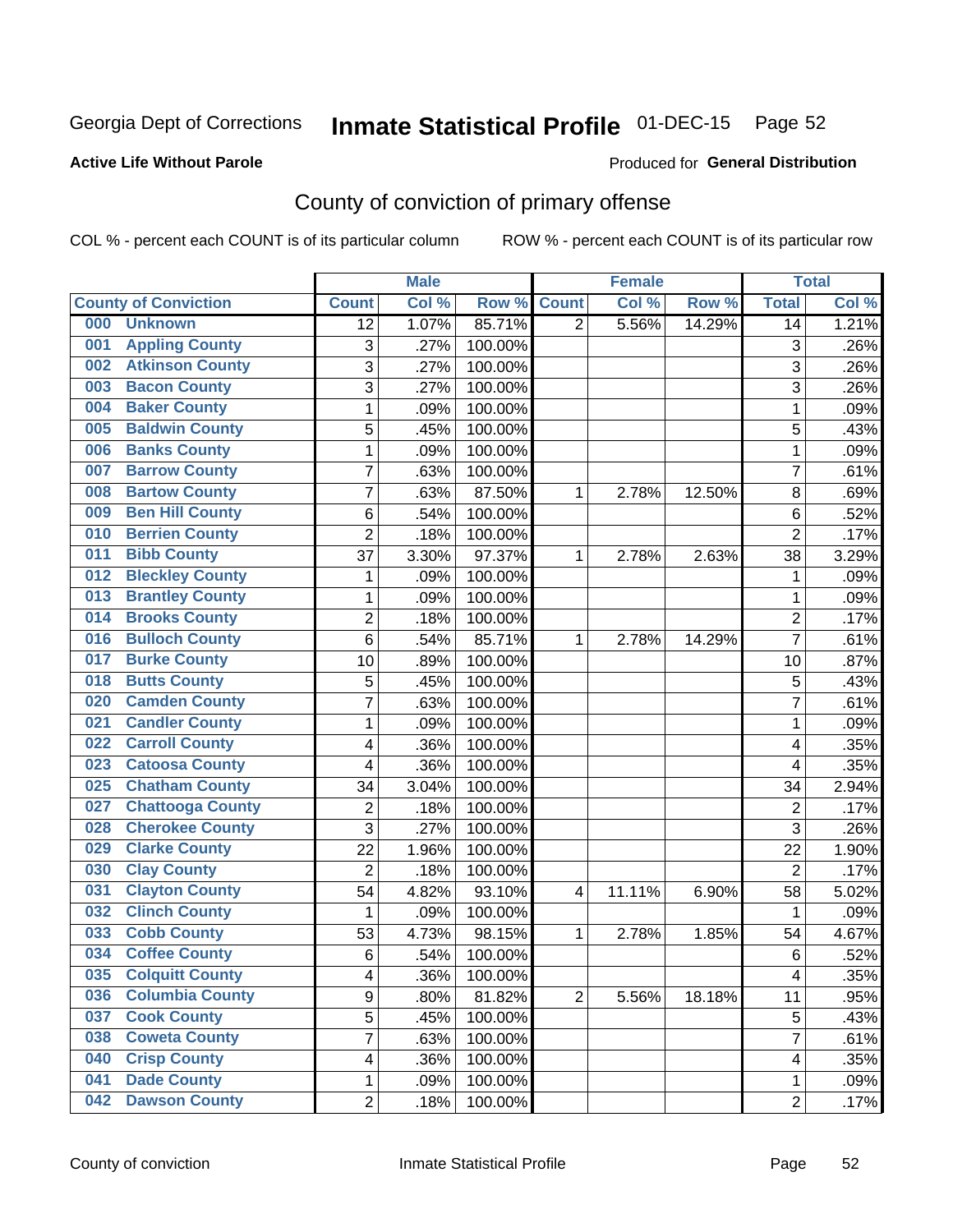## Inmate Statistical Profile 01-DEC-15 Page 53

## **Active Life Without Parole**

#### Produced for General Distribution

## County of conviction of primary offense

COL % - percent each COUNT is of its particular column

|     |                             |                         | <b>Male</b> |         |                | <b>Female</b> |        | <b>Total</b>   |        |
|-----|-----------------------------|-------------------------|-------------|---------|----------------|---------------|--------|----------------|--------|
|     | <b>County of Conviction</b> | <b>Count</b>            | Col %       | Row %   | <b>Count</b>   | Col %         | Row %  | <b>Total</b>   | Col %  |
| 043 | <b>Decatur County</b>       | 3                       | .27%        | 100.00% |                |               |        | 3              | .26%   |
| 044 | <b>Dekalb County</b>        | 92                      | 8.21%       | 98.92%  | 1              | 2.78%         | 1.08%  | 93             | 8.04%  |
| 045 | <b>Dodge County</b>         | $\mathbf{1}$            | .09%        | 100.00% |                |               |        | 1              | .09%   |
| 046 | <b>Dooly County</b>         | $\overline{2}$          | .18%        | 100.00% |                |               |        | $\overline{2}$ | .17%   |
| 047 | <b>Dougherty County</b>     | 29                      | 2.59%       | 96.67%  | 1              | 2.78%         | 3.33%  | 30             | 2.60%  |
| 048 | <b>Douglas County</b>       | 30                      | 2.68%       | 93.75%  | $\overline{2}$ | 5.56%         | 6.25%  | 32             | 2.77%  |
| 049 | <b>Early County</b>         | $\overline{c}$          | .18%        | 100.00% |                |               |        | $\overline{2}$ | .17%   |
| 051 | <b>Effingham County</b>     | 4                       | .36%        | 100.00% |                |               |        | 4              | .35%   |
| 052 | <b>Elbert County</b>        | 3                       | .27%        | 100.00% |                |               |        | 3              | .26%   |
| 053 | <b>Emanuel County</b>       | $\overline{7}$          | .63%        | 100.00% |                |               |        | 7              | .61%   |
| 056 | <b>Fayette County</b>       | 4                       | .36%        | 100.00% |                |               |        | 4              | .35%   |
| 057 | <b>Floyd County</b>         | 19                      | 1.70%       | 95.00%  | 1              | 2.78%         | 5.00%  | 20             | 1.73%  |
| 058 | <b>Forsyth County</b>       | 4                       | .36%        | 100.00% |                |               |        | 4              | .35%   |
| 059 | <b>Franklin County</b>      | 3                       | .27%        | 75.00%  | 1              | 2.78%         | 25.00% | 4              | .35%   |
| 060 | <b>Fulton County</b>        | 137                     | 12.23%      | 98.56%  | $\overline{2}$ | 5.56%         | 1.44%  | 139            | 12.02% |
| 061 | <b>Gilmer County</b>        | $\overline{2}$          | .18%        | 100.00% |                |               |        | $\overline{2}$ | .17%   |
| 063 | <b>Glynn County</b>         | 19                      | 1.70%       | 95.00%  | 1              | 2.78%         | 5.00%  | 20             | 1.73%  |
| 064 | <b>Gordon County</b>        | 4                       | .36%        | 100.00% |                |               |        | 4              | .35%   |
| 065 | <b>Grady County</b>         | $\overline{2}$          | .18%        | 100.00% |                |               |        | $\overline{2}$ | .17%   |
| 066 | <b>Greene County</b>        | 1                       | .09%        | 100.00% |                |               |        | $\mathbf{1}$   | .09%   |
| 067 | <b>Gwinnett County</b>      | 29                      | 2.59%       | 96.67%  | 1              | 2.78%         | 3.33%  | 30             | 2.60%  |
| 068 | <b>Habersham County</b>     | 5                       | .45%        | 100.00% |                |               |        | 5              | .43%   |
| 069 | <b>Hall County</b>          | 22                      | 1.96%       | 84.62%  | 4              | 11.11%        | 15.38% | 26             | 2.25%  |
| 070 | <b>Hancock County</b>       | 1                       | .09%        | 100.00% |                |               |        | 1              | .09%   |
| 071 | <b>Haralson County</b>      | 3                       | .27%        | 100.00% |                |               |        | 3              | .26%   |
| 072 | <b>Harris County</b>        | $\overline{2}$          | .18%        | 100.00% |                |               |        | $\overline{2}$ | .17%   |
| 073 | <b>Hart County</b>          | 3                       | .27%        | 100.00% |                |               |        | $\overline{3}$ | .26%   |
| 075 | <b>Henry County</b>         | 11                      | .98%        | 91.67%  | 1              | 2.78%         | 8.33%  | 12             | 1.04%  |
| 076 | <b>Houston County</b>       | 18                      | 1.61%       | 100.00% |                |               |        | 18             | 1.56%  |
| 077 | <b>Irwin County</b>         | 1                       | .09%        | 100.00% |                |               |        | $\mathbf{1}$   | .09%   |
| 078 | <b>Jackson County</b>       | 9                       | .80%        | 100.00% |                |               |        | 9              | .78%   |
| 079 | <b>Jasper County</b>        | 1                       | .09%        | 100.00% |                |               |        | 1              | .09%   |
| 080 | <b>Jeff Davis County</b>    | 1                       | .09%        | 100.00% |                |               |        | $\mathbf{1}$   | .09%   |
| 081 | <b>Jefferson County</b>     | $\overline{5}$          | .45%        | 100.00% |                |               |        | 5              | .43%   |
| 082 | <b>Jenkins County</b>       | $\overline{\mathbf{c}}$ | .18%        | 100.00% |                |               |        | $\overline{2}$ | .17%   |
| 083 | <b>Johnson County</b>       | 1                       | .09%        | 100.00% |                |               |        | $\mathbf{1}$   | .09%   |
| 084 | <b>Jones County</b>         | 2                       | .18%        | 66.67%  | $\mathbf{1}$   | 2.78%         | 33.33% | 3              | .26%   |
| 086 | <b>Lanier County</b>        | $\mathbf 1$             | .09%        | 100.00% |                |               |        | $\mathbf 1$    | .09%   |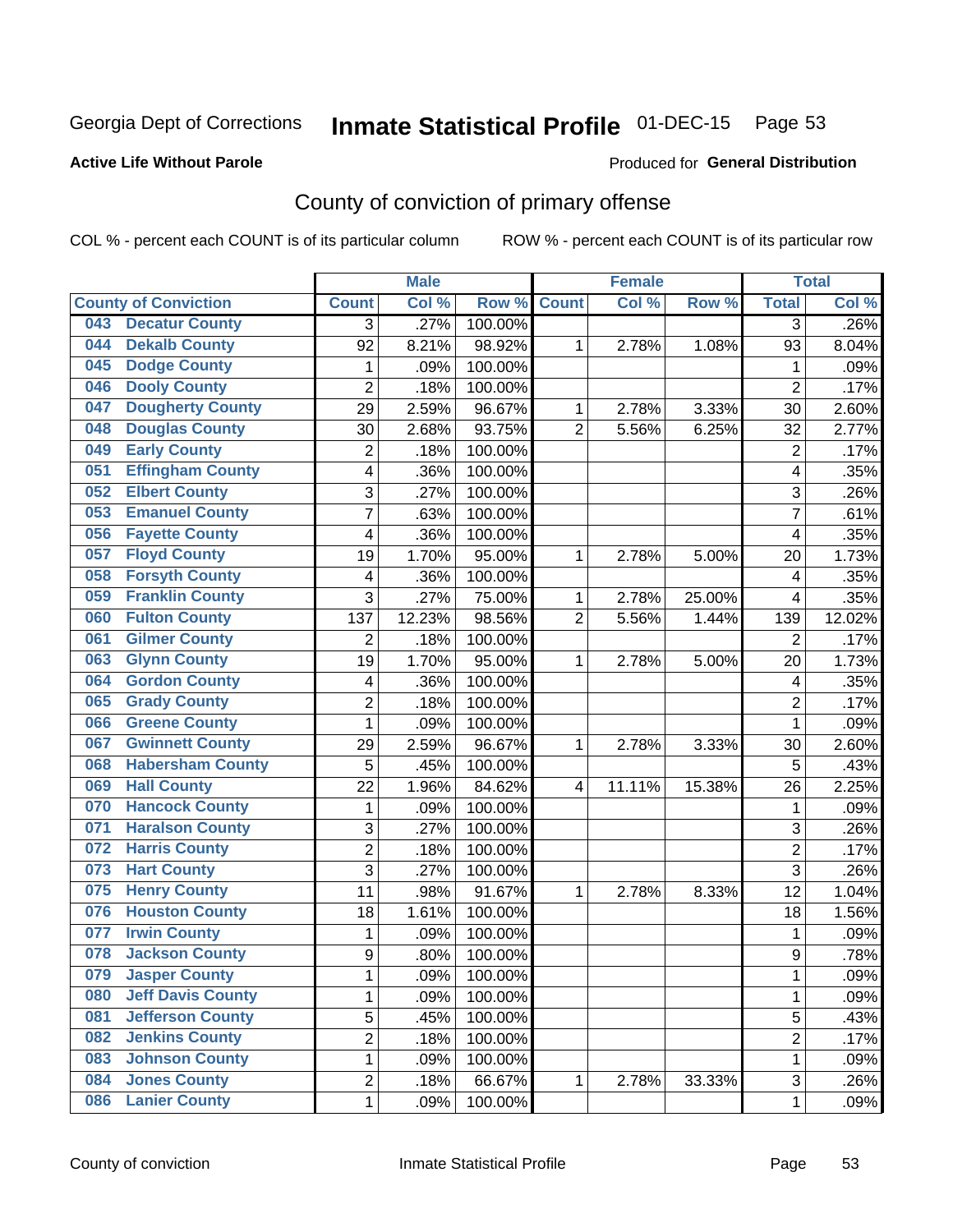## Inmate Statistical Profile 01-DEC-15 Page 54

## **Active Life Without Parole**

#### Produced for General Distribution

## County of conviction of primary offense

COL % - percent each COUNT is of its particular column

|                                            |                | <b>Male</b> |                  |                | <b>Female</b> |        |                | <b>Total</b> |
|--------------------------------------------|----------------|-------------|------------------|----------------|---------------|--------|----------------|--------------|
| <b>County of Conviction</b>                | <b>Count</b>   | Col %       | Row <sup>%</sup> | <b>Count</b>   | Col %         | Row %  | <b>Total</b>   | Col %        |
| <b>Laurens County</b><br>087               | 3              | .27%        | 100.00%          |                |               |        | 3              | .26%         |
| <b>Lee County</b><br>088                   | $\overline{2}$ | .18%        | 100.00%          |                |               |        | $\overline{2}$ | .17%         |
| <b>Liberty County</b><br>089               | 7              | .63%        | 100.00%          |                |               |        | 7              | .61%         |
| <b>Long County</b><br>091                  | 6              | .54%        | 100.00%          |                |               |        | 6              | .52%         |
| <b>Lowndes County</b><br>092               | 8              | .71%        | 100.00%          |                |               |        | 8              | .69%         |
| <b>Marion County</b><br>096                | 1              | .09%        | 100.00%          |                |               |        | $\mathbf{1}$   | .09%         |
| <b>Mcduffie County</b><br>097              | 2              | .18%        | 100.00%          |                |               |        | $\overline{2}$ | .17%         |
| <b>Miller County</b><br>100                | 1              | .09%        | 100.00%          |                |               |        | $\mathbf{1}$   | .09%         |
| <b>Mitchell County</b><br>101              | 1              | .09%        | 100.00%          |                |               |        | 1              | .09%         |
| <b>Monroe County</b><br>102                | 6              | .54%        | 100.00%          |                |               |        | 6              | .52%         |
| <b>Morgan County</b><br>104                | 1              | .09%        | 100.00%          |                |               |        | 1              | .09%         |
| <b>Murray County</b><br>105                | 1              | .09%        | 100.00%          |                |               |        | 1              | .09%         |
| <b>Muscogee County</b><br>106              | 33             | 2.95%       | 100.00%          |                |               |        | 33             | 2.85%        |
| <b>Newton County</b><br>107                | 10             | .89%        | 83.33%           | $\overline{2}$ | 5.56%         | 16.67% | 12             | 1.04%        |
| <b>Oglethorpe County</b><br>109            | 1              | .09%        | 100.00%          |                |               |        | 1              | .09%         |
| <b>Paulding County</b><br>110              | 3              | .27%        | 100.00%          |                |               |        | 3              | .26%         |
| <b>Pickens County</b><br>112               | 1              | .09%        | 100.00%          |                |               |        | 1              | .09%         |
| <b>Pierce County</b><br>$\overline{113}$   | 2              | .18%        | 100.00%          |                |               |        | $\overline{2}$ | .17%         |
| <b>Pike County</b><br>$\overline{114}$     | 4              | .36%        | 66.67%           | $\overline{2}$ | 5.56%         | 33.33% | 6              | .52%         |
| <b>Polk County</b><br>$\overline{115}$     | $\overline{2}$ | .18%        | 100.00%          |                |               |        | $\overline{2}$ | .17%         |
| <b>Pulaski County</b><br>$\overline{116}$  | 1              | .09%        | 100.00%          |                |               |        | 1              | .09%         |
| <b>Putnam County</b><br>117                | $\overline{7}$ | .63%        | 100.00%          |                |               |        | $\overline{7}$ | .61%         |
| <b>Rabun County</b><br>119                 | 1              | .09%        | 100.00%          |                |               |        | $\mathbf{1}$   | .09%         |
| <b>Randolph County</b><br>120              | $\overline{2}$ | .18%        | 100.00%          |                |               |        | $\overline{2}$ | .17%         |
| <b>Richmond County</b><br>121              | 59             | 5.27%       | 98.33%           | 1              | 2.78%         | 1.67%  | 60             | 5.19%        |
| <b>Rockdale County</b><br>122              | 9              | .80%        | 100.00%          |                |               |        | 9              | .78%         |
| <b>Seminole County</b><br>$\overline{125}$ | $\overline{2}$ | .18%        | 100.00%          |                |               |        | $\overline{2}$ | .17%         |
| <b>Spalding County</b><br>126              | 15             | 1.34%       | 100.00%          |                |               |        | 15             | 1.30%        |
| <b>Stephens County</b><br>127              | 3              | .27%        | 100.00%          |                |               |        | 3              | .26%         |
| <b>Sumter County</b><br>129                | 2              | .18%        | 100.00%          |                |               |        | $\overline{2}$ | .17%         |
| <b>Taliaferro County</b><br>131            | 1              | .09%        | 100.00%          |                |               |        | 1              | .09%         |
| 132<br><b>Tattnall County</b>              | 3              | .27%        | 100.00%          |                |               |        | 3              | .26%         |
| <b>Taylor County</b><br>133                | $\overline{2}$ | .18%        | 100.00%          |                |               |        | $\overline{2}$ | .17%         |
| <b>Terrell County</b><br>135               | $\overline{2}$ | .18%        | 100.00%          |                |               |        | $\overline{2}$ | .17%         |
| <b>Thomas County</b><br>136                | 5              | .45%        | 100.00%          |                |               |        | 5              | .43%         |
| <b>Tift County</b><br>137                  | 6              | .54%        | 100.00%          |                |               |        | 6              | .52%         |
| <b>Toombs County</b><br>138                | 8              | .71%        | 100.00%          |                |               |        | 8              | .69%         |
| <b>139 Towns County</b>                    | $\mathbf 1$    | .09%        | 100.00%          |                |               |        | 1              | .09%         |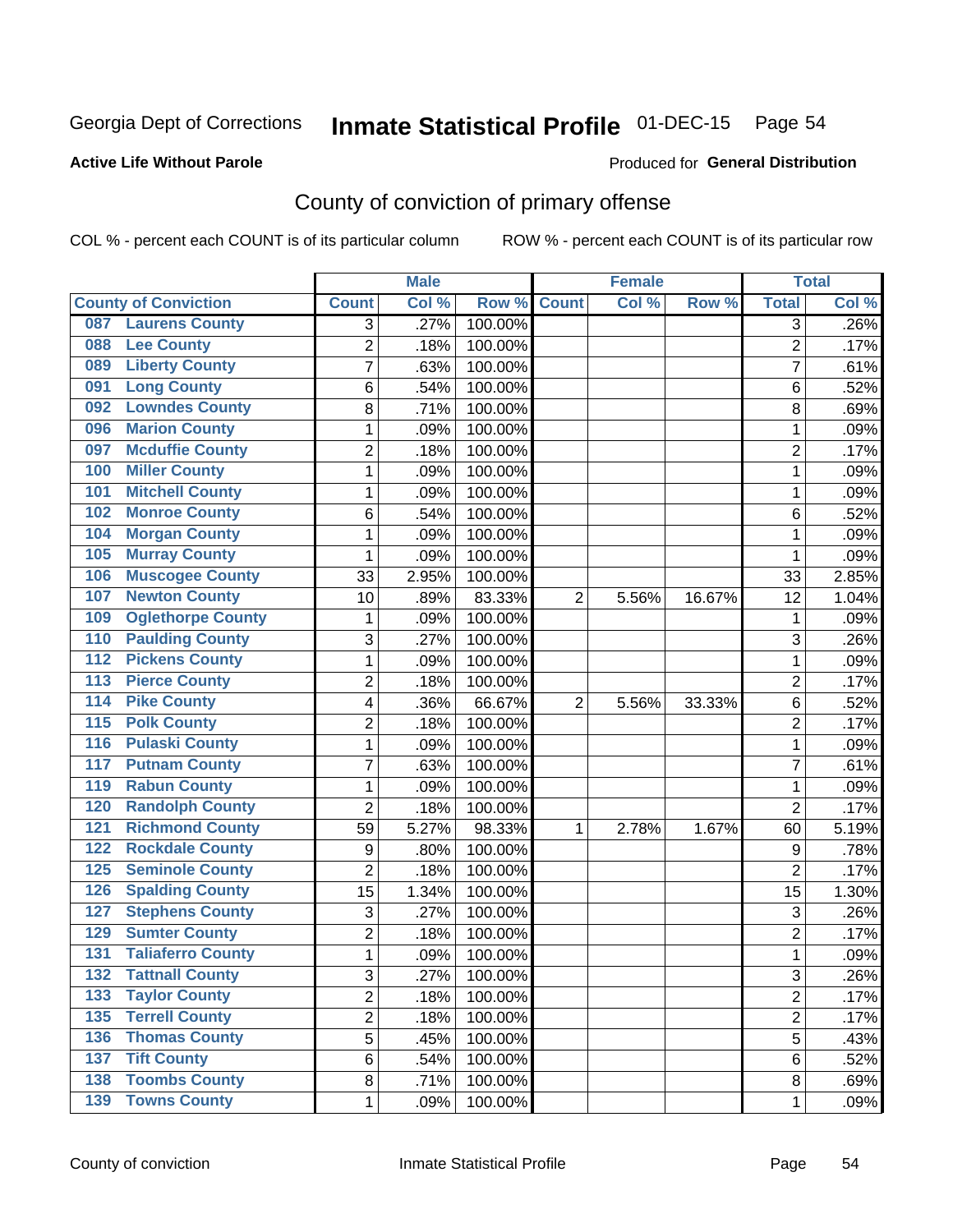## Inmate Statistical Profile 01-DEC-15 Page 55

#### **Active Life Without Parole**

### Produced for General Distribution

## County of conviction of primary offense

COL % - percent each COUNT is of its particular column

|                                 |                 | <b>Male</b> |         |              | <b>Female</b> |        | <b>Total</b>   |       |
|---------------------------------|-----------------|-------------|---------|--------------|---------------|--------|----------------|-------|
| <b>County of Conviction</b>     | <b>Count</b>    | Col %       | Row %   | <b>Count</b> | Col %         | Row %  | <b>Total</b>   | Col % |
| <b>Treutlen County</b><br>140   | 4               | .36%        | 100.00% |              |               |        | 4              | .35%  |
| <b>Troup County</b><br>141      | 5               | .45%        | 83.33%  |              | 2.78%         | 16.67% | 6              | .52%  |
| <b>Turner County</b><br>142     | 2               | .18%        | 100.00% |              |               |        | 2              | .17%  |
| <b>Twiggs County</b><br>143     |                 | .09%        | 100.00% |              |               |        |                | .09%  |
| <b>Union County</b><br>144      |                 | .09%        | 100.00% |              |               |        |                | .09%  |
| <b>Upson County</b><br>145      | 5               | .45%        | 100.00% |              |               |        | 5              | .43%  |
| <b>Walker County</b><br>146     | 5               | .45%        | 83.33%  |              | 2.78%         | 16.67% | 6              | .52%  |
| <b>Walton County</b><br>147     | 13              | 1.16%       | 100.00% |              |               |        | 13             | 1.12% |
| <b>Ware County</b><br>148       | 11              | .98%        | 100.00% |              |               |        | 11             | .95%  |
| <b>Warren County</b><br>149     |                 | .09%        | 100.00% |              |               |        |                | .09%  |
| <b>Washington County</b><br>150 | 5               | .45%        | 100.00% |              |               |        | 5              | .43%  |
| <b>Wayne County</b><br>151      | 8               | .71%        | 100.00% |              |               |        | 8              | .69%  |
| <b>Whitfield County</b><br>155  | 10 <sup>1</sup> | .89%        | 90.91%  |              | 2.78%         | 9.09%  | 11             | .95%  |
| <b>Wilkes County</b><br>157     | 1               | .09%        | 100.00% |              |               |        |                | .09%  |
| <b>Worth County</b><br>159      | $\overline{2}$  | .18%        | 100.00% |              |               |        | $\overline{2}$ | .17%  |
| <b>Total Rported</b>            | 1,120           | 100%        | 96.89%  | 36           | 100%          | 3.11%  | 1,156          | 100%  |

| ---<br>oneo<br>N |            |         |      |
|------------------|------------|---------|------|
| nta.             | 100<br>14V | ົ<br>ად | ,156 |

| <b>Mode (most frequent)</b> | <b>Fulton County</b> | <b>Hall County</b> | <b>Fulton County</b> |
|-----------------------------|----------------------|--------------------|----------------------|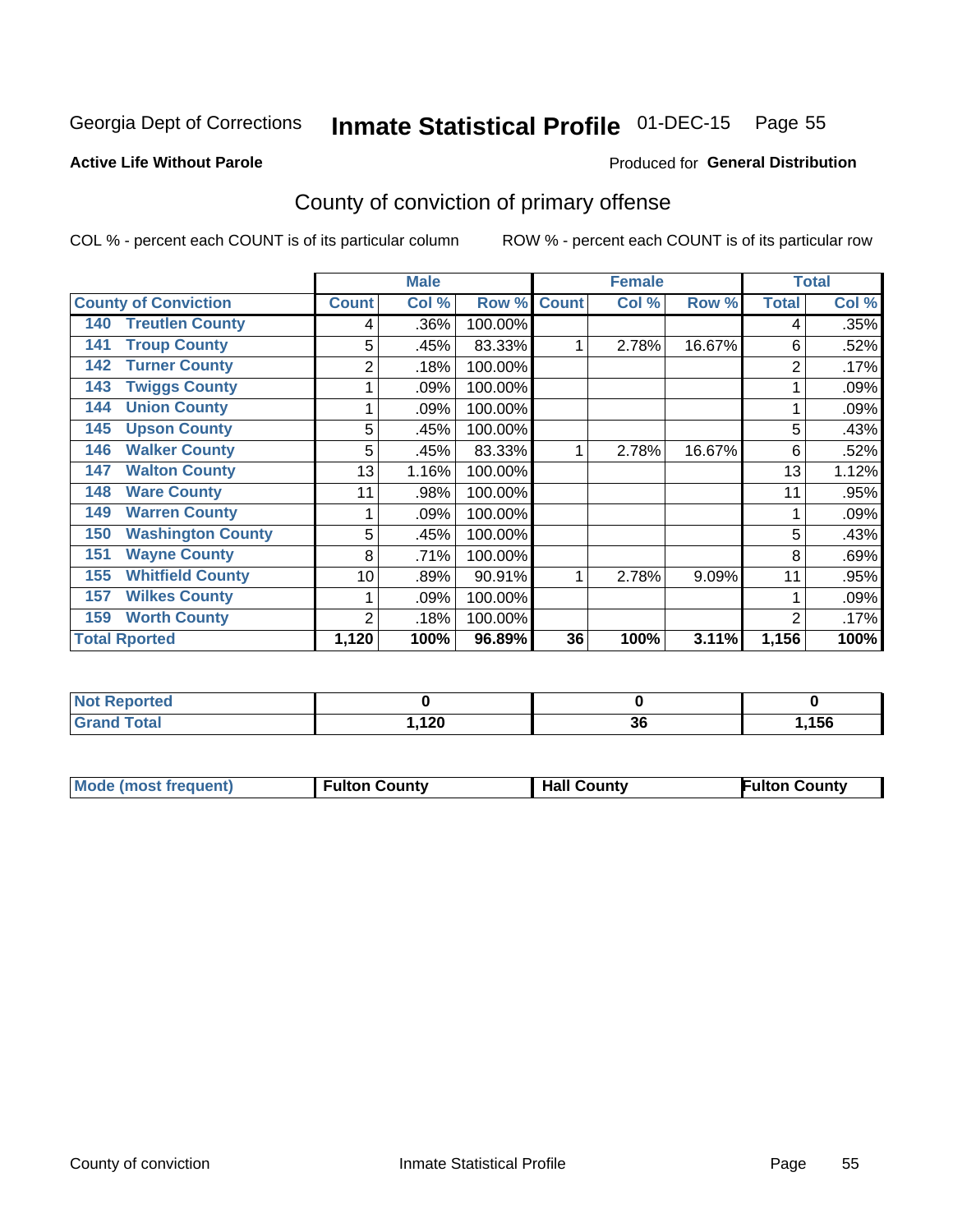## Georgia Dept of Corrections **Active Life Without Parole**

## Inmate Statistical Profile 01-DEC-15 Page 56

Produced for General Distribution

## Circuit of conviction of primary offense

|                         |                                 |                         | <b>Male</b> |         |                         | <b>Female</b> |        |                | <b>Total</b> |
|-------------------------|---------------------------------|-------------------------|-------------|---------|-------------------------|---------------|--------|----------------|--------------|
|                         | <b>Circuit of Conviction</b>    | <b>Count</b>            | Col %       | Row %   | <b>Count</b>            | Col %         | Row %  | <b>Total</b>   | Col %        |
| 1                       | <b>Alapaha Circuit</b>          | 12                      | 1.08%       | 100.00% |                         |               |        | 12             | 1.05%        |
| $\overline{2}$          | <b>Alcovy Circuit</b>           | 23                      | 2.08%       | 92.00%  | $\overline{2}$          | 5.88%         | 8.00%  | 25             | 2.19%        |
| $\overline{\mathbf{3}}$ | <b>Atlanta Circuit</b>          | 137                     | 12.36%      | 98.56%  | $\overline{2}$          | 5.88%         | 1.44%  | 139            | 12.17%       |
| 4                       | <b>Atlantic Circuit</b>         | 16                      | 1.44%       | 100.00% |                         |               |        | 16             | 1.40%        |
| $\overline{\mathbf{5}}$ | <b>Augusta Circuit</b>          | 78                      | 7.04%       | 96.30%  | 3                       | 8.82%         | 3.70%  | 81             | 7.09%        |
| $\overline{6}$          | <b>Blue Ridge Circuit</b>       | 3                       | .27%        | 100.00% |                         |               |        | $\mathfrak{S}$ | .26%         |
| 7                       | <b>Brunswick Circuit</b>        | 38                      | 3.43%       | 97.44%  | $\mathbf{1}$            | 2.94%         | 2.56%  | 39             | 3.42%        |
| 8                       | <b>Chattahoochee Circuit</b>    | 38                      | 3.43%       | 100.00% |                         |               |        | 38             | 3.33%        |
| $\overline{9}$          | <b>Cherokee Circuit</b>         | 11                      | .99%        | 91.67%  | 1                       | 2.94%         | 8.33%  | 12             | 1.05%        |
| 10                      | <b>Clayton Circuit</b>          | 54                      | 4.87%       | 93.10%  | $\overline{\mathbf{4}}$ | 11.76%        | 6.90%  | 58             | 5.08%        |
| $\overline{11}$         | <b>Cobb Circuit</b>             | 53                      | 4.78%       | 98.15%  | 1                       | 2.94%         | 1.85%  | 54             | 4.73%        |
| $\overline{12}$         | <b>Conasauga Circuit</b>        | 11                      | .99%        | 91.67%  | 1                       | 2.94%         | 8.33%  | 12             | 1.05%        |
| 13                      | <b>Cordele Circuit</b>          | 12                      | 1.08%       | 100.00% |                         |               |        | 12             | 1.05%        |
| $\overline{14}$         | <b>Coweta Circuit</b>           | 16                      | 1.44%       | 94.12%  | $\mathbf{1}$            | 2.94%         | 5.88%  | 17             | 1.49%        |
| $\overline{15}$         | <b>Dougherty Circuit</b>        | 29                      | 2.62%       | 96.67%  | 1                       | 2.94%         | 3.33%  | 30             | 2.63%        |
| 16                      | <b>Dublin Circuit</b>           | 9                       | .81%        | 100.00% |                         |               |        | 9              | .79%         |
| $\overline{17}$         | <b>Eastern Circuit</b>          | 34                      | 3.07%       | 100.00% |                         |               |        | 34             | 2.98%        |
| $\overline{18}$         | <b>Flint Circuit</b>            | 11                      | .99%        | 91.67%  | 1                       | 2.94%         | 8.33%  | 12             | 1.05%        |
| 19                      | <b>Griffin Circuit</b>          | 28                      | 2.53%       | 93.33%  | $\overline{2}$          | 5.88%         | 6.67%  | 30             | 2.63%        |
| 20                      | <b>Gwinnett Circuit</b>         | 29                      | 2.62%       | 96.67%  | $\mathbf{1}$            | 2.94%         | 3.33%  | 30             | 2.63%        |
| $\overline{21}$         | <b>Houston Circuit</b>          | 18                      | 1.62%       | 100.00% |                         |               |        | 18             | 1.58%        |
| $\overline{22}$         | <b>Lookout Mountain Circuit</b> | 12                      | 1.08%       | 92.31%  | $\mathbf{1}$            | 2.94%         | 7.69%  | 13             | 1.14%        |
| 23                      | <b>Macon Circuit</b>            | 37                      | 3.34%       | 97.37%  | 1                       | 2.94%         | 2.63%  | 38             | 3.33%        |
| $\overline{24}$         | <b>Middle Circuit</b>           | 26                      | 2.35%       | 100.00% |                         |               |        | 26             | 2.28%        |
| $\overline{25}$         | <b>Mountain Circuit</b>         | $\boldsymbol{9}$        | .81%        | 100.00% |                         |               |        | 9              | .79%         |
| 26                      | <b>Northeastern Circuit</b>     | 24                      | 2.17%       | 85.71%  | $\overline{\mathbf{4}}$ | 11.76%        | 14.29% | 28             | 2.45%        |
| $\overline{27}$         | <b>Northern Circuit</b>         | 10                      | .90%        | 90.91%  | 1                       | 2.94%         | 9.09%  | 11             | .96%         |
| 28                      | <b>Ocmulgee Circuit</b>         | 18                      | 1.62%       | 94.74%  | 1                       | 2.94%         | 5.26%  | 19             | 1.66%        |
| 29                      | <b>Oconee Circuit</b>           | 3                       | .27%        | 100.00% |                         |               |        | $\mathfrak{S}$ | .26%         |
| 30                      | <b>Ogeechee Circuit</b>         | 12                      | 1.08%       | 92.31%  | $\mathbf{1}$            | 2.94%         | 7.69%  | 13             | 1.14%        |
| $\overline{31}$         | <b>Pataula Circuit</b>          | 11                      | .99%        | 100.00% |                         |               |        | 11             | .96%         |
| 32                      | <b>Piedmont Circuit</b>         | 17                      | 1.53%       | 100.00% |                         |               |        | 17             | 1.49%        |
| 33                      | <b>Rome Circuit</b>             | 19                      | 1.71%       | 95.00%  | $\mathbf 1$             | 2.94%         | 5.00%  | 20             | 1.75%        |
| 34                      | <b>South Georgia Circuit</b>    | $\overline{7}$          | .63%        | 100.00% |                         |               |        | $\overline{7}$ | .61%         |
| 35                      | <b>Southern Circuit</b>         | 19                      | 1.71%       | 100.00% |                         |               |        | 19             | 1.66%        |
| 36                      | <b>Southwestern Circuit</b>     | $\overline{\mathbf{4}}$ | .36%        | 100.00% |                         |               |        | 4              | .35%         |
| 37                      | <b>Stone Mountain Circuit</b>   | 92                      | 8.30%       | 98.92%  | 1                       | 2.94%         | 1.08%  | 93             | 8.14%        |
| 38                      | <b>Tallapoosa Circuit</b>       | 5                       | .45%        | 100.00% |                         |               |        | 5              | .44%         |
| 39                      | <b>Tifton Circuit</b>           | 11                      | .99%        | 100.00% |                         |               |        | 11             | .96%         |
| 40                      | <b>Toombs Circuit</b>           | 5                       | .45%        | 100.00% |                         |               |        | 5              | .44%         |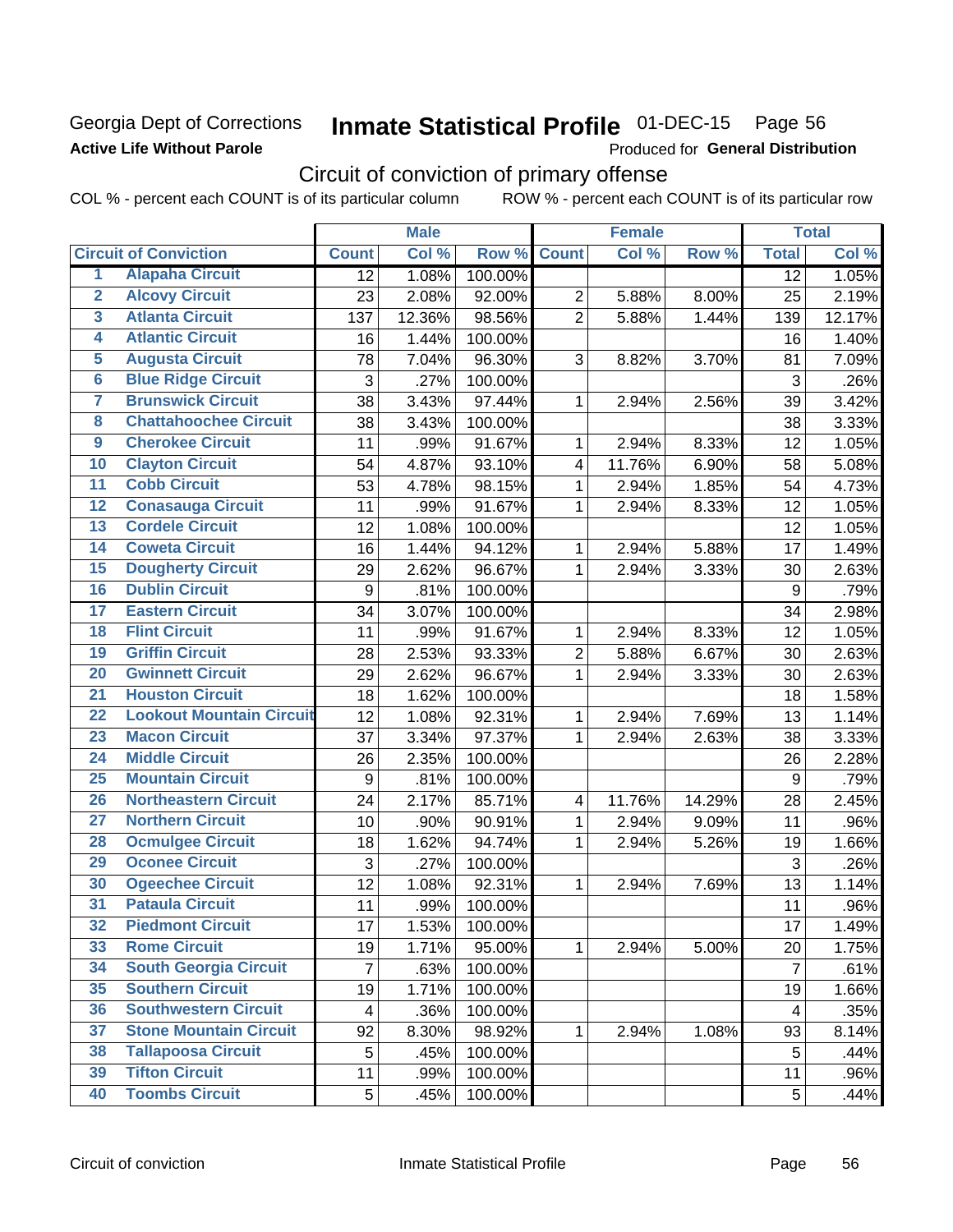## Georgia Dept of Corrections **Active Life Without Parole**

## Inmate Statistical Profile 01-DEC-15 Page 57

Produced for General Distribution

## Circuit of conviction of primary offense

|    |                                  |                 | <b>Male</b>    |         |                | <b>Female</b>       |       |              | <b>Total</b>   |
|----|----------------------------------|-----------------|----------------|---------|----------------|---------------------|-------|--------------|----------------|
|    | <b>Circuit of Conviction</b>     | <b>Count</b>    | Col %          | Row %   | <b>Count</b>   | Col %               | Row % | <b>Total</b> | Col %          |
| 41 | <b>Waycross Circuit</b>          | 23              | 2.08%          | 100.00% |                |                     |       | 23           | 2.01%          |
| 42 | <b>Western Circuit</b>           | 22              | 1.99%          | 100.00% |                |                     |       | 22           | 1.93%          |
| 43 | <b>Rockdale Circuit</b>          | 9               | .81%           | 100.00% |                |                     |       | 9            | .79%           |
| 44 | <b>Douglas Circuit</b>           | 30 <sup>°</sup> | 2.71%          | 93.75%  | $\overline{2}$ | 5.88%               | 6.25% | 32           | 2.80%          |
| 45 | <b>Appalachian Circuit</b>       | 3               | .27%           | 100.00% |                |                     |       | 3            | .26%           |
| 46 | <b>Enotah Circuit</b>            | 2               | .18%           | 100.00% |                |                     |       | 2            | .18%           |
| 47 | <b>Bell-Forsyth J.C.</b>         | 4               | .36%           | 100.00% |                |                     |       | 4            | .35%           |
| 48 | <b>Towaliga Judicial Circuit</b> | 11              | .99%           | 100.00% |                |                     |       | 11           | .96%           |
| 49 | <b>Paulding Circuit</b>          | 3               | .27%           | 100.00% |                |                     |       | 3            | .26%           |
|    | <b>Total Rported</b>             | 1,108           | 100%           | 97.02%  | 34             | 100%                | 2.98% | 1,142        | 100%           |
|    | <b>Not Reported</b>              |                 | 12             |         |                | $\mathbf{2}$        |       | 14           |                |
|    | <b>Grand Total</b>               | 1,120           |                |         | 36             |                     |       | 1,156        |                |
|    | <b>Mode (most frequent)</b>      |                 | <b>Atlanta</b> |         |                | <b>Northeastern</b> |       |              | <b>Atlanta</b> |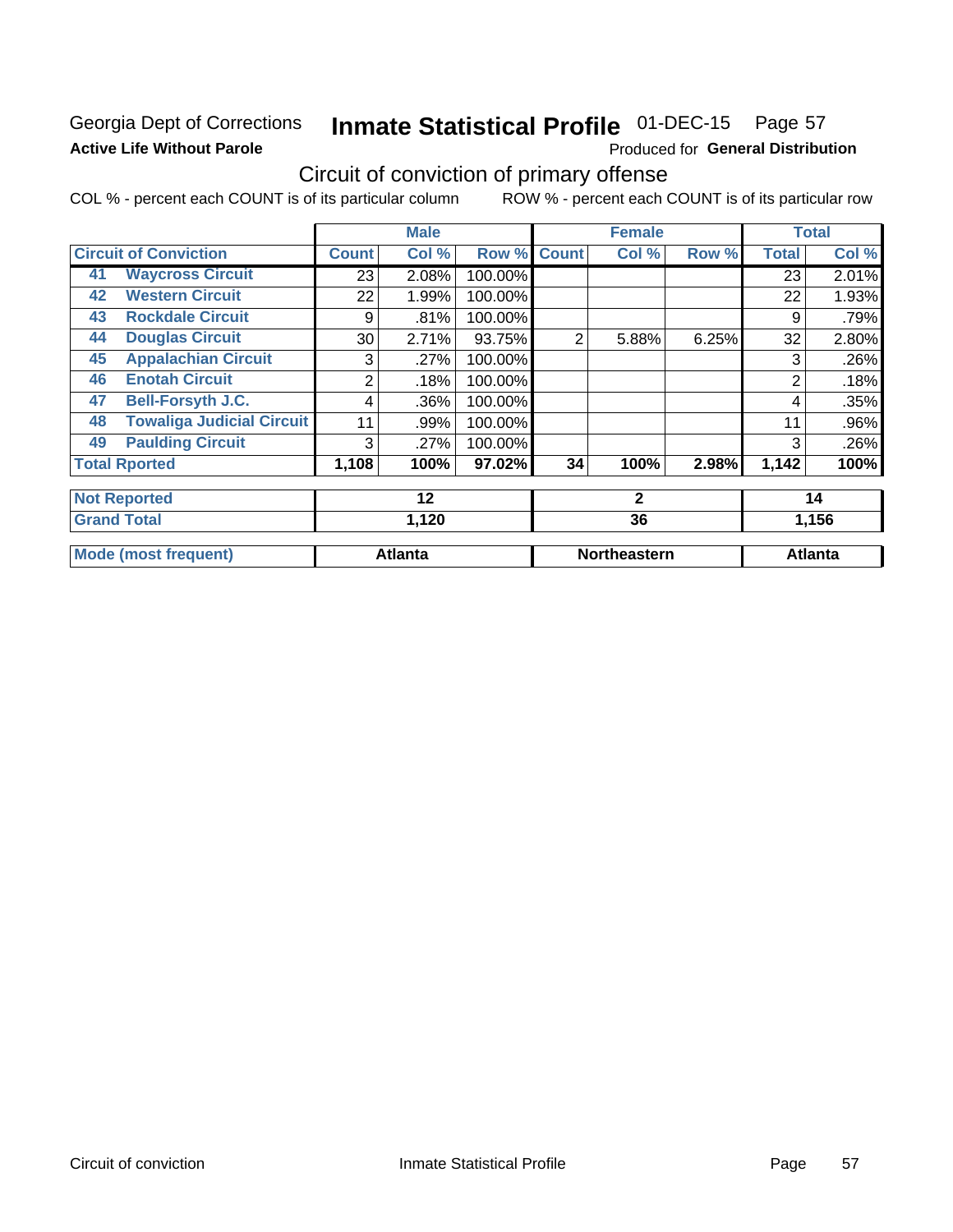## **Active Life Without Parole**

## Produced for General Distribution

## Years served (jail + prison) in this incarceration

COL % - percent each COUNT is of its particular column

| <b>Years Served</b><br>Col %<br>Row %<br>Col %<br>Row %<br><b>Total</b><br><b>Count</b><br><b>Count</b><br>Less than one year<br>13.67%<br>94.97%<br>23.53%<br>5.03%<br>159<br>151<br>8<br>1 to 1.99 years<br>96.08%<br>11.76%<br>3.92%<br>98<br>8.87%<br>$\overline{\mathbf{4}}$<br>102<br>2 to 2.99 years<br>90.52%<br>9.50%<br>32.35%<br>9.48%<br>105<br>11<br>116<br>3 to 3.99 years<br>72<br>6.52%<br>100.00%<br>72<br>4 to 4.99 years<br>70<br>6.33%<br>100.00%<br>70<br>5 to 5.99 years<br>37<br>3.35%<br>97.37%<br>2.94%<br>2.63%<br>38<br>$\mathbf 1$<br>6 to 6.99 years<br>47<br>47<br>4.25%<br>100.00%<br>7 to 7.99 years<br>1.63%<br>85.71%<br>3<br>21<br>18<br>8.82%<br>14.29%<br>8 to 8.99 years<br>1.63%<br>18<br>100.00%<br>18<br>9 to 9.99 years<br>1.27%<br>93.33%<br>$\mathbf{1}$<br>2.94%<br>6.67%<br>15<br>14<br>10 to 10.99 years<br>100.00%<br>25<br>2.26%<br>25<br>11 to 11.99 years<br>31<br>2.81%<br>100.00%<br>31<br>12 to 12.99 years<br>29<br>2.62%<br>96.67%<br>2.94%<br>3.33%<br>30<br>$\mathbf{1}$<br>13 to 13.99 years<br>3.62%<br>93.02%<br>3<br>8.82%<br>40<br>6.98%<br>43<br>14 to 14.99 years<br>42<br>3.80%<br>100.00%<br>42<br>15 to 15.99 years<br>4.16%<br>100.00%<br>46<br>46<br>16 to 16.99 years<br>32<br>2.90%<br>100.00%<br>32<br>17 to 17.99 years<br>42<br>3.80%<br>97.67%<br>2.94%<br>2.33%<br>$\mathbf{1}$<br>43<br>18 to 18.99 years<br>4.25%<br>97.92%<br>47<br>$\mathbf{1}$<br>2.94%<br>2.08%<br>48<br>19 to 19.99 years<br>3.53%<br>39<br>100.00%<br>39<br>20 to 20.99 years<br>30<br>2.71%<br>100.00%<br>30<br>21 to 21.99 years<br>2.35%<br>26<br>100.00%<br>26<br>22 to 22.99 years<br>1.27%<br>100.00%<br>14<br>14<br>23 to 23.99 years<br>3<br>3<br>0.27%<br>100.00%<br>24 to 24.99 years<br>$\overline{5}$<br>$\overline{5}$<br>0.45%<br>100.00%<br>25 to 25.99 years<br>$\mathbf{1}$<br>$\overline{1}$<br>100.00%<br>0.09%<br>26 to 26.99 years<br>$\overline{3}$<br>3<br>0.27%<br>100.00%<br>27 to 27.99 years<br>$\overline{7}$<br>0.63%<br>100.00%<br>$\overline{7}$<br>28 to 28.99 years<br>100.00%<br>4<br>0.36%<br>$\overline{\mathbf{4}}$<br>29 to 29.99 years<br>$\mathbf 1$<br>0.09%<br>100.00%<br>$\mathbf 1$<br>Thirty + years<br>8<br>8<br>0.72%<br>100.00% |                       |       | <b>Male</b> |        |                 | <b>Female</b> |       |       | <b>Total</b> |
|--------------------------------------------------------------------------------------------------------------------------------------------------------------------------------------------------------------------------------------------------------------------------------------------------------------------------------------------------------------------------------------------------------------------------------------------------------------------------------------------------------------------------------------------------------------------------------------------------------------------------------------------------------------------------------------------------------------------------------------------------------------------------------------------------------------------------------------------------------------------------------------------------------------------------------------------------------------------------------------------------------------------------------------------------------------------------------------------------------------------------------------------------------------------------------------------------------------------------------------------------------------------------------------------------------------------------------------------------------------------------------------------------------------------------------------------------------------------------------------------------------------------------------------------------------------------------------------------------------------------------------------------------------------------------------------------------------------------------------------------------------------------------------------------------------------------------------------------------------------------------------------------------------------------------------------------------------------------------------------------------------------------------------------------------------------------------------------------------------------------------------------------------------------------------------------------------------------------------------------|-----------------------|-------|-------------|--------|-----------------|---------------|-------|-------|--------------|
|                                                                                                                                                                                                                                                                                                                                                                                                                                                                                                                                                                                                                                                                                                                                                                                                                                                                                                                                                                                                                                                                                                                                                                                                                                                                                                                                                                                                                                                                                                                                                                                                                                                                                                                                                                                                                                                                                                                                                                                                                                                                                                                                                                                                                                      |                       |       |             |        |                 |               |       |       | Col %        |
|                                                                                                                                                                                                                                                                                                                                                                                                                                                                                                                                                                                                                                                                                                                                                                                                                                                                                                                                                                                                                                                                                                                                                                                                                                                                                                                                                                                                                                                                                                                                                                                                                                                                                                                                                                                                                                                                                                                                                                                                                                                                                                                                                                                                                                      |                       |       |             |        |                 |               |       |       | 13.96%       |
|                                                                                                                                                                                                                                                                                                                                                                                                                                                                                                                                                                                                                                                                                                                                                                                                                                                                                                                                                                                                                                                                                                                                                                                                                                                                                                                                                                                                                                                                                                                                                                                                                                                                                                                                                                                                                                                                                                                                                                                                                                                                                                                                                                                                                                      |                       |       |             |        |                 |               |       |       | 8.96%        |
|                                                                                                                                                                                                                                                                                                                                                                                                                                                                                                                                                                                                                                                                                                                                                                                                                                                                                                                                                                                                                                                                                                                                                                                                                                                                                                                                                                                                                                                                                                                                                                                                                                                                                                                                                                                                                                                                                                                                                                                                                                                                                                                                                                                                                                      |                       |       |             |        |                 |               |       |       | 10.18%       |
|                                                                                                                                                                                                                                                                                                                                                                                                                                                                                                                                                                                                                                                                                                                                                                                                                                                                                                                                                                                                                                                                                                                                                                                                                                                                                                                                                                                                                                                                                                                                                                                                                                                                                                                                                                                                                                                                                                                                                                                                                                                                                                                                                                                                                                      |                       |       |             |        |                 |               |       |       | 6.32%        |
|                                                                                                                                                                                                                                                                                                                                                                                                                                                                                                                                                                                                                                                                                                                                                                                                                                                                                                                                                                                                                                                                                                                                                                                                                                                                                                                                                                                                                                                                                                                                                                                                                                                                                                                                                                                                                                                                                                                                                                                                                                                                                                                                                                                                                                      |                       |       |             |        |                 |               |       |       | 6.15%        |
|                                                                                                                                                                                                                                                                                                                                                                                                                                                                                                                                                                                                                                                                                                                                                                                                                                                                                                                                                                                                                                                                                                                                                                                                                                                                                                                                                                                                                                                                                                                                                                                                                                                                                                                                                                                                                                                                                                                                                                                                                                                                                                                                                                                                                                      |                       |       |             |        |                 |               |       |       | 3.34%        |
|                                                                                                                                                                                                                                                                                                                                                                                                                                                                                                                                                                                                                                                                                                                                                                                                                                                                                                                                                                                                                                                                                                                                                                                                                                                                                                                                                                                                                                                                                                                                                                                                                                                                                                                                                                                                                                                                                                                                                                                                                                                                                                                                                                                                                                      |                       |       |             |        |                 |               |       |       | 4.13%        |
|                                                                                                                                                                                                                                                                                                                                                                                                                                                                                                                                                                                                                                                                                                                                                                                                                                                                                                                                                                                                                                                                                                                                                                                                                                                                                                                                                                                                                                                                                                                                                                                                                                                                                                                                                                                                                                                                                                                                                                                                                                                                                                                                                                                                                                      |                       |       |             |        |                 |               |       |       | 1.84%        |
|                                                                                                                                                                                                                                                                                                                                                                                                                                                                                                                                                                                                                                                                                                                                                                                                                                                                                                                                                                                                                                                                                                                                                                                                                                                                                                                                                                                                                                                                                                                                                                                                                                                                                                                                                                                                                                                                                                                                                                                                                                                                                                                                                                                                                                      |                       |       |             |        |                 |               |       |       | 1.58%        |
|                                                                                                                                                                                                                                                                                                                                                                                                                                                                                                                                                                                                                                                                                                                                                                                                                                                                                                                                                                                                                                                                                                                                                                                                                                                                                                                                                                                                                                                                                                                                                                                                                                                                                                                                                                                                                                                                                                                                                                                                                                                                                                                                                                                                                                      |                       |       |             |        |                 |               |       |       | 1.32%        |
|                                                                                                                                                                                                                                                                                                                                                                                                                                                                                                                                                                                                                                                                                                                                                                                                                                                                                                                                                                                                                                                                                                                                                                                                                                                                                                                                                                                                                                                                                                                                                                                                                                                                                                                                                                                                                                                                                                                                                                                                                                                                                                                                                                                                                                      |                       |       |             |        |                 |               |       |       | 2.19%        |
|                                                                                                                                                                                                                                                                                                                                                                                                                                                                                                                                                                                                                                                                                                                                                                                                                                                                                                                                                                                                                                                                                                                                                                                                                                                                                                                                                                                                                                                                                                                                                                                                                                                                                                                                                                                                                                                                                                                                                                                                                                                                                                                                                                                                                                      |                       |       |             |        |                 |               |       |       | 2.72%        |
|                                                                                                                                                                                                                                                                                                                                                                                                                                                                                                                                                                                                                                                                                                                                                                                                                                                                                                                                                                                                                                                                                                                                                                                                                                                                                                                                                                                                                                                                                                                                                                                                                                                                                                                                                                                                                                                                                                                                                                                                                                                                                                                                                                                                                                      |                       |       |             |        |                 |               |       |       | 2.63%        |
|                                                                                                                                                                                                                                                                                                                                                                                                                                                                                                                                                                                                                                                                                                                                                                                                                                                                                                                                                                                                                                                                                                                                                                                                                                                                                                                                                                                                                                                                                                                                                                                                                                                                                                                                                                                                                                                                                                                                                                                                                                                                                                                                                                                                                                      |                       |       |             |        |                 |               |       |       | 3.78%        |
|                                                                                                                                                                                                                                                                                                                                                                                                                                                                                                                                                                                                                                                                                                                                                                                                                                                                                                                                                                                                                                                                                                                                                                                                                                                                                                                                                                                                                                                                                                                                                                                                                                                                                                                                                                                                                                                                                                                                                                                                                                                                                                                                                                                                                                      |                       |       |             |        |                 |               |       |       | 3.69%        |
|                                                                                                                                                                                                                                                                                                                                                                                                                                                                                                                                                                                                                                                                                                                                                                                                                                                                                                                                                                                                                                                                                                                                                                                                                                                                                                                                                                                                                                                                                                                                                                                                                                                                                                                                                                                                                                                                                                                                                                                                                                                                                                                                                                                                                                      |                       |       |             |        |                 |               |       |       | 4.04%        |
|                                                                                                                                                                                                                                                                                                                                                                                                                                                                                                                                                                                                                                                                                                                                                                                                                                                                                                                                                                                                                                                                                                                                                                                                                                                                                                                                                                                                                                                                                                                                                                                                                                                                                                                                                                                                                                                                                                                                                                                                                                                                                                                                                                                                                                      |                       |       |             |        |                 |               |       |       | 2.81%        |
|                                                                                                                                                                                                                                                                                                                                                                                                                                                                                                                                                                                                                                                                                                                                                                                                                                                                                                                                                                                                                                                                                                                                                                                                                                                                                                                                                                                                                                                                                                                                                                                                                                                                                                                                                                                                                                                                                                                                                                                                                                                                                                                                                                                                                                      |                       |       |             |        |                 |               |       |       | 3.78%        |
|                                                                                                                                                                                                                                                                                                                                                                                                                                                                                                                                                                                                                                                                                                                                                                                                                                                                                                                                                                                                                                                                                                                                                                                                                                                                                                                                                                                                                                                                                                                                                                                                                                                                                                                                                                                                                                                                                                                                                                                                                                                                                                                                                                                                                                      |                       |       |             |        |                 |               |       |       | 4.21%        |
|                                                                                                                                                                                                                                                                                                                                                                                                                                                                                                                                                                                                                                                                                                                                                                                                                                                                                                                                                                                                                                                                                                                                                                                                                                                                                                                                                                                                                                                                                                                                                                                                                                                                                                                                                                                                                                                                                                                                                                                                                                                                                                                                                                                                                                      |                       |       |             |        |                 |               |       |       | 3.42%        |
|                                                                                                                                                                                                                                                                                                                                                                                                                                                                                                                                                                                                                                                                                                                                                                                                                                                                                                                                                                                                                                                                                                                                                                                                                                                                                                                                                                                                                                                                                                                                                                                                                                                                                                                                                                                                                                                                                                                                                                                                                                                                                                                                                                                                                                      |                       |       |             |        |                 |               |       |       | 2.63%        |
|                                                                                                                                                                                                                                                                                                                                                                                                                                                                                                                                                                                                                                                                                                                                                                                                                                                                                                                                                                                                                                                                                                                                                                                                                                                                                                                                                                                                                                                                                                                                                                                                                                                                                                                                                                                                                                                                                                                                                                                                                                                                                                                                                                                                                                      |                       |       |             |        |                 |               |       |       | 2.28%        |
|                                                                                                                                                                                                                                                                                                                                                                                                                                                                                                                                                                                                                                                                                                                                                                                                                                                                                                                                                                                                                                                                                                                                                                                                                                                                                                                                                                                                                                                                                                                                                                                                                                                                                                                                                                                                                                                                                                                                                                                                                                                                                                                                                                                                                                      |                       |       |             |        |                 |               |       |       | 1.23%        |
|                                                                                                                                                                                                                                                                                                                                                                                                                                                                                                                                                                                                                                                                                                                                                                                                                                                                                                                                                                                                                                                                                                                                                                                                                                                                                                                                                                                                                                                                                                                                                                                                                                                                                                                                                                                                                                                                                                                                                                                                                                                                                                                                                                                                                                      |                       |       |             |        |                 |               |       |       | 0.26%        |
|                                                                                                                                                                                                                                                                                                                                                                                                                                                                                                                                                                                                                                                                                                                                                                                                                                                                                                                                                                                                                                                                                                                                                                                                                                                                                                                                                                                                                                                                                                                                                                                                                                                                                                                                                                                                                                                                                                                                                                                                                                                                                                                                                                                                                                      |                       |       |             |        |                 |               |       |       | 0.44%        |
|                                                                                                                                                                                                                                                                                                                                                                                                                                                                                                                                                                                                                                                                                                                                                                                                                                                                                                                                                                                                                                                                                                                                                                                                                                                                                                                                                                                                                                                                                                                                                                                                                                                                                                                                                                                                                                                                                                                                                                                                                                                                                                                                                                                                                                      |                       |       |             |        |                 |               |       |       | 0.09%        |
|                                                                                                                                                                                                                                                                                                                                                                                                                                                                                                                                                                                                                                                                                                                                                                                                                                                                                                                                                                                                                                                                                                                                                                                                                                                                                                                                                                                                                                                                                                                                                                                                                                                                                                                                                                                                                                                                                                                                                                                                                                                                                                                                                                                                                                      |                       |       |             |        |                 |               |       |       | 0.26%        |
|                                                                                                                                                                                                                                                                                                                                                                                                                                                                                                                                                                                                                                                                                                                                                                                                                                                                                                                                                                                                                                                                                                                                                                                                                                                                                                                                                                                                                                                                                                                                                                                                                                                                                                                                                                                                                                                                                                                                                                                                                                                                                                                                                                                                                                      |                       |       |             |        |                 |               |       |       | 0.61%        |
|                                                                                                                                                                                                                                                                                                                                                                                                                                                                                                                                                                                                                                                                                                                                                                                                                                                                                                                                                                                                                                                                                                                                                                                                                                                                                                                                                                                                                                                                                                                                                                                                                                                                                                                                                                                                                                                                                                                                                                                                                                                                                                                                                                                                                                      |                       |       |             |        |                 |               |       |       | 0.35%        |
|                                                                                                                                                                                                                                                                                                                                                                                                                                                                                                                                                                                                                                                                                                                                                                                                                                                                                                                                                                                                                                                                                                                                                                                                                                                                                                                                                                                                                                                                                                                                                                                                                                                                                                                                                                                                                                                                                                                                                                                                                                                                                                                                                                                                                                      |                       |       |             |        |                 |               |       |       | 0.09%        |
|                                                                                                                                                                                                                                                                                                                                                                                                                                                                                                                                                                                                                                                                                                                                                                                                                                                                                                                                                                                                                                                                                                                                                                                                                                                                                                                                                                                                                                                                                                                                                                                                                                                                                                                                                                                                                                                                                                                                                                                                                                                                                                                                                                                                                                      |                       |       |             |        |                 |               |       |       | 0.70%        |
|                                                                                                                                                                                                                                                                                                                                                                                                                                                                                                                                                                                                                                                                                                                                                                                                                                                                                                                                                                                                                                                                                                                                                                                                                                                                                                                                                                                                                                                                                                                                                                                                                                                                                                                                                                                                                                                                                                                                                                                                                                                                                                                                                                                                                                      | <b>Total Reported</b> | 1,105 | 100%        | 97.01% | $\overline{34}$ | 100%          | 2.99% | 1,139 | 100%         |

| <b>Not Reported</b>      | 15              |                   | -17             |
|--------------------------|-----------------|-------------------|-----------------|
| <b>Grand Total</b>       | 1.120           | 36                | 1,156           |
|                          |                 |                   |                 |
| <b>Mean</b><br>(average) | 9.15            | 4.78              | 9.02            |
| <b>Median (middle)</b>   | 6.31            | 2.46              | 6.17            |
| Mode<br>(most frequent)  | 2 to 2.99 years | 18 to 18.99 years | 2 to 2.99 years |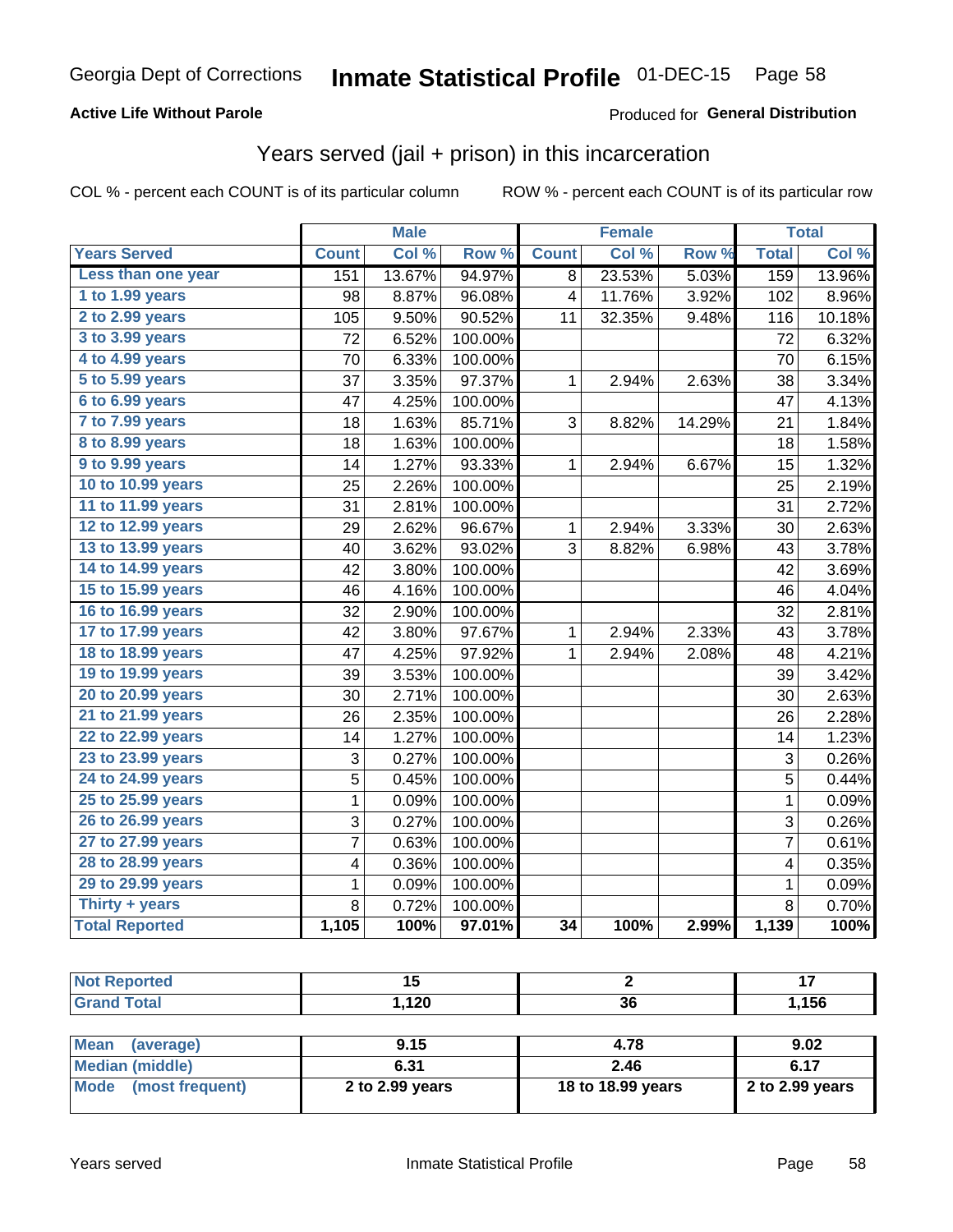## Inmate Statistical Profile 01-DEC-15 Page 59

## **Active Life Without Parole**

Produced for General Distribution

## Results of most recent HIV tests

COL % - percent each COUNT is of its particular column

|                         |              | <b>Male</b> |        |              | <b>Female</b> |        |       | Total  |
|-------------------------|--------------|-------------|--------|--------------|---------------|--------|-------|--------|
| <b>HIV Test Results</b> | <b>Count</b> | Col%        | Row %I | <b>Count</b> | Col %         | Row %  | Total | Col %  |
| <b>Positive</b>         |              | 0.52%       | 75.00% |              | 5.88%         | 25.00% |       | 0.68%  |
| <b>Negative</b>         | 571          | $99.48\%$   | 97.27% | 16           | $94.12\%$     | 2.73%  | 587   | 99.32% |
| <b>Total Reported</b>   | 574          | 100%        | 97.12% | 17           | 100%          | 2.88%  | 591   | 100%   |

| <b>Not Reported</b>  | 546  | . . | 565  |
|----------------------|------|-----|------|
| <b>Total</b><br>Gran | ,120 | 36  | ,156 |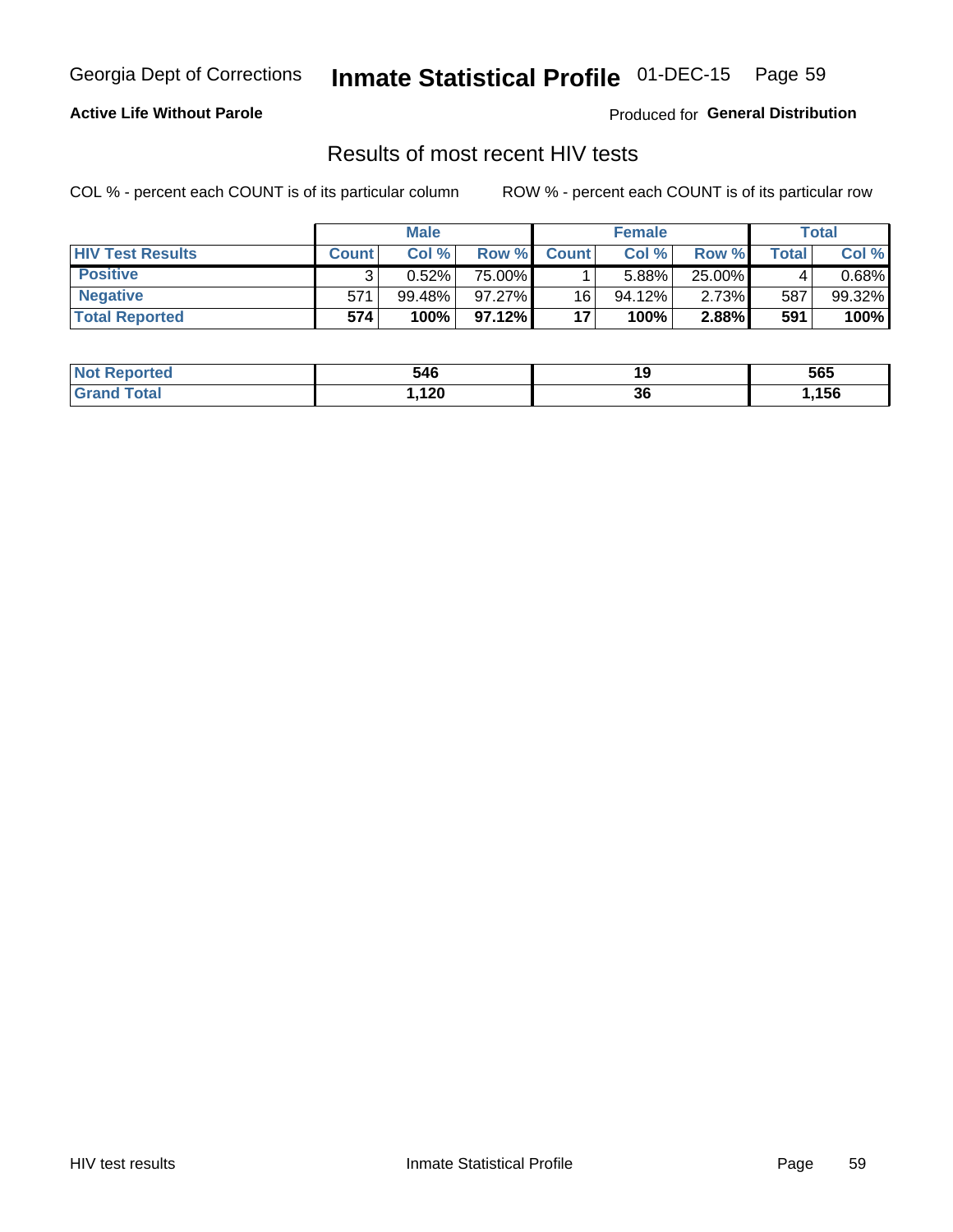## Georgia Dept of Corrections **Inmate Statistical Profile** 01-DEC-15 Page 60

## **Active Life Without Parole**

Produced for **General Distribution**

## Results of most recent tuberculosis test

|                                  |              | <b>Male</b> |        |              | <b>Female</b> |          |         | Total  |
|----------------------------------|--------------|-------------|--------|--------------|---------------|----------|---------|--------|
| <b>Tuberculosis Test Results</b> | <b>Count</b> | Col%        | Row %I | <b>Count</b> | Col %         | Row %I   | Total I | Col %  |
| <b>Positive on current test</b>  | 238          | 23.08%      | 99.17% |              | 6.90%         | $0.83\%$ | 240     | 22.64% |
| <b>Negative</b>                  | 793          | 76.92%      | 96.71% | 27           | $93.10\%$     | $3.29\%$ | 820     | 77.36% |
| <b>Total Reported</b>            | ,031         | 100%        | 97.26% | 29           | 100%          | 2.74%    | 1,060   | 100%   |

| <b>Not Reported</b> | 89         |                 | 96  |
|---------------------|------------|-----------------|-----|
| <b>Total</b>        | .120<br>__ | <u>^^</u><br>ად | 156 |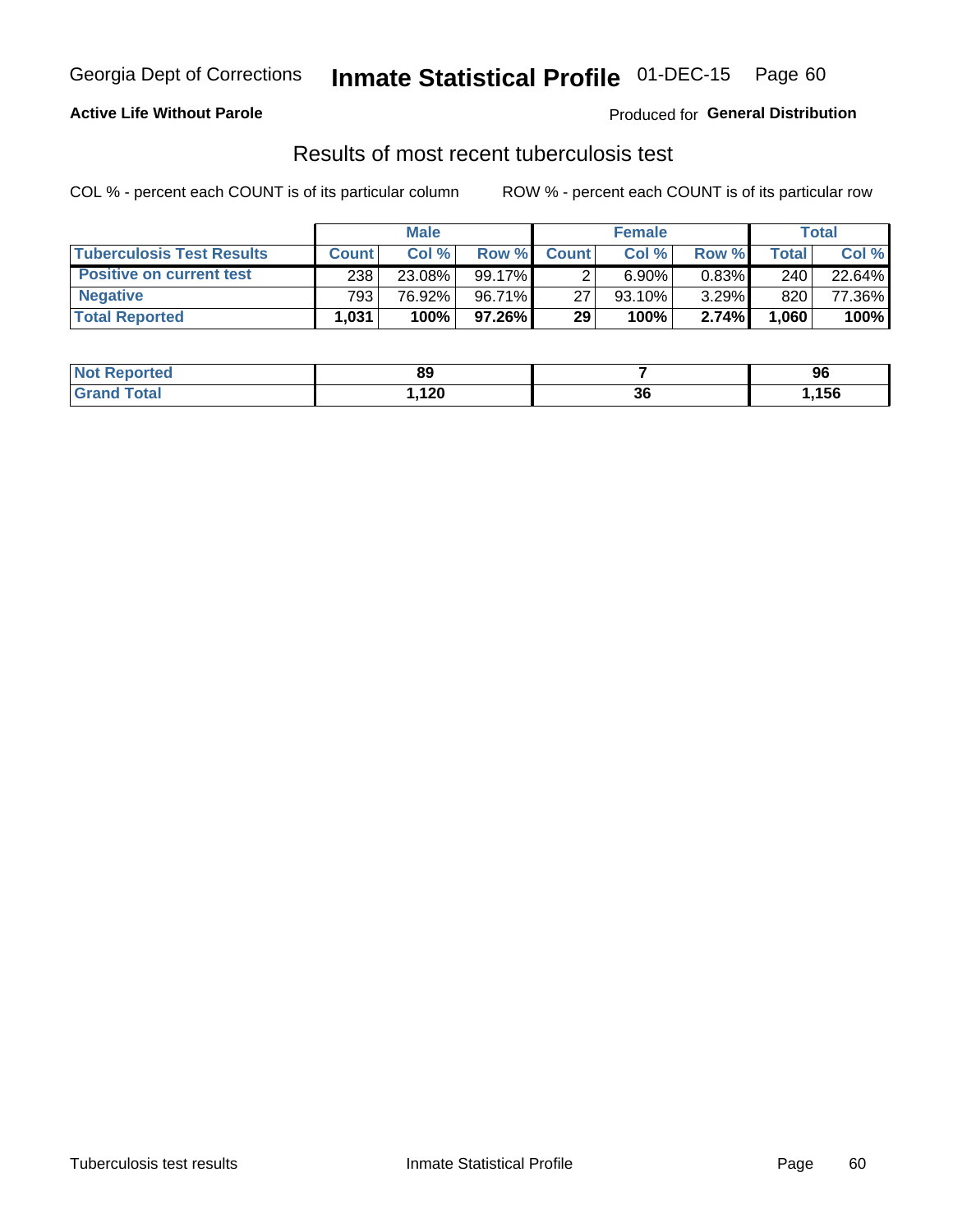## Georgia Dept of Corrections **Inmate Statistical Profile** 01-DEC-15 Page 61

## **Active Life Without Parole**

Produced for **General Distribution**

## Results of most recent syphilis test

|                                 | <b>Male</b>  |           |          | <b>Female</b> |           |          | Total |        |
|---------------------------------|--------------|-----------|----------|---------------|-----------|----------|-------|--------|
| <b>Syphilis Test Results</b>    | <b>Count</b> | Col%      | Row %I   | <b>Count</b>  | Col %     | Row %I   | Total | Col %  |
| <b>Positive on current test</b> | 15           | $2.80\%$  | 93.75%   |               | 9.09%     | 6.25%    | 16    | 2.93%  |
| <b>Negative</b>                 | 520          | $97.20\%$ | 98.11%   | 10            | $90.91\%$ | $1.89\%$ | 530   | 97.07% |
| <b>Total Reported</b>           | 535          | 100%      | 97.99% l | 11            | 100%      | $2.01\%$ | 546   | 100%   |

| <b>Not Reported</b> | 585  | יי<br>2 J | 610  |
|---------------------|------|-----------|------|
| <b>Grand Total</b>  | ,120 | 36        | ,156 |